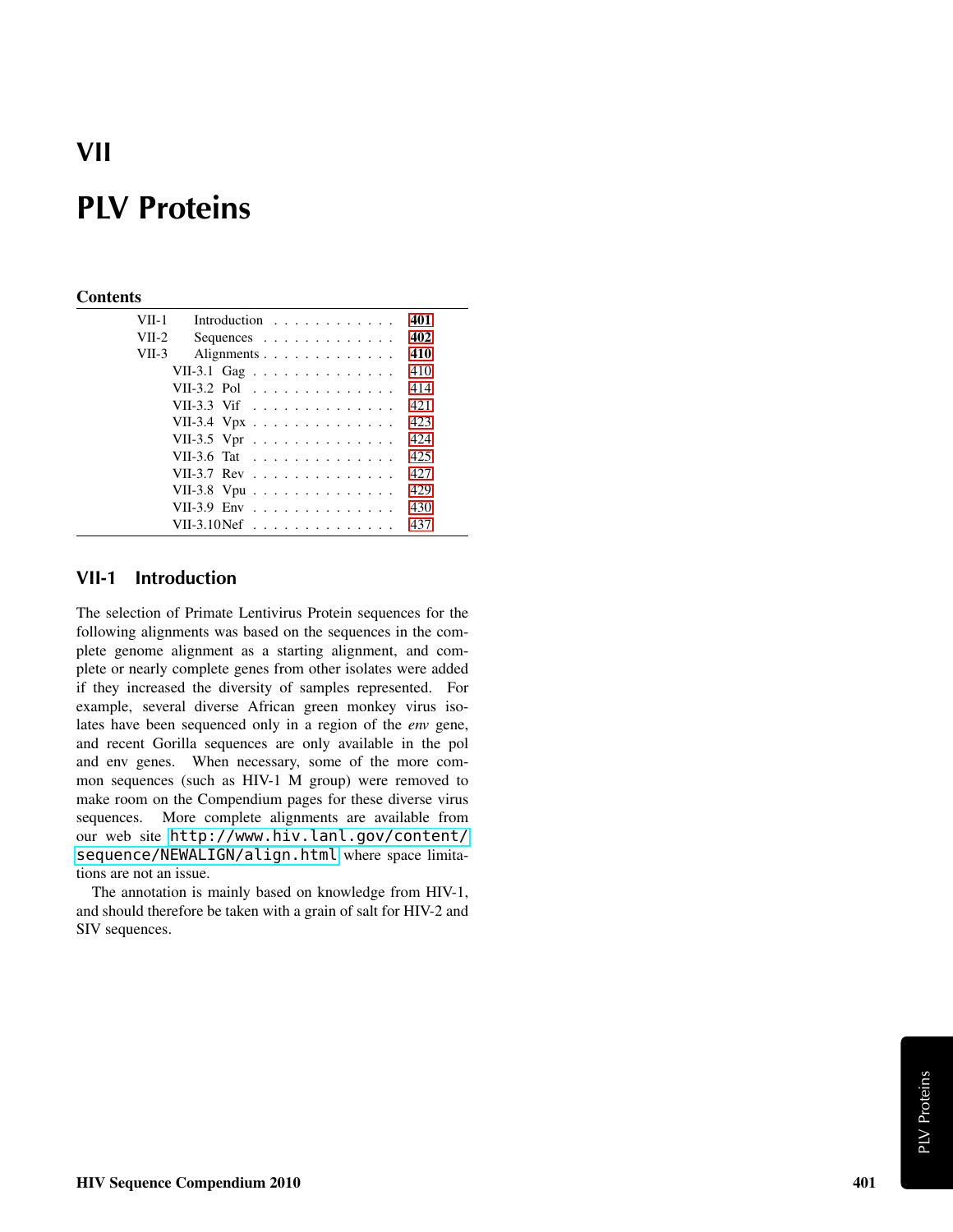## <span id="page-1-0"></span>VII-2 Sequences

Sequences included in the PLV protein alignments.

| <b>Name</b>              | <b>Accession</b> | <b>Proteins</b>                                                  | <b>Author</b>     | Reference                                                                                                                                                                               |
|--------------------------|------------------|------------------------------------------------------------------|-------------------|-----------------------------------------------------------------------------------------------------------------------------------------------------------------------------------------|
| H1B.FR.83.HXB2           | K03455           | Gag, Pol,<br>Vif, Vpr, Tat,<br>Rev, Vpu,<br>Env, Nef             | van Beveren, C.P. | (in) Weiss, RL, Teich, N, Varmus, H<br>and Coffin, J(Eds); RNA TUMOR<br>VIRUSES, SECOND EDITION, 2,<br>Vol 2: 1102-1123; Cold Spring<br>Harbor Laboratory, Cold Spring<br>Harbor (1985) |
| H1A1.UG.85.U455          | M62320           | Gag, Pol,<br>Vif, Vpr, Tat,<br>Rev, Vpu,<br>Env, Nef             | Oram, J.D.        | ARHR 6(9):1073-1078 (1990)                                                                                                                                                              |
| <b>H1B.US.90.WEAU160</b> | U21135           | Gag, Pol,<br>Vif, Vpr, Tat,<br>Rev, Vpu,<br>Env, Nef             | Wei, X.           | Nature 422(6929):307-312 (2003)                                                                                                                                                         |
| H1C.ET.86.ETH2220        | U46016           | Gag, Pol,<br>Vif, Vpr, Tat,<br>Rev, Vpu,<br>Env, Nef             | Salminen, M.O.    | ARHR 12(14):1329-1339 (1996)                                                                                                                                                            |
| H1D.CD.84.84ZR085        | U88822           | Gag, Pol,<br>Vif, Vpr, Tat,<br>Rev, Vpu,<br>Env, Nef             | Gao, F.           | J Virol 72(7):5680-5698 (1998)                                                                                                                                                          |
| H1F1.BE.93.VI850         | AF077336         | Gag, Pol,<br>Vif, Vpr, Tat,<br>Rev, Vpu,                         | Laukkanen, T.     | Virology 269(1):95-104 (2000)                                                                                                                                                           |
| H1G.SE.93.SE6165         | AF061642         | Env, Nef<br>Gag, Pol,<br>Vif, Vpr, Tat,<br>Rev, Vpu,<br>Env, Nef | Carr, J.K.        | Virology 247(1):22-31 (1998)                                                                                                                                                            |
| H1H.CF.90.056            | AF005496         | Gag, Pol,<br>Vif, Vpr, Tat,<br>Rev, Vpu,                         | Gao, F.           | J Virol 72(7):5680-5698 (1998)                                                                                                                                                          |
| H1J.SE.93.SE7887         | AF082394         | Env, Nef<br>Gag, Pol,<br>Vif, Vpr, Tat,<br>Rev, Vpu,<br>Env, Nef | Laukkanen, T.     | ARHR 15(3):293-297 (1999)                                                                                                                                                               |
| H1K.CM.96.MP535          | AJ249239         | Gag, Pol,<br>Vif, Vpr, Tat,<br>Rev, Vpu,<br>Env, Nef             | Triques, K.       | ARHR 16(2):139-151 (2000)                                                                                                                                                               |
| H101_AE.TH.90.CM240      | U54771           | Gag, Pol,<br>Vif, Vpr, Tat,<br>Rev, Vpu,<br>Env, Nef             | Carr, J.K.        | J Virol 70(9):5935-5943 (1996)                                                                                                                                                          |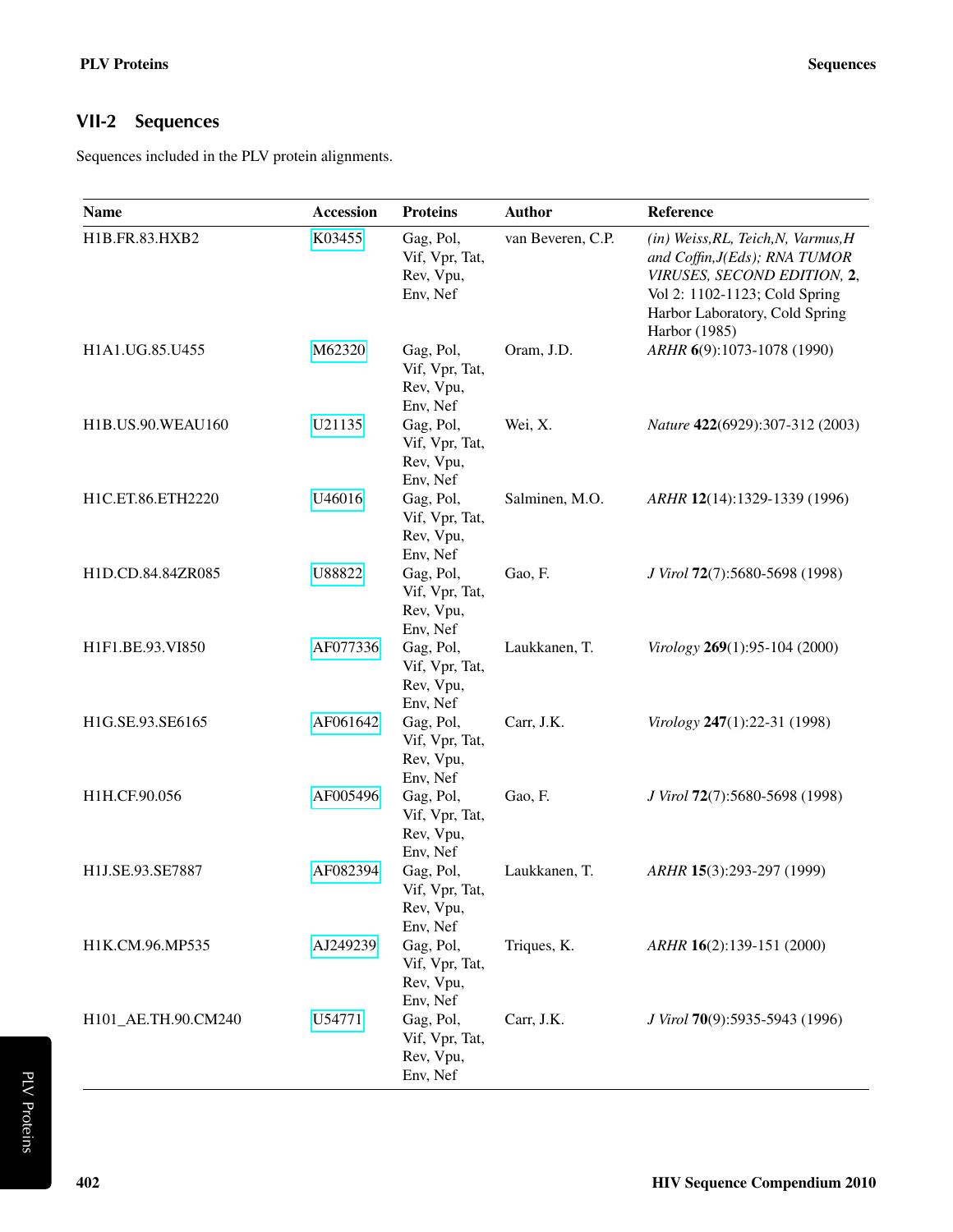| <b>Name</b>            | <b>Accession</b> | <b>Proteins</b>                                      | <b>Author</b>            | Reference                         |
|------------------------|------------------|------------------------------------------------------|--------------------------|-----------------------------------|
| H102_AG.NG.x.IBNG      | L39106           | Gag, Pol,<br>Vif, Vpr, Tat,<br>Rev, Vpu,<br>Env, Nef | Howard, T.M.             | ARHR 10(12):1755-1757 (1994)      |
| H103_AB.RU.97.KAL153_2 | AF193276         | Gag, Pol,<br>Vif, Vpr, Tat,<br>Rev, Vpu,<br>Env, Nef | Liitsola, K.             | ARHR 16(11):1047-1053 (2000)      |
| H104_cpx.CY.94.CY032   | AF049337         | Gag, Pol,<br>Vif, Vpr, Tat,<br>Rev, Vpu,<br>Env, Nef | Gao, F.                  | J Virol 72(12):10234-10241 (1998) |
| H1N.CM.95.YBF30        | AJ006022         | Gag, Pol,<br>Vif, Vpr, Tat,<br>Rev, Vpu,<br>Env, Nef | Simon, F.                | Nat Med 4(9):1032-1037 (1998)     |
| H1O.BE.87.ANT70        | L20587           | Gag, Pol,<br>Vif, Vpr, Tat,<br>Rev, Vpu,<br>Env, Nef | Vanden<br>Haesevelde, M. | J Virol 68(3):1586-1596 (1994)    |
| H1O.CM.91.MVP5180      | L20571           | Gag, Pol,<br>Vif, Vpr, Tat,<br>Rev, Vpu,<br>Env, Nef | Gurtler, L.G.            | J Virol 68(3):1581-1585 (1994)    |
| H1P.FR.06.RBF168       | GQ328744         | Gag, Pol,<br>Vif, Vpr, Tat,<br>Rev, Vpu,<br>Env      | Plantier, J.-C.          | Nat Med 15(8); 871-2 (2009)       |
| CPZ.CM.01.SIVcpzCAM13  | AY169968         | Gag, Pol,<br>Vif, Vpr, Tat,<br>Rev, Vpu,<br>Env, Nef | Nerrienet, E.            | J Virol 79(2):1312-9 (2005)       |
| CPZ.CM.05.SIVcpzEK505  | DQ373065         | Gag, Pol,<br>Vif, Vpr, Tat,<br>Rev, Vpu,<br>Env, Nef | Keele, B.F.              | Science 313(5786):523-526 (2006)  |
| CPZ.CM.05.SIVcpzLB7    | DQ373064         | Gag, Pol,<br>Vif, Vpr, Tat,<br>Rev, Vpu,<br>Env, Nef | Keele, B.F.              | Science 313(5786):523-526 (2006)  |
| CPZ.CM.05.SIVcpzMB66   | DQ373063         | Gag, Pol,<br>Vif, Vpr, Tat,<br>Rev, Vpu,<br>Env, Nef | Keele, B.F.              | Science 313(5786):523-526 (2006)  |
| CPZ.CM.05.SIVcpzMT145  | DQ373066         | Gag, Pol,<br>Vif, Vpr, Tat,<br>Rev, Vpu,<br>Env, Nef | Keele, B.F.              | Science 313(5786):523-526 (2006)  |
| CPZ.CM.-.SIVcpzMB897   | EF535994         | Gag, Pol,<br>Vif, Vpr, Tat,<br>Rev, Vpu,<br>Env, Nef | Heuverswyn, F.V.         | Virology 368(1):155-171 (2007)    |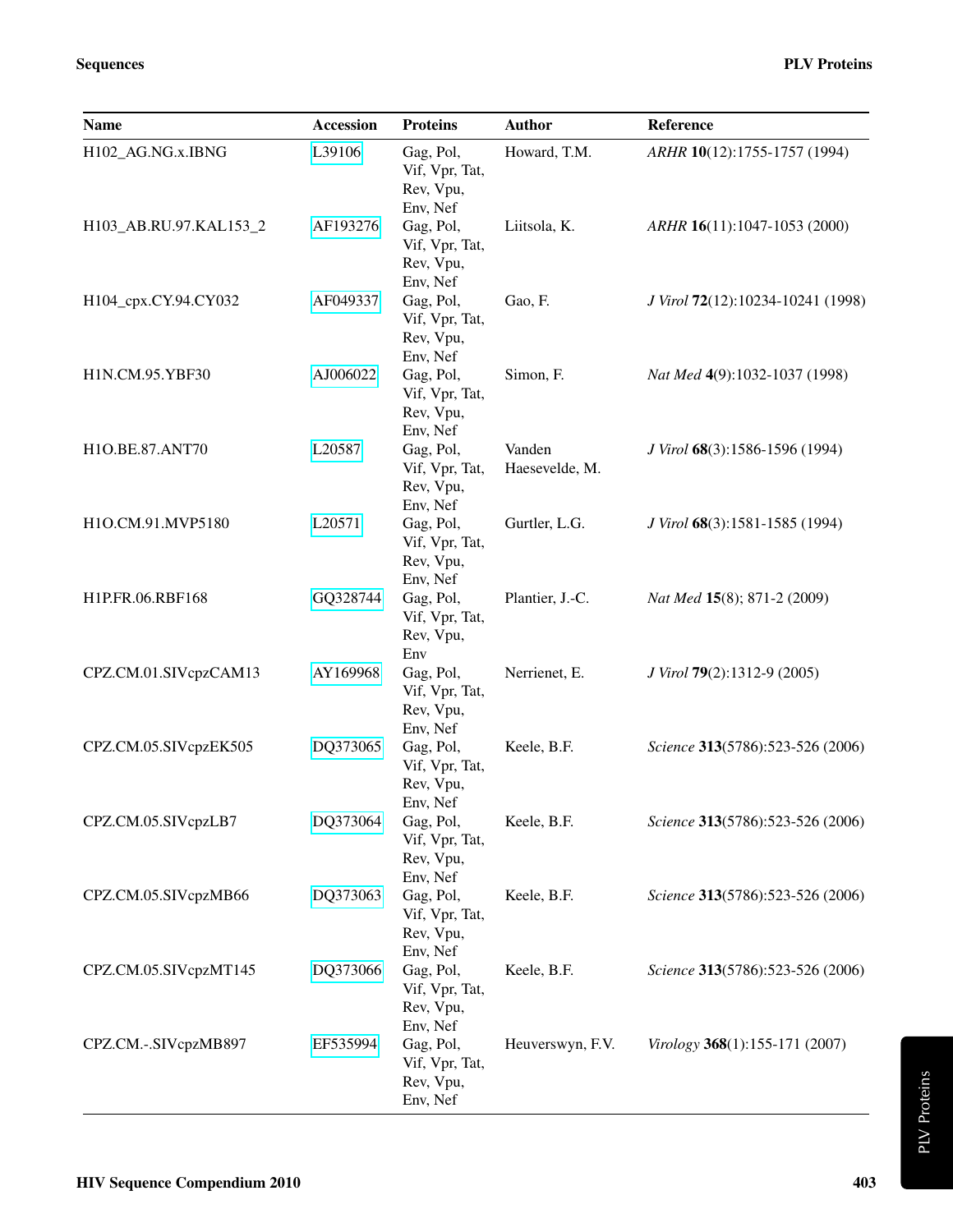| <b>Name</b>                          | <b>Accession</b> | <b>Proteins</b>                                      | <b>Author</b>              | Reference                                |
|--------------------------------------|------------------|------------------------------------------------------|----------------------------|------------------------------------------|
| CPZ.CM.-.SIVcpzDP943                 | EF535993         | Gag, Pol,<br>Vif, Vpr, Tat,<br>Rev, Vpu,<br>Env, Nef | Heuverswyn, F.V.           | Virology 368(1):155-171 (2007)           |
| CPZ.CM.98.CAM3                       | AF115393         | Gag, Pol,<br>Vif, Vpr, Tat,<br>Rev, Vpu,<br>Env      | Corbet, S.                 | J Virol 74(1):529-534 (2000)             |
| CPZ.CM.98.CAM5                       | AJ271369         | Gag, Pol,<br>Vif, Vpr, Tat,<br>Rev, Vpu,<br>Env, Nef | Muller-Trutwin,<br>M.C.    | J Med Primatol 29(3-4); 166-72<br>(2000) |
| CPZ.GA.88.GAB1                       | X52154           | Gag, Pol,<br>Vif, Vpr, Tat,<br>Rev, Vpu,<br>Env, Nef | Huet, T.                   | Nature 345(6273):356-359 (1990)          |
| CPZ.GA.88.GAB2                       | AF382828         | Gag, Pol,<br>Vif, Vpr, Tat,<br>Rev, Vpu,<br>Env, Nef | Bibollet-Ruche, F.         | ARHR 20(12):1377-1381 (2004)             |
| CPZ.US.85.CPZUS                      | AF103818         | Gag, Pol,<br>Vif, Vpr, Tat,<br>Rev, Vpu,<br>Env, Nef | Gao, F.                    | Nature 397(6718):436-441 (1999)          |
| CPZ.CD.90.ANT                        | U42720           | Gag, Pol,<br>Vif, Vpr, Tat,<br>Rev, Vpu,<br>Env, Nef | Vanden<br>Haesevelde, M.M. | Virology 221(2):346-350 (1996)           |
| CPZ.TZ.00.TAN1                       | AF447763         | Gag, Pol,<br>Vif, Vpr, Tat,<br>Rev, Vpu,<br>Env, Nef | Santiago, M.L.             | J Virol 77(3):2233-2242 (2003)           |
| CPZ.TZ.2001.TAN2                     | EF394357         | Gag, Pol,<br>Vif, Vpr, Tat,<br>Rev, Vpu,<br>Env, Nef | Takehisa, J.               | J Virol 81(14):7463-7475 (2007)          |
| CPZ.TZ.2002.TAN3_1                   | DQ374658         | Gag, Pol,<br>Vif, Vpr, Tat,<br>Rev, Vpu,<br>Env, Nef | Takehisa, J.               | J Virol 81(14):7463-7475 (2007)          |
| GOR.CM.2007.SIVgor2139_287           | FJ424866         | Gag, Pol,<br>Vif, Vpr, Tat,<br>Rev, Vpu,<br>Env, Nef | Takehisa, J.               | J Virol 83(4):1635-1648 (2009)           |
| GOR.CM.2007.SIVgorCP2135con FJ424863 |                  | Gag, Pol,<br>Vif, Vpr, Tat,<br>Rev, Vpu,<br>Env, Nef | Takehisa, J.               | J Virol 83(4):1635-1648 (2009)           |
| GOR.CM.2004.SIVgorCP684con           | FJ424871         | Gag, Pol,<br>Vif, Vpr, Tat,<br>Rev, Vpu,<br>Env, Nef | Takehisa, J.               | J Virol 83(4):1635-1648 (2009)           |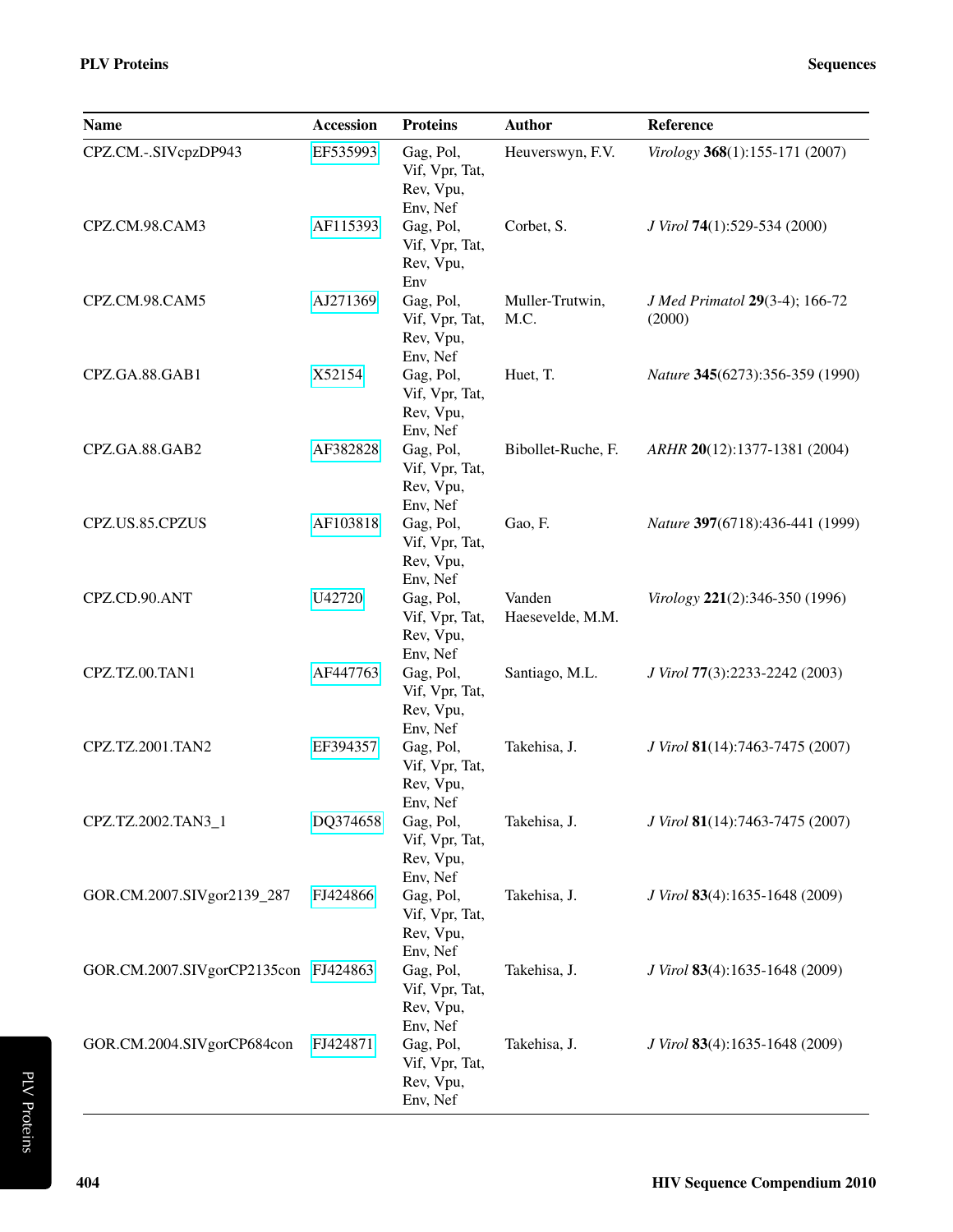| <b>Name</b>               | <b>Accession</b> | <b>Proteins</b>                                         | <b>Author</b>    | Reference                       |
|---------------------------|------------------|---------------------------------------------------------|------------------|---------------------------------|
| H2A.DE.x.BEN              | M30502           | Gag, Pol,<br>Vif, Vpx,<br>Vpr, Tat,<br>Rev, Env,<br>Nef | Kirchhoff, F.    | Virology 177(1):305-311 (1990)  |
| H2A.GW.x.ALI              | AF082339         | Gag, Pol,<br>Vif, Vpx,<br>Vpr, Tat,<br>Rev, Env,<br>Nef | Azevedo-Pereira  | Unpublished                     |
| H2A.SN.x.ST               | M31113           | Gag, Pol,<br>Vif, Vpx,<br>Vpr, Tat,<br>Rev, Env,<br>Nef | Kumar, P.        | J Virol 64(2):890-901 (1990)    |
| H <sub>2</sub> B.CI.x.EHO | U27200           | Gag, Pol,<br>Vif, Vpx,<br>Vpr, Tat,<br>Rev, Env,<br>Nef | Rey-Cuille, M.A. | Virology 202(1):471-476 (1994)  |
| H2B.GH.86.D205            | X61240           | Gag, Pol,<br>Vif, Vpx,<br>Vpr, Tat,<br>Rev, Env,<br>Nef | Dietrich, U.     | Nature 342(6252):948-950 (1989) |
| H2G.CI.92.ABT96           | AF208027         | Gag, Pol,<br>Vif, Vpx,<br>Vpr, Tat,<br>Rev, Env,<br>Nef | Brennan, C.A.    | ARHR 13(5):401-404 (1997)       |
| H2U.FR.96.12034           | AY530889         | Gag, Pol,<br>Vif, Vpx,<br>Vpr, Tat,<br>Rev, Env,<br>Nef | Damond, F.       | ARHR 20(6):666-672 (2004)       |
| SMM.SL.92.SL92B           | AF334679         | Gag, Pol,<br>Vif, Vpx,<br>Vpr, Tat,<br>Rev, Env,<br>Nef | Chen, Z.         | J Virol 70(6):3617-3627 (1996)  |
| SMM.US.x.H9               | M80194           | Gag, Pol,<br>Vif, Vpx,<br>Vpr, Tat                      | Courgnaud, V.    | J Virol 66(1):414-419 (1992)    |
| SMM.US.x.PGM53            | AF077017         | Gag, Pol,<br>Vif, Vpx,<br>Vpr, Tat,<br>Rev, Env,<br>Nef | Novembre, F.J.   | J Virol 72(11):8841-8851 (1998) |
| SMM.US.x.SIVsmH635F_L3    | DQ201172         | Gag, Pol,<br>Vif, Vpx,<br>Vpr, Tat,<br>Rev, Env,<br>Nef | Kuwata, T.       | J Virol 80(3):1463-75 (2006)    |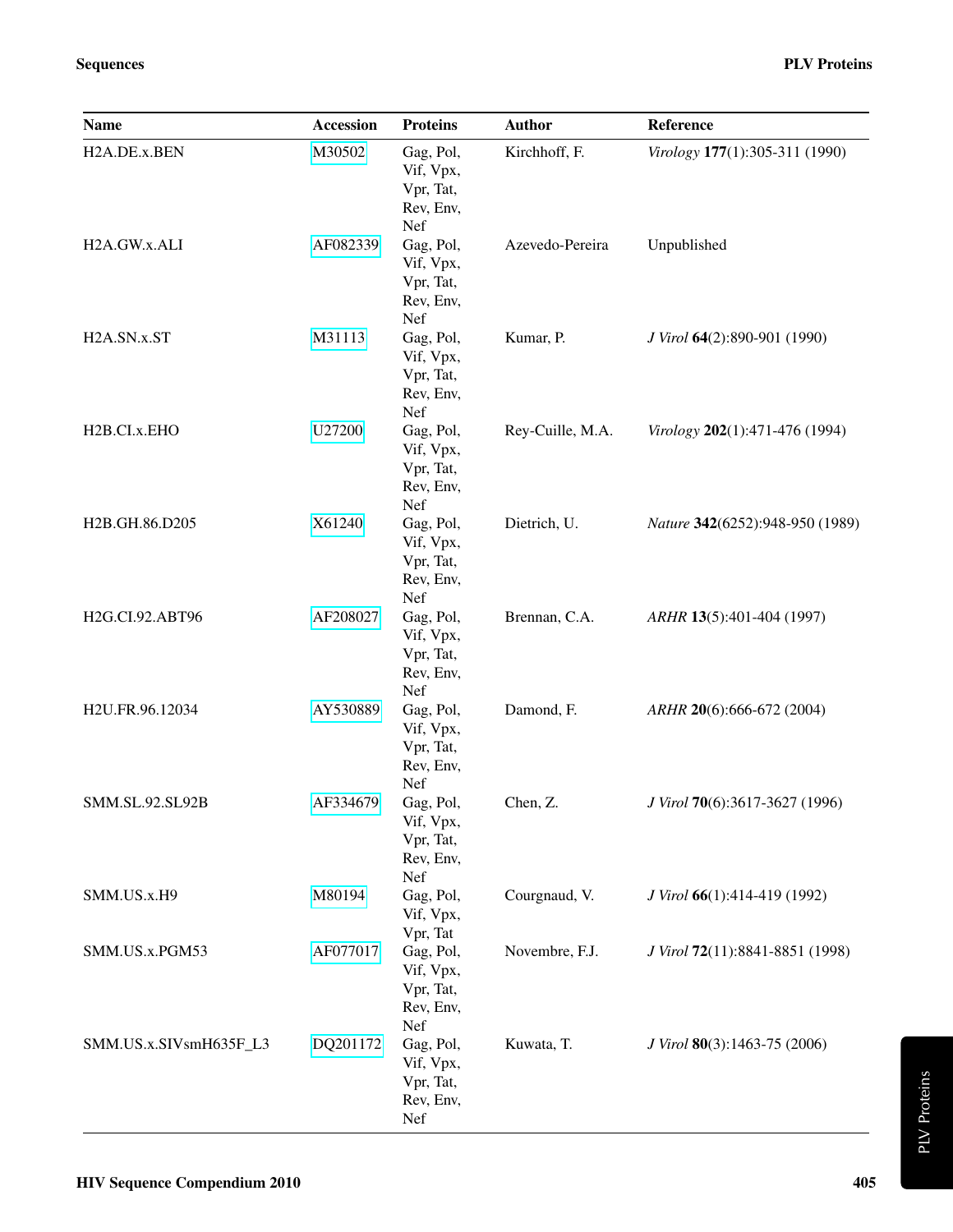| <b>Name</b>         | <b>Accession</b> | <b>Proteins</b>                                         | <b>Author</b>      | Reference                              |
|---------------------|------------------|---------------------------------------------------------|--------------------|----------------------------------------|
| <b>MAC.US.x.239</b> | M33262           | Gag, Pol,<br>Vif, Vpx,<br>Vpr, Tat,<br>Rev, Env,<br>Nef | Kestler, H.        | Science 248(4959):1109-1112<br>(1990)  |
| MAC.US.x.251_1A11   | M76764           | Gag, Pol,<br>Vif, Vpx,<br>Vpr, Tat,<br>Rev, Env,<br>Nef | Marthas, M.L.      | J Med Primatol 18(3-4):311-9<br>(1989) |
| MAC.US.x.251_BK28   | M19499           | Gag, Pol,<br>Vif, Vpx,<br>Vpr, Tat,<br>Rev, Env,<br>Nef | Hirsch, V.         | Cell 49(3):307-319 (1987)              |
| MAC.US.x.EMBL_3     | Y00295           | Gag, Pol,<br>Vif, Vpx,<br>Vpr, Tat,<br>Rev, Env,<br>Nef | Franchini, G.      | Nature 328(6130):539-543 (1987)        |
| STM.US.x.STM        | M83293           | Gag, Pol,<br>Vif, Vpx,<br>Vpr, Tat,<br>Rev, Env,<br>Nef | Novembre, F.J.     | Virology 186(2):783-787 (1992)         |
| MNE.US.x.MNE027     | U79412           | Gag, Pol,<br>Vif, Vpx,<br>Vpr, Tat,<br>Rev, Env,<br>Nef | Kimata, J.T.       | J Virol 72(1):245-256 (1998)           |
| DEB.CM.99.CM40      | AY523865         | Gag, Pol,<br>Vif, Vpr, Tat,<br>Rev, Env,<br>Nef         | Bibollet-Ruche, F. | J Virol 78(14):7748-7762 (2004)        |
| DEB.CM.99.CM5       | AY523866         | Gag, Pol,<br>Vif, Vpr, Tat,<br>Rev, Env,<br>Nef         | Bibollet-Ruche, F. | J Virol 78(14):7748-7762 (2004)        |
| DEN.CD.x.CD1        | AJ580407         | Gag, Pol,<br>Vif, Vpr, Tat,<br>Rev, Vpu,<br>Env, Nef    | Dazza, M.C.        | J Virol 79(13):8560-8571 (2005)        |
| LST.CD.88.447       | AF188114         | Gag, Pol,<br>Vif, Vpr, Tat,<br>Rev, Env,<br>Nef         | Beer, B.E.         | J Virol 74(8):3892-3898 (2000)         |
| LST.CD.88.485       | AF188115         | Gag, Pol,<br>Vif, Vpr, Tat,<br>Rev, Env,<br>Nef         | Beer, B.E.         | J Virol 74(8):3892-3898 (2000)         |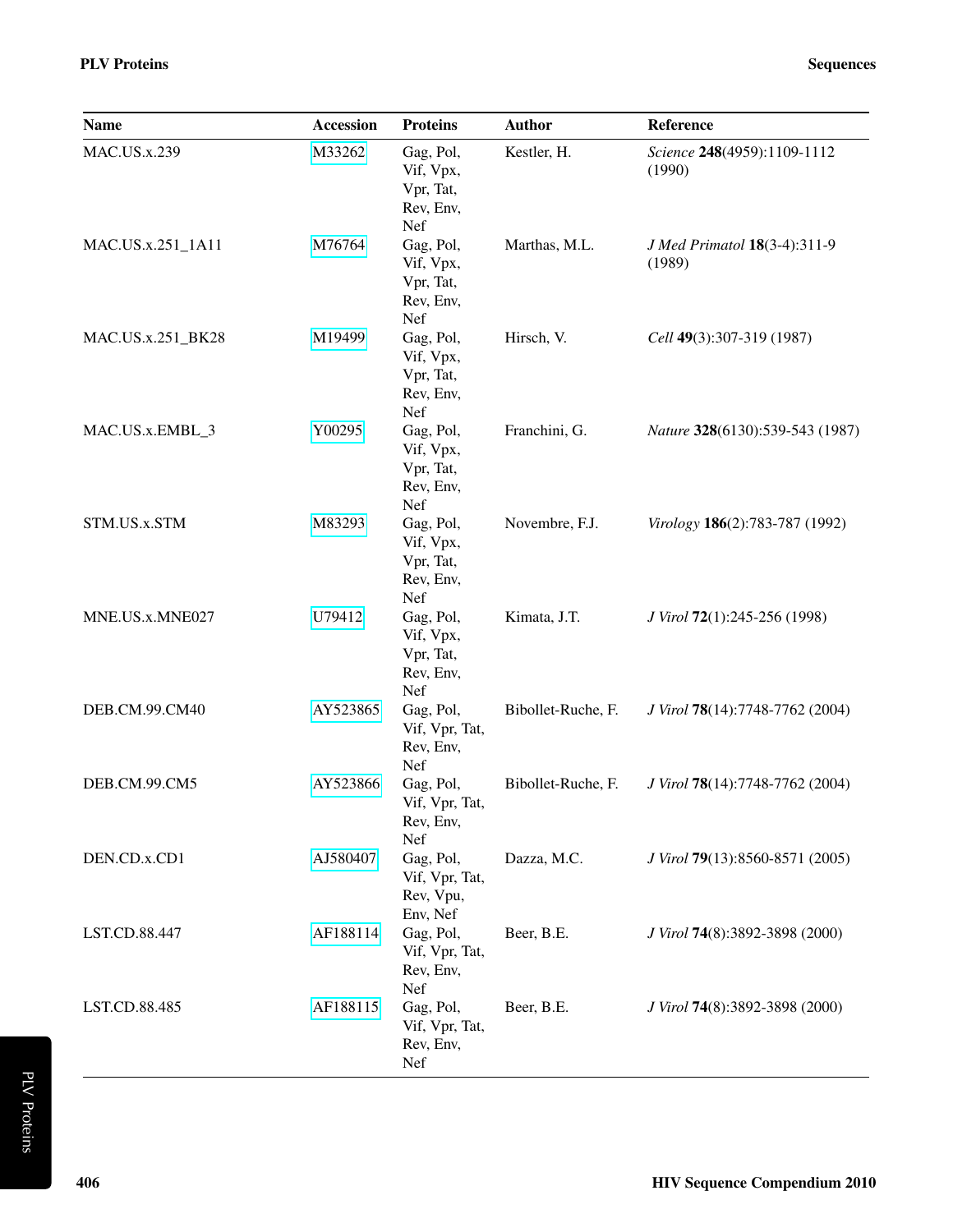| <b>Name</b>            | <b>Accession</b> | <b>Proteins</b>                                         | <b>Author</b> | Reference                       |
|------------------------|------------------|---------------------------------------------------------|---------------|---------------------------------|
| LST.CD.88.524          | AF188116         | Gag, Pol,<br>Vif, Vpr, Tat,<br>Rev, Env,<br>Nef         | Beer, B.E.    | J Virol 74(8):3892-3898 (2000)  |
| LST.KE.x.lho7          | AF075269         | Gag, Pol,<br>Vif, Vpr, Tat,<br>Rev, Env,<br>Nef         | Hirsch, V.M.  | J Virol 73(2):1036-1045 (1999)  |
| <b>SUN.GA.98.L14</b>   | AF131870         | Gag, Pol,<br>Vif, Vpr, Tat,<br>Rev, Env,<br>Nef         | Beer, B.E.    | J Virol 73(9):7734-7744 (1999)  |
| MND-1.GA.x.MNDGB1      | M27470           | Gag, Pol,<br>Vif, Vpr, Tat,<br>Rev, Env,<br>Nef         | Tsujimoto, H. | Nature 341(6242):539-541 (1989) |
| OLC.CI.97.97CI12       | FM165200         | Gag, Pol,<br>Vif, Vpr, Tat,<br>Rev, Env,<br>Nef         | Liegeois, F.  | J Virol 83(1):428-439 (2009)    |
| WRC.CI.97.97CI14       | AM745105         | Gag, Pol,<br>Vif, Vpr, Tat,<br>Rev, Env,<br>Nef         | Liegeois, F.  | J Virol 83(1):428-439 (2009)    |
| WRC.CI.98.98CI04       | AM713177         | Gag, Pol,<br>Vif, Vpr, Tat,<br>Rev, Env,<br>Nef         | Liegeois, F.  | J Virol 83(1):428-439 (2009)    |
| WRC.GM.05.Pbt_05GM_X02 | AM937062         | Gag, Pol,<br>Vif, Vpr, Tat,<br>Rev, Env,<br>Nef         | Locatelli, S. | Virology 376(1):90-100 (2008)   |
| MND-2.CM.98.CM16       | AF367411         | Gag, Pol,<br>Vif, Vpx,<br>Vpr, Tat,<br>Rev, Nef         | Takehisa, J.  | ARHR 17(12):1143-1154 (2001)    |
| MND-2.GA.x.M14         | AF328295         | Gag, Pol,<br>Vif, Vpx,<br>Vpr, Tat,<br>Rev, Env,<br>Nef | Souquiere, S. | J Virol 75(15):7086-7096 (2001) |
| MND-2.x.x.5440         | AY159322         | Gag, Pol,<br>Vif, Vpx,<br>Vpr, Tat,<br>Rev, Env,<br>Nef | Hu, J.        | J Virol 77(8):4867-4880 (2003)  |
| DRL.x.x.FAO            | AY159321         | Gag, Pol,<br>Vif, Vpx,<br>Vpr, Tat,<br>Rev, Env,<br>Nef | Hu, J.        | J Virol 77(8):4867-4880 (2003)  |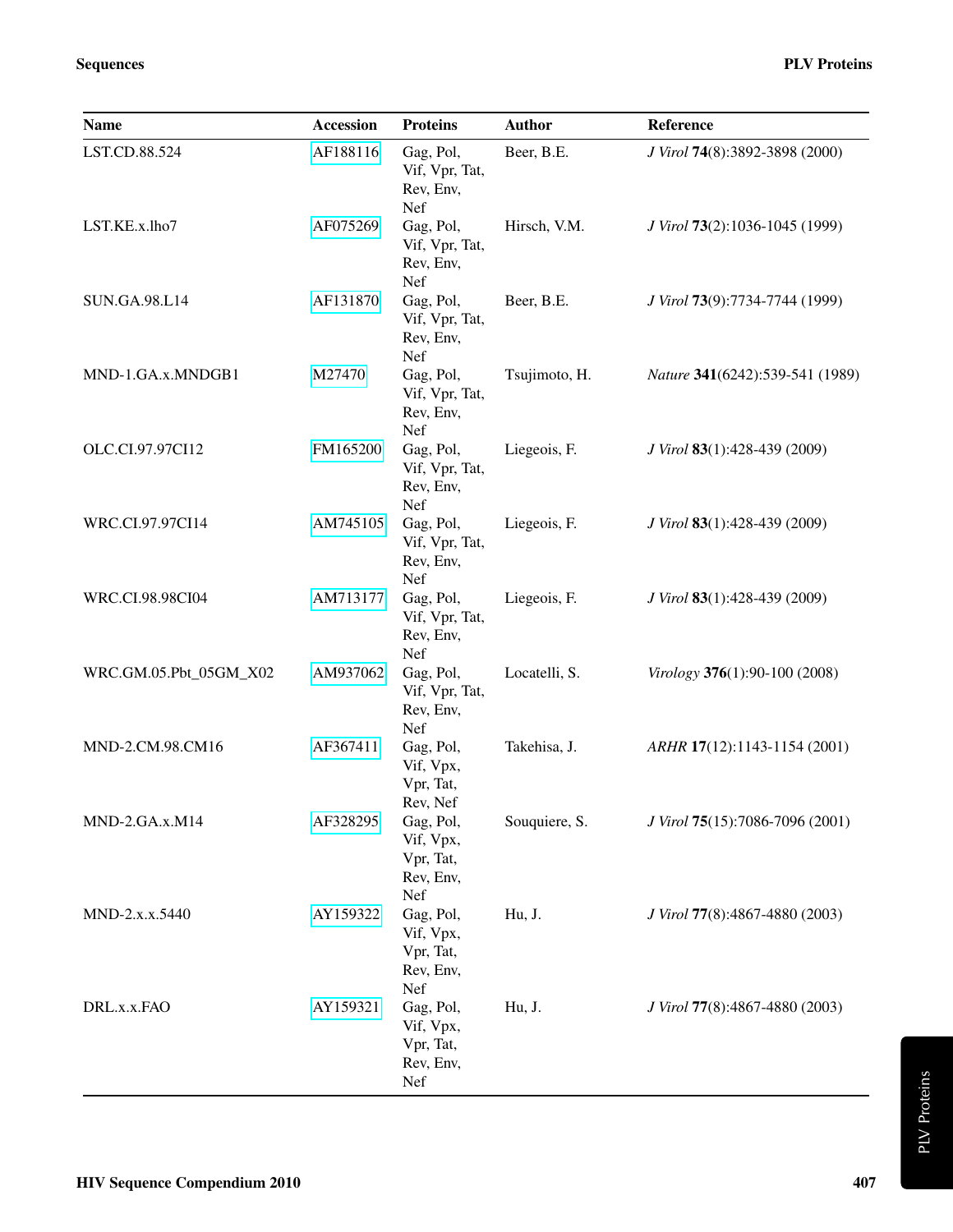| RCM. |
|------|
|      |
|      |

| <b>PLV Proteins</b> | <b>Sequences</b> |
|---------------------|------------------|

| Name               | <b>Accession</b> | <b>Proteins</b>                                         | <b>Author</b>      | Reference                         |
|--------------------|------------------|---------------------------------------------------------|--------------------|-----------------------------------|
| MON.CM.99.L1       | AY340701         | Gag, Pol,<br>Vif, Vpr, Tat,<br>Rev, Vpu,<br>Env, Nef    | Courgnaud, V.      | J Virol 77(23):12523-12534 (2003) |
| MON.NG.x.NG1       | AJ549283         | Gag, Pol,<br>Vif, Vpr, Tat,<br>Rev, Env                 | Barlow, K.L.       | J Virol 77(12):6879-6888 (2003)   |
| GSN.CM.99.CN166    | AF468659         | Gag, Pol,<br>Vif, Vpr, Tat,<br>Rev, Vpu,<br>Env, Nef    | Courgnaud, V.      | J Virol 76(16):8298-8309 (2002)   |
| GSN.CM.99.CN71     | AF468658         | Gag, Pol,<br>Vif, Vpr, Tat,<br>Rev, Vpu,<br>Env, Nef    | Courgnaud, V.      | J Virol 76(16):8298-8309 (2002)   |
| TAL.CM.00.266      | AY655744         | Gag, Pol,<br>Vif, Vpr, Tat,<br>Rev, Env,<br><b>Nef</b>  | Liegeois, F.       | Virology 349(1):55-65 (2006)      |
| TAL.CM.01.8023     | AM182197         | Gag, Pol,<br>Vif, Vpr, Tat,<br>Rev, Env,<br>Nef         | Liegeois, F.       | Virology 349(1):55-65 (2006)      |
| MUS-1.CM.01.1085   | AY340700         | Gag, Pol,<br>Vif, Vpr, Tat,<br>Rev, Vpu,<br>Env, Nef    | Courgnaud, V.      | J Virol 77(23):12523-12534 (2003) |
| MUS-1.CM.01.CM1239 | EF070330         | Gag, Pol,<br>Vif, Vpr, Tat,<br>Rev, Vpu,<br>Env, Nef    | Aghokeng, A.F.     | Virology 360(2):407-418 (2007)    |
| MUS-2.CM.01.CM1246 | EF070329         | Gag, Pol,<br>Vif, Vpr, Tat,<br>Rev, Vpu,<br>Env, Nef    | Aghokeng, A.F.     | Virology 360(2):407-418 (2007)    |
| MUS-2.CM.01.CM2500 | EF070331         | Gag, Pol,<br>Vif, Vpr, Tat,<br>Rev, Vpu,<br>Env, Nef    | Aghokeng, A.F.     | Virology 360(2):407-418 (2007)    |
| SYK.KE.x.KE51      | AY523867         | Gag, Pol,<br>Vif, Vpr, Tat,<br>Rev, Env,<br>Nef         | Bibollet-Ruche, F. | J Virol 78(14):7748-7762 (2004)   |
| SYK.KE.x.SYK173    | L06042           | Gag, Pol,<br>Vif, Vpr, Tat,<br>Rev, Env,<br>Nef         | Hirsch, V.M.       | J Virol 67(3):1517-1528 (1993)    |
| RCM.GA.x.GAB1      | AF382829         | Gag, Pol,<br>Vif, Vpx,<br>Vpr, Tat,<br>Rev, Env,<br>Nef | Bibollet-Ruche, F. | J Virol 78(14):7748-7762 (2004)   |

PLV Proteins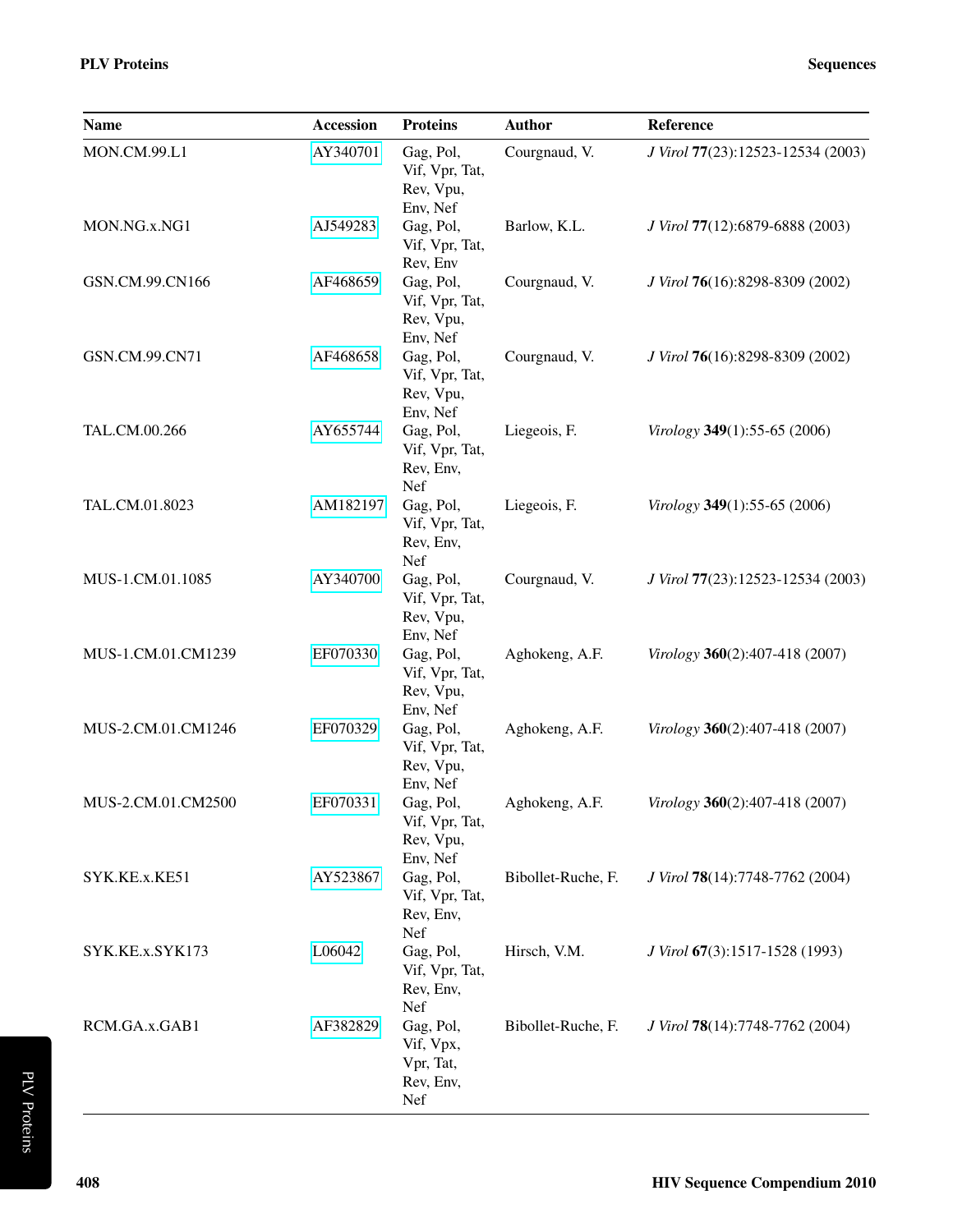| <b>Name</b>          | <b>Accession</b> | <b>Proteins</b>                                         | <b>Author</b> | Reference                                                               |
|----------------------|------------------|---------------------------------------------------------|---------------|-------------------------------------------------------------------------|
| RCM.NG.x.NG411       | AF349680         | Gag, Pol,<br>Vif, Vpx,<br>Vpr, Tat,<br>Rev, Env,<br>Nef | Beer, B.E.    | J Virol 75(24):12014-12027 (2001)                                       |
| GRV.ET.x.GRI_677     | M66437           | Gag, Pol,<br>Vif, Vpr, Tat,<br>Rev, Env,<br>Nef         | Fomsgaard, A. | Virology 182(1):397-402 (1991)                                          |
| SAB.SN.x.SAB1C       | U04005           | Gag, Pol,<br>Vif, Vpr, Tat,<br>Rev, Env,<br>Nef         | Jin, M.J.     | EMBO J 13(12):2935-2947 (1994)                                          |
| TAN.UG.x.TAN1        | U58991           | Gag, Pol,<br>Vif, Vpr, Tat,<br>Rev, Env,<br>Nef         | Soares, M.A.  | Virology 228(2):394-399 (1997)                                          |
| VER.DE.x.AGM3        | M30931           | Gag, Pol,<br>Vif, Vpr, Tat,<br>Rev, Env,<br>Nef         | Baier, M.     | Virology 176(1):216-221 (1990)                                          |
| <b>VER.KE.x.9063</b> | L40990           | Gag, Pol,<br>Vif, Vpr, Tat,<br>Rev, Env,<br>Nef         | Hirsch, V.M.  | J Virol 69(2):955-967 (1995)                                            |
| VER.KE.x.AGM155      | M29975           | Gag, Pol,<br>Vif, Vpr, Tat,<br>Rev, Env,<br>Nef         | Johnson, P.R. | J Virol 64(3):1086-1092 (1990)                                          |
| VER.KE.x.TYO1_patent | DJ048201         | Gag, Pol,<br>Vif, Vpr, Tat,<br>Rev, Env,<br>Nef         | Omori, T.     | Patent: WO 2007049749-A 13<br>03-MAY-2007; DNAVEC<br><b>CORPORATION</b> |
| COL.CM.x.CGU1        | AF301156         | Gag, Pol,<br>Vif, Vpr, Tat,<br>Rev, Env,<br>Nef         | Courgnaud, V. | J Virol 75(2):857-866 (2001)                                            |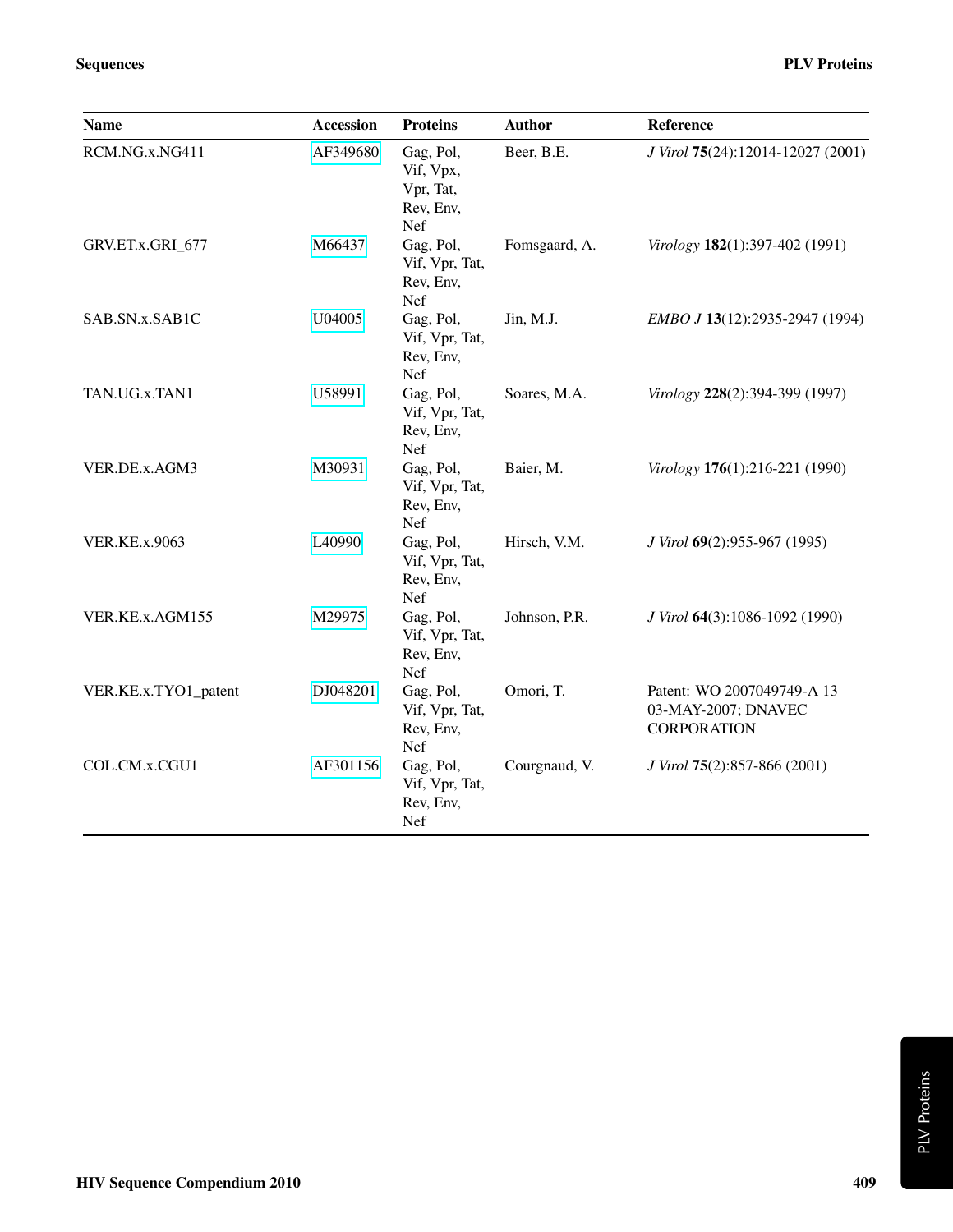<span id="page-9-1"></span><span id="page-9-0"></span>

|                                                                                                          |               | $\frac{139}{143}$                                              |
|----------------------------------------------------------------------------------------------------------|---------------|----------------------------------------------------------------|
|                                                                                                          |               | $\frac{141}{143}$<br>139                                       |
|                                                                                                          |               | 143<br>143<br>143<br>139<br>143<br>140                         |
|                                                                                                          |               |                                                                |
|                                                                                                          |               | $\begin{array}{c} 143 \\ 143 \\ 143 \\ 145 \end{array}$        |
|                                                                                                          |               | $\frac{141}{141}$<br>141<br>136                                |
|                                                                                                          |               | 148<br>146<br>143                                              |
|                                                                                                          |               | 133<br>143                                                     |
|                                                                                                          |               | 140                                                            |
|                                                                                                          |               | 145                                                            |
|                                                                                                          |               | 145<br>159                                                     |
|                                                                                                          |               | 166<br>165<br>165<br>134<br>134                                |
|                                                                                                          |               | $\frac{134}{145}$<br>$\frac{145}{145}$                         |
|                                                                                                          |               | 140                                                            |
|                                                                                                          |               | $\frac{144}{143}$<br>$\frac{143}{145}$                         |
|                                                                                                          |               |                                                                |
|                                                                                                          | Gag p15 start | p15 p27                                                        |
| MAC.US.x.239<br>MAC.US.x.251_1A11<br>MAC.US.x.251_BK28<br>MAC.US.x.EMBL_3                                |               | $\frac{145}{145}$<br>$\frac{145}{145}$                         |
| STM.US.x.STM                                                                                             |               | $\frac{145}{145}$                                              |
| STR.03.X.3TH<br>MNE.US.x.MNE027<br>DEB.CM.99.CM40<br>DEB.CM.99.CM5<br>DEN.CD.x.CD1<br>LST. CD. 88.447    |               | 164<br>169                                                     |
| LST.CD.88.485<br>LST.CD.88.524                                                                           |               |                                                                |
| LST.KE.x.lho7<br>SUN.GA.98.L14<br>MND-1.GA.x.MNDGB1<br>OLC.CI.97.97CI12                                  |               | $\frac{130}{132}$<br>$\frac{132}{127}$                         |
| WRC.CI.97.97CI14<br>WRC.CI.98.98CI04                                                                     |               |                                                                |
| WRC.CM.05.990194<br>MND-2.CM.98.CM16<br>MND-2.CM.98.CM16<br>MND-2.S4.x.M14<br>DRL.x.x.FA0<br>DRL.x.x.FA0 |               | $\frac{146}{146}$<br>$\frac{146}{146}$                         |
|                                                                                                          |               | 146                                                            |
| MN. CM. 99. L1<br>MON. CM. 99. L1<br>GSN. CM. 99. CN166<br>GSN. CM. 99. CN71<br>TAL. CM. 99. 266         |               | $\begin{array}{c} 149 \\ 149 \\ 149 \\ 148 \\ 152 \end{array}$ |
| TAL.CM.01.8023<br>MUS-1.CM.01.1085                                                                       |               | 140                                                            |
| MUS-1.CM.01.CM1239<br>MUS-2.CM.01.CM1239<br>MUS-2.CM.01.CM1246                                           |               | 140<br>145                                                     |
| SYK. KE.x.KE51<br>SYK. KE.x.SYK173<br>RCM. GA.x.GAB1<br>RCM. NG.x.NG411                                  |               | 165<br>168<br>145<br>145                                       |
| GRV.ET.x.GRI 677<br>SAB.SN.x.SABIC                                                                       |               |                                                                |
| TAN.UG.x.TAN1<br>VER.DE.x.AGM3                                                                           |               | $\frac{155}{151}$                                              |
| VER.KE.x.9063<br>VER.KE.x.AGM155<br>VER.KE.x.TY01_patent<br>COL.CM.x.CGU1                                |               |                                                                |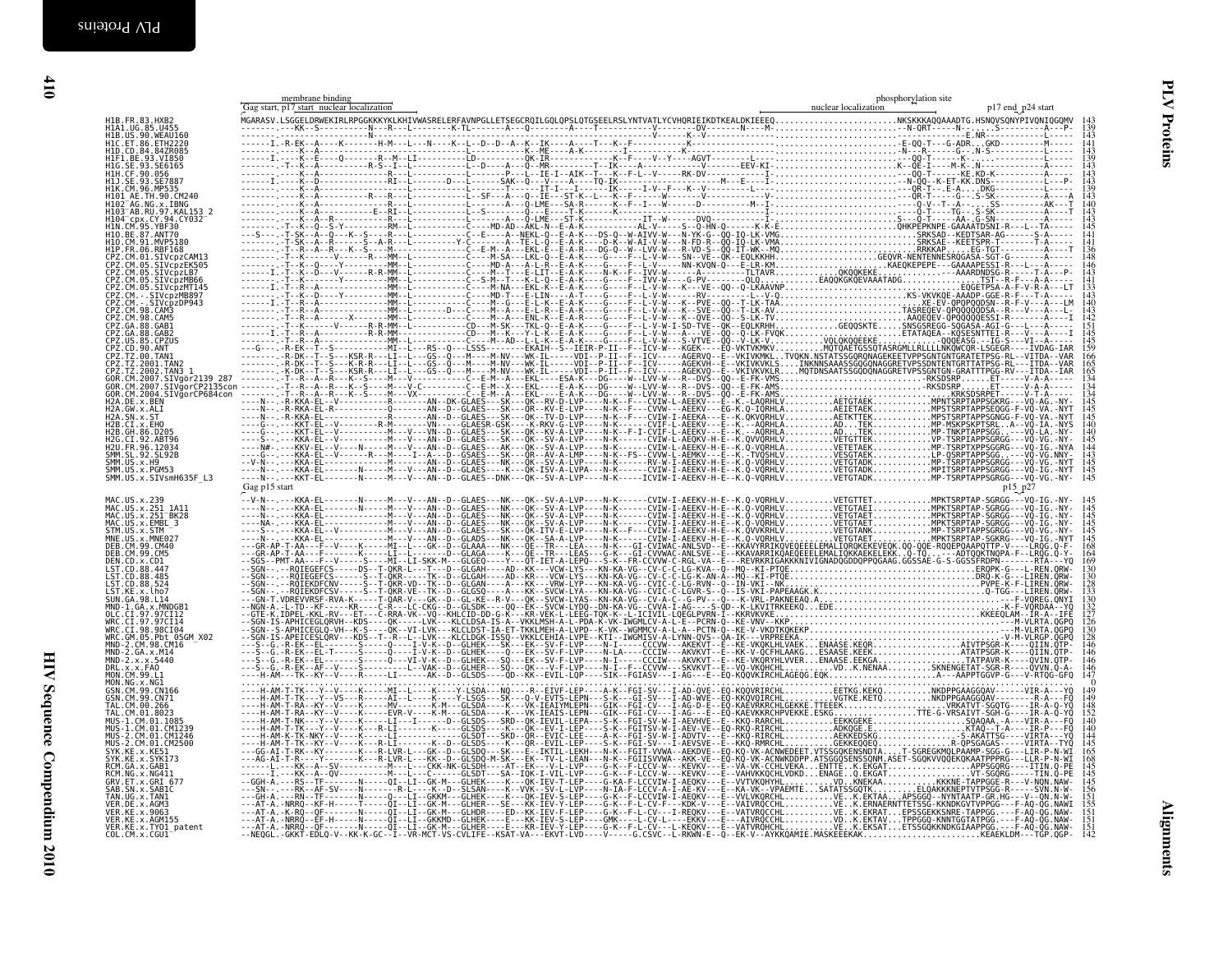| H1B.FR.83.HXB.                                                                   | CyPA binding | major homology region |
|----------------------------------------------------------------------------------|--------------|-----------------------|
| H1A1.UG.85.U455<br>HIB.US.90.WEAU160<br>H1C. FT.86. FTH2220<br>H1D.CD.84.84ZR085 |              |                       |
| H1F1.BE.93.VI850<br>H1G.SE.93.SE6165<br>H1H.CF.90.056                            |              |                       |
|                                                                                  |              |                       |
| 103 <sup>-</sup> AB.RU.97.KAL153 2<br>H104 CDX.CY.94.CY032<br>H10.BE.87.ANT70    |              |                       |
| H1O.CM.91.MVP5180<br>CPZ.CM.01.SIVcpzCAM13                                       |              |                       |
| CPZ.CM.05.SIVcpzEK505<br>PZ.CM.05.SIVcpzLB7<br>PZ.CM.05.SIVcnzMB66               |              |                       |
| PZ.CM.98.CAM3                                                                    |              |                       |
|                                                                                  |              |                       |
|                                                                                  |              |                       |
| OR.CM.2004.SIVqorCP684con                                                        |              |                       |
| H2A.GW.x.ALI<br>$H2A$ . SN. $x$ . ST<br>H2B.CI.x.EHO<br>H2R GH 86 D205           |              |                       |
| 2G.CI.92.ABT96<br>SMM SI 92 SI 92R<br>SMM.US.x.H9                                |              |                       |
| SMM.US.x.PGM53<br>SMM.US.x.SIVsmH635F L3                                         |              |                       |
| MAC.US.x.251_1A11<br>MAC.US.x.251 <sup>-</sup> BK28<br>MAC.US.x.EMBL 3           |              |                       |
|                                                                                  |              |                       |
| ST.CD.88.485                                                                     |              |                       |
|                                                                                  |              |                       |
| WRC.CI.97.97CI14<br>WRC.CI.98.98CI04<br>WRC.GM.05.Pbt 05GM X02                   |              |                       |
| 2.CM.98.CM16<br>MND-2.GA.x.M14<br>MND-2.x.x.5440                                 |              |                       |
| MON.CM.99.L1<br>MON.NG.x.NG1<br>GSN.CM.99.CN166<br>GSN CM 99 CN71                |              |                       |
| MUS-1.CM.01.1085                                                                 |              |                       |
| MUS-1.CM.01.CM1239<br>MUS-2.CM.01.CM1246                                         |              |                       |
| RCM.NG.x.NG411<br>GRV FT x GRT 677                                               |              |                       |
| SAB.SN.x.SABIC<br>TAN.UG.x.TAN1<br>VFR.DF.x.AGM3                                 |              |                       |
| VER.KE.x.9063<br>VER.KE.x.AGM155<br>VER.KE.x.TY01_patent<br>COL.CM.x.CGU1        |              |                       |

**PLV Proteins** PLV Proteins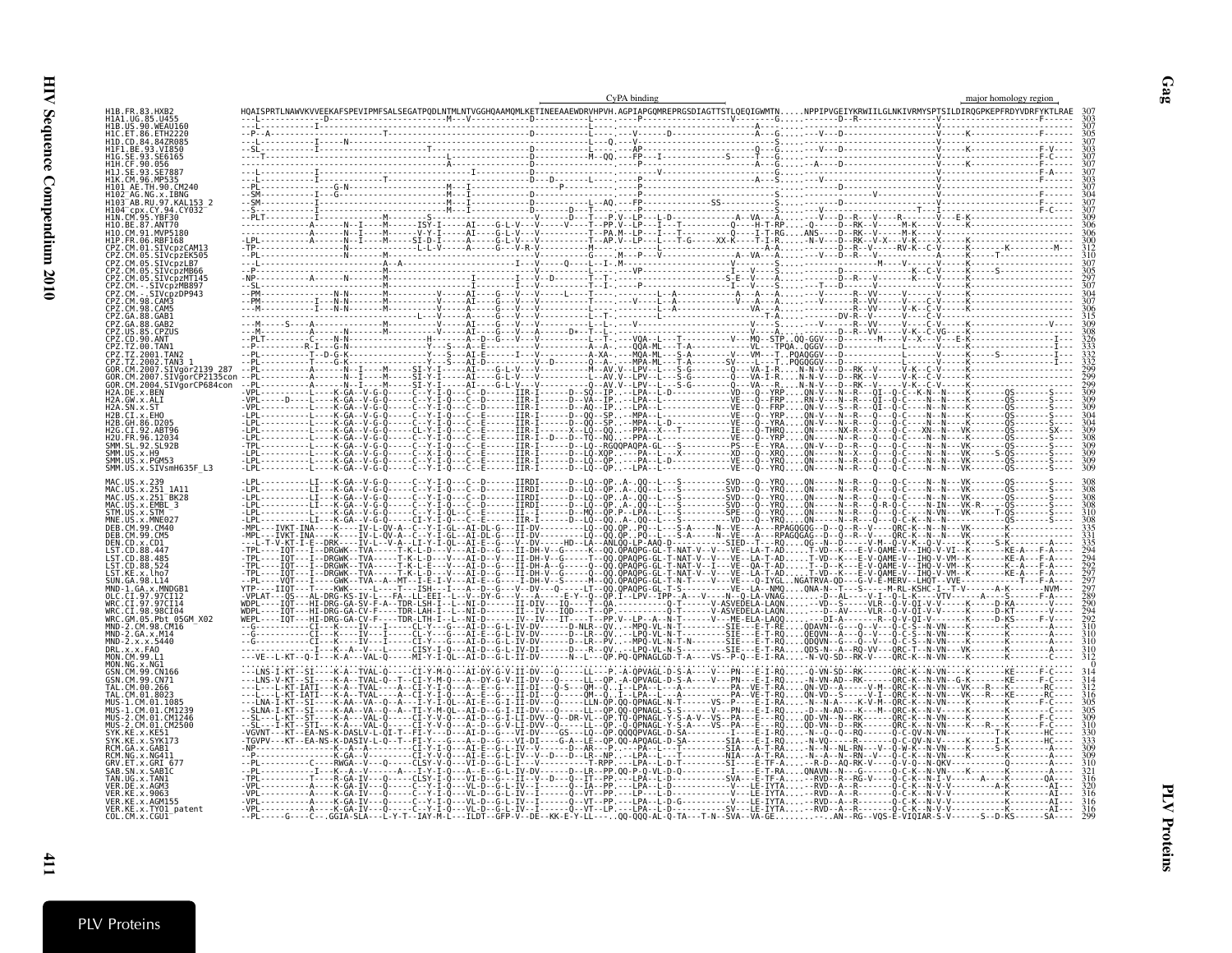| end_p2 start | p2 end_p7 start | Zn motif                                                               | Zn motif |
|--------------|-----------------|------------------------------------------------------------------------|----------|
|              |                 |                                                                        |          |
|              |                 |                                                                        |          |
|              |                 |                                                                        |          |
|              |                 |                                                                        |          |
|              |                 |                                                                        |          |
|              |                 |                                                                        |          |
|              |                 |                                                                        |          |
|              |                 |                                                                        |          |
|              |                 |                                                                        |          |
|              |                 |                                                                        |          |
|              |                 |                                                                        |          |
|              |                 |                                                                        |          |
|              |                 |                                                                        |          |
|              |                 |                                                                        |          |
|              |                 |                                                                        |          |
|              |                 |                                                                        |          |
|              |                 |                                                                        |          |
|              |                 |                                                                        |          |
|              |                 |                                                                        |          |
|              |                 |                                                                        |          |
|              |                 |                                                                        |          |
|              |                 |                                                                        |          |
|              |                 |                                                                        |          |
|              |                 |                                                                        |          |
|              |                 |                                                                        |          |
|              |                 |                                                                        |          |
|              |                 |                                                                        |          |
|              |                 |                                                                        |          |
|              |                 |                                                                        |          |
|              |                 |                                                                        |          |
|              |                 |                                                                        |          |
|              |                 |                                                                        |          |
|              |                 |                                                                        |          |
|              |                 |                                                                        |          |
|              |                 |                                                                        |          |
|              |                 |                                                                        |          |
|              |                 |                                                                        |          |
|              |                 |                                                                        |          |
|              |                 |                                                                        |          |
|              |                 |                                                                        |          |
|              |                 |                                                                        |          |
| $^{27}P^2$   | $p_2$ $p_8$     |                                                                        |          |
|              |                 |                                                                        |          |
|              |                 |                                                                        |          |
|              |                 |                                                                        |          |
|              |                 |                                                                        |          |
|              |                 |                                                                        |          |
|              |                 | LM----ASALKE-GSLG-V-QRRGPPGSRRQIR-----QI--LQKD-KR---TK-F---Q---IA-N-G. |          |

| MAC.US.x.239<br>MAC.US.x.251_1A11<br>MAC.US.x.251_1A11<br>MAC.US.x.EMBL_3<br>STM.US.x.STM<br>MNE.US.x.MNE027<br>DEB.CM.99.CM40<br>DEB. CM. 99. CM5<br>DEN CD .x .CD1<br>LST .CD .88 .447<br>LST .CD .88 .485<br>LST .CD .88 .524<br>LST .KE .x . Lho .<br>LST .KE .x . Lho .<br>SUN.GA.98.L14<br>MND-1.GA.x.MNDGB1<br>OLC.CI.97.97CI12<br>WRC.CI.97.97CI14<br>WRC.CI.98.98CI04<br>WRC.CI.98.98CI04<br>WRC.GM.05.Pbt 05GM_X02<br>MND-2.CM.98.CM16<br>MND-2.CM.98.CM16<br>MND-2.GA.x.M14<br>MND-2.x.x.5440<br>DRL.x.x.FA0<br>MON.NG.x.NG1<br>MON.NG.x.NG1<br>GSN.CM.99.CN166<br>GSN.CM.99.CN71<br>GSN.CM.99.CN71<br>05N.CM.00.266<br>TAL.CM.00.266<br>TAL.CM.01.8023<br>MUS - 1.CM. 01.CM1239<br>MUS - 2.CM. 01.CM1246<br>MUS - 2.CM. 01.CM2500<br>SYK. KE. x. KE51<br>RCM. GA. x. GAB1<br>RCM. NG. x. NG411<br>GRV.ET.x.GRI 677<br>SAB.SN.x.SABIC<br>TAN.UG.x.TAN1<br>VER.DE.x.AGM3<br>VER.KE.x.9063<br>VER.KE.x.AGM155<br>VER.KE.x.TYO1_patent<br>COL.CM.x.CGU1_ |                                                                                                                            |
|------------------------------------------------------------------------------------------------------------------------------------------------------------------------------------------------------------------------------------------------------------------------------------------------------------------------------------------------------------------------------------------------------------------------------------------------------------------------------------------------------------------------------------------------------------------------------------------------------------------------------------------------------------------------------------------------------------------------------------------------------------------------------------------------------------------------------------------------------------------------------------------------------------------------------------------------------------------|----------------------------------------------------------------------------------------------------------------------------|
|                                                                                                                                                                                                                                                                                                                                                                                                                                                                                                                                                                                                                                                                                                                                                                                                                                                                                                                                                                  |                                                                                                                            |
|                                                                                                                                                                                                                                                                                                                                                                                                                                                                                                                                                                                                                                                                                                                                                                                                                                                                                                                                                                  |                                                                                                                            |
|                                                                                                                                                                                                                                                                                                                                                                                                                                                                                                                                                                                                                                                                                                                                                                                                                                                                                                                                                                  |                                                                                                                            |
|                                                                                                                                                                                                                                                                                                                                                                                                                                                                                                                                                                                                                                                                                                                                                                                                                                                                                                                                                                  |                                                                                                                            |
|                                                                                                                                                                                                                                                                                                                                                                                                                                                                                                                                                                                                                                                                                                                                                                                                                                                                                                                                                                  | $428426$<br>$4225$<br>$4225$<br>$4225$<br>$4225$                                                                           |
|                                                                                                                                                                                                                                                                                                                                                                                                                                                                                                                                                                                                                                                                                                                                                                                                                                                                                                                                                                  |                                                                                                                            |
|                                                                                                                                                                                                                                                                                                                                                                                                                                                                                                                                                                                                                                                                                                                                                                                                                                                                                                                                                                  |                                                                                                                            |
|                                                                                                                                                                                                                                                                                                                                                                                                                                                                                                                                                                                                                                                                                                                                                                                                                                                                                                                                                                  |                                                                                                                            |
|                                                                                                                                                                                                                                                                                                                                                                                                                                                                                                                                                                                                                                                                                                                                                                                                                                                                                                                                                                  |                                                                                                                            |
|                                                                                                                                                                                                                                                                                                                                                                                                                                                                                                                                                                                                                                                                                                                                                                                                                                                                                                                                                                  | $432$<br>$432$<br>$425$<br>$434$<br>$431$                                                                                  |
|                                                                                                                                                                                                                                                                                                                                                                                                                                                                                                                                                                                                                                                                                                                                                                                                                                                                                                                                                                  |                                                                                                                            |
|                                                                                                                                                                                                                                                                                                                                                                                                                                                                                                                                                                                                                                                                                                                                                                                                                                                                                                                                                                  |                                                                                                                            |
|                                                                                                                                                                                                                                                                                                                                                                                                                                                                                                                                                                                                                                                                                                                                                                                                                                                                                                                                                                  | $^{+31}_{+28}$<br>$^{+23}_{+23}$<br>$^{+31}_{+26}$<br>$^{+31}_{+25}$<br>$^{+31}_{+25}$<br>$^{+31}_{+25}$<br>$^{+31}_{-27}$ |
|                                                                                                                                                                                                                                                                                                                                                                                                                                                                                                                                                                                                                                                                                                                                                                                                                                                                                                                                                                  |                                                                                                                            |
|                                                                                                                                                                                                                                                                                                                                                                                                                                                                                                                                                                                                                                                                                                                                                                                                                                                                                                                                                                  |                                                                                                                            |
|                                                                                                                                                                                                                                                                                                                                                                                                                                                                                                                                                                                                                                                                                                                                                                                                                                                                                                                                                                  |                                                                                                                            |
|                                                                                                                                                                                                                                                                                                                                                                                                                                                                                                                                                                                                                                                                                                                                                                                                                                                                                                                                                                  |                                                                                                                            |
|                                                                                                                                                                                                                                                                                                                                                                                                                                                                                                                                                                                                                                                                                                                                                                                                                                                                                                                                                                  |                                                                                                                            |
|                                                                                                                                                                                                                                                                                                                                                                                                                                                                                                                                                                                                                                                                                                                                                                                                                                                                                                                                                                  |                                                                                                                            |
|                                                                                                                                                                                                                                                                                                                                                                                                                                                                                                                                                                                                                                                                                                                                                                                                                                                                                                                                                                  |                                                                                                                            |
|                                                                                                                                                                                                                                                                                                                                                                                                                                                                                                                                                                                                                                                                                                                                                                                                                                                                                                                                                                  |                                                                                                                            |
|                                                                                                                                                                                                                                                                                                                                                                                                                                                                                                                                                                                                                                                                                                                                                                                                                                                                                                                                                                  |                                                                                                                            |
|                                                                                                                                                                                                                                                                                                                                                                                                                                                                                                                                                                                                                                                                                                                                                                                                                                                                                                                                                                  |                                                                                                                            |
|                                                                                                                                                                                                                                                                                                                                                                                                                                                                                                                                                                                                                                                                                                                                                                                                                                                                                                                                                                  | 455<br>455<br>455<br>427<br>427<br>426<br>426<br>424<br>425                                                                |
|                                                                                                                                                                                                                                                                                                                                                                                                                                                                                                                                                                                                                                                                                                                                                                                                                                                                                                                                                                  |                                                                                                                            |
|                                                                                                                                                                                                                                                                                                                                                                                                                                                                                                                                                                                                                                                                                                                                                                                                                                                                                                                                                                  | 431<br>432<br>432<br>429<br>429<br>429                                                                                     |
|                                                                                                                                                                                                                                                                                                                                                                                                                                                                                                                                                                                                                                                                                                                                                                                                                                                                                                                                                                  |                                                                                                                            |
|                                                                                                                                                                                                                                                                                                                                                                                                                                                                                                                                                                                                                                                                                                                                                                                                                                                                                                                                                                  |                                                                                                                            |
|                                                                                                                                                                                                                                                                                                                                                                                                                                                                                                                                                                                                                                                                                                                                                                                                                                                                                                                                                                  |                                                                                                                            |
|                                                                                                                                                                                                                                                                                                                                                                                                                                                                                                                                                                                                                                                                                                                                                                                                                                                                                                                                                                  |                                                                                                                            |
|                                                                                                                                                                                                                                                                                                                                                                                                                                                                                                                                                                                                                                                                                                                                                                                                                                                                                                                                                                  | 4288842842842342294227431                                                                                                  |
|                                                                                                                                                                                                                                                                                                                                                                                                                                                                                                                                                                                                                                                                                                                                                                                                                                                                                                                                                                  |                                                                                                                            |
|                                                                                                                                                                                                                                                                                                                                                                                                                                                                                                                                                                                                                                                                                                                                                                                                                                                                                                                                                                  |                                                                                                                            |
|                                                                                                                                                                                                                                                                                                                                                                                                                                                                                                                                                                                                                                                                                                                                                                                                                                                                                                                                                                  |                                                                                                                            |
|                                                                                                                                                                                                                                                                                                                                                                                                                                                                                                                                                                                                                                                                                                                                                                                                                                                                                                                                                                  |                                                                                                                            |
|                                                                                                                                                                                                                                                                                                                                                                                                                                                                                                                                                                                                                                                                                                                                                                                                                                                                                                                                                                  |                                                                                                                            |
|                                                                                                                                                                                                                                                                                                                                                                                                                                                                                                                                                                                                                                                                                                                                                                                                                                                                                                                                                                  |                                                                                                                            |
|                                                                                                                                                                                                                                                                                                                                                                                                                                                                                                                                                                                                                                                                                                                                                                                                                                                                                                                                                                  | $\frac{436}{423}$                                                                                                          |
|                                                                                                                                                                                                                                                                                                                                                                                                                                                                                                                                                                                                                                                                                                                                                                                                                                                                                                                                                                  |                                                                                                                            |
|                                                                                                                                                                                                                                                                                                                                                                                                                                                                                                                                                                                                                                                                                                                                                                                                                                                                                                                                                                  |                                                                                                                            |
|                                                                                                                                                                                                                                                                                                                                                                                                                                                                                                                                                                                                                                                                                                                                                                                                                                                                                                                                                                  |                                                                                                                            |
|                                                                                                                                                                                                                                                                                                                                                                                                                                                                                                                                                                                                                                                                                                                                                                                                                                                                                                                                                                  |                                                                                                                            |
|                                                                                                                                                                                                                                                                                                                                                                                                                                                                                                                                                                                                                                                                                                                                                                                                                                                                                                                                                                  |                                                                                                                            |
|                                                                                                                                                                                                                                                                                                                                                                                                                                                                                                                                                                                                                                                                                                                                                                                                                                                                                                                                                                  |                                                                                                                            |
|                                                                                                                                                                                                                                                                                                                                                                                                                                                                                                                                                                                                                                                                                                                                                                                                                                                                                                                                                                  | $\frac{105}{105}$<br>$\frac{435}{435}$                                                                                     |
|                                                                                                                                                                                                                                                                                                                                                                                                                                                                                                                                                                                                                                                                                                                                                                                                                                                                                                                                                                  |                                                                                                                            |
|                                                                                                                                                                                                                                                                                                                                                                                                                                                                                                                                                                                                                                                                                                                                                                                                                                                                                                                                                                  | 453<br>434<br>430                                                                                                          |
|                                                                                                                                                                                                                                                                                                                                                                                                                                                                                                                                                                                                                                                                                                                                                                                                                                                                                                                                                                  |                                                                                                                            |
|                                                                                                                                                                                                                                                                                                                                                                                                                                                                                                                                                                                                                                                                                                                                                                                                                                                                                                                                                                  | $\frac{437}{438}$                                                                                                          |
|                                                                                                                                                                                                                                                                                                                                                                                                                                                                                                                                                                                                                                                                                                                                                                                                                                                                                                                                                                  |                                                                                                                            |
|                                                                                                                                                                                                                                                                                                                                                                                                                                                                                                                                                                                                                                                                                                                                                                                                                                                                                                                                                                  |                                                                                                                            |
|                                                                                                                                                                                                                                                                                                                                                                                                                                                                                                                                                                                                                                                                                                                                                                                                                                                                                                                                                                  |                                                                                                                            |
|                                                                                                                                                                                                                                                                                                                                                                                                                                                                                                                                                                                                                                                                                                                                                                                                                                                                                                                                                                  |                                                                                                                            |
|                                                                                                                                                                                                                                                                                                                                                                                                                                                                                                                                                                                                                                                                                                                                                                                                                                                                                                                                                                  | $\frac{439}{437}$                                                                                                          |
|                                                                                                                                                                                                                                                                                                                                                                                                                                                                                                                                                                                                                                                                                                                                                                                                                                                                                                                                                                  |                                                                                                                            |
|                                                                                                                                                                                                                                                                                                                                                                                                                                                                                                                                                                                                                                                                                                                                                                                                                                                                                                                                                                  |                                                                                                                            |
|                                                                                                                                                                                                                                                                                                                                                                                                                                                                                                                                                                                                                                                                                                                                                                                                                                                                                                                                                                  |                                                                                                                            |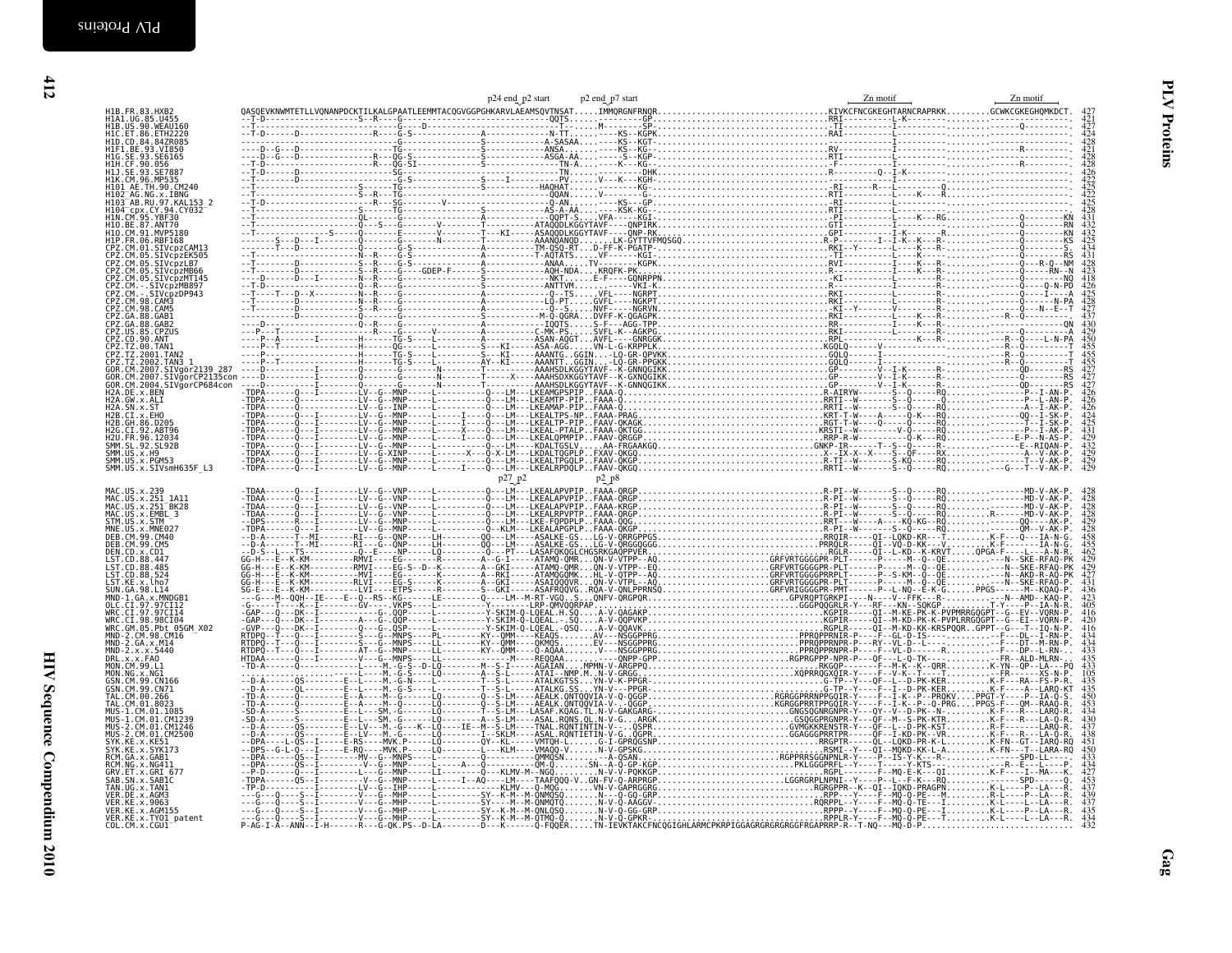|                                                                                            | p7 end_p1 start | p1 end_p6 start | Vpr binding |                    | Vpr binding<br>p6 end, Gag end |  |
|--------------------------------------------------------------------------------------------|-----------------|-----------------|-------------|--------------------|--------------------------------|--|
|                                                                                            |                 |                 |             |                    |                                |  |
|                                                                                            |                 |                 |             |                    |                                |  |
|                                                                                            |                 |                 |             |                    |                                |  |
|                                                                                            |                 |                 |             |                    |                                |  |
|                                                                                            |                 |                 |             |                    |                                |  |
|                                                                                            |                 |                 |             |                    |                                |  |
|                                                                                            |                 |                 |             |                    |                                |  |
|                                                                                            |                 |                 |             |                    |                                |  |
|                                                                                            |                 |                 |             |                    |                                |  |
|                                                                                            |                 |                 |             |                    |                                |  |
|                                                                                            |                 |                 |             |                    |                                |  |
|                                                                                            |                 |                 |             |                    |                                |  |
|                                                                                            |                 |                 |             |                    |                                |  |
|                                                                                            |                 |                 |             |                    |                                |  |
|                                                                                            |                 |                 |             |                    |                                |  |
|                                                                                            |                 |                 |             |                    |                                |  |
|                                                                                            |                 |                 |             |                    |                                |  |
|                                                                                            |                 |                 |             |                    |                                |  |
|                                                                                            |                 |                 |             |                    |                                |  |
|                                                                                            |                 |                 |             |                    |                                |  |
|                                                                                            |                 |                 |             |                    | p6 end                         |  |
|                                                                                            |                 | $p1$ $p6$       | PTAP motif  | PSAP in HIV-2 B, U |                                |  |
| MAC.US.x.239<br>MAC.US.x.251_1A11<br>MAC.US.x.251_BK28                                     |                 |                 |             |                    |                                |  |
| MAC.US.x.25MBL<br>MAC.US.x.EMBL_3<br>STM.US.x.STM –<br>MNE.US.x.MNE027<br>DEB.CM.99.CM40   |                 |                 |             |                    |                                |  |
| DEB.CM.99.CM5                                                                              |                 |                 |             |                    |                                |  |
| DEN.CD.x.CD1<br>LST.CD.88.447                                                              |                 |                 |             |                    |                                |  |
| LST. CD. 88.485                                                                            |                 |                 |             |                    |                                |  |
| LST.CD.88.524<br>LST.KE.x.lho7<br>SUN.GA.98.L14<br>MND-1.GA.x.MNDGB1                       |                 |                 |             |                    |                                |  |
|                                                                                            |                 |                 |             |                    |                                |  |
| wRC.CI.98.98CI04<br>WRC.CI.98.98CI04<br>WRC.GM.05.Pbt 05GM X02                             |                 |                 |             |                    |                                |  |
| $MND - 2. x. x. 5440$                                                                      |                 |                 |             |                    |                                |  |
| DRL.x.x.FAO<br>MON.CM.99.L1<br>MON.NG.x.NGI                                                |                 |                 |             |                    |                                |  |
| GŚN.CM.99.CN166<br>GSN.CM.99.CN71                                                          |                 |                 |             |                    |                                |  |
| TAL.CM.00.266<br>TAL.CM.00.266<br>TAL.CM.01.8023                                           |                 |                 |             |                    |                                |  |
|                                                                                            |                 |                 |             |                    |                                |  |
| SYK.KE.x.KE5I<br>SYK.KE.x.KE5I                                                             |                 |                 |             |                    |                                |  |
| RCM.GA.x.GAB1                                                                              |                 |                 |             |                    |                                |  |
| RCM.NG.x.NG411<br>GRV.ET.x.GRI 677<br>SAB.SN.x.SABIC<br>TAN.UG.x.TANI                      |                 |                 |             |                    |                                |  |
| VER.DE.x.AGM3                                                                              |                 |                 |             |                    |                                |  |
| vER.DE.x.AGUS<br>VER.KE.x.9063<br>VER.KE.x.AGM155<br>VER.KE.x.TY01_patent<br>COL.CM.x.CGU1 |                 |                 |             |                    |                                |  |
|                                                                                            |                 |                 |             |                    |                                |  |

Gag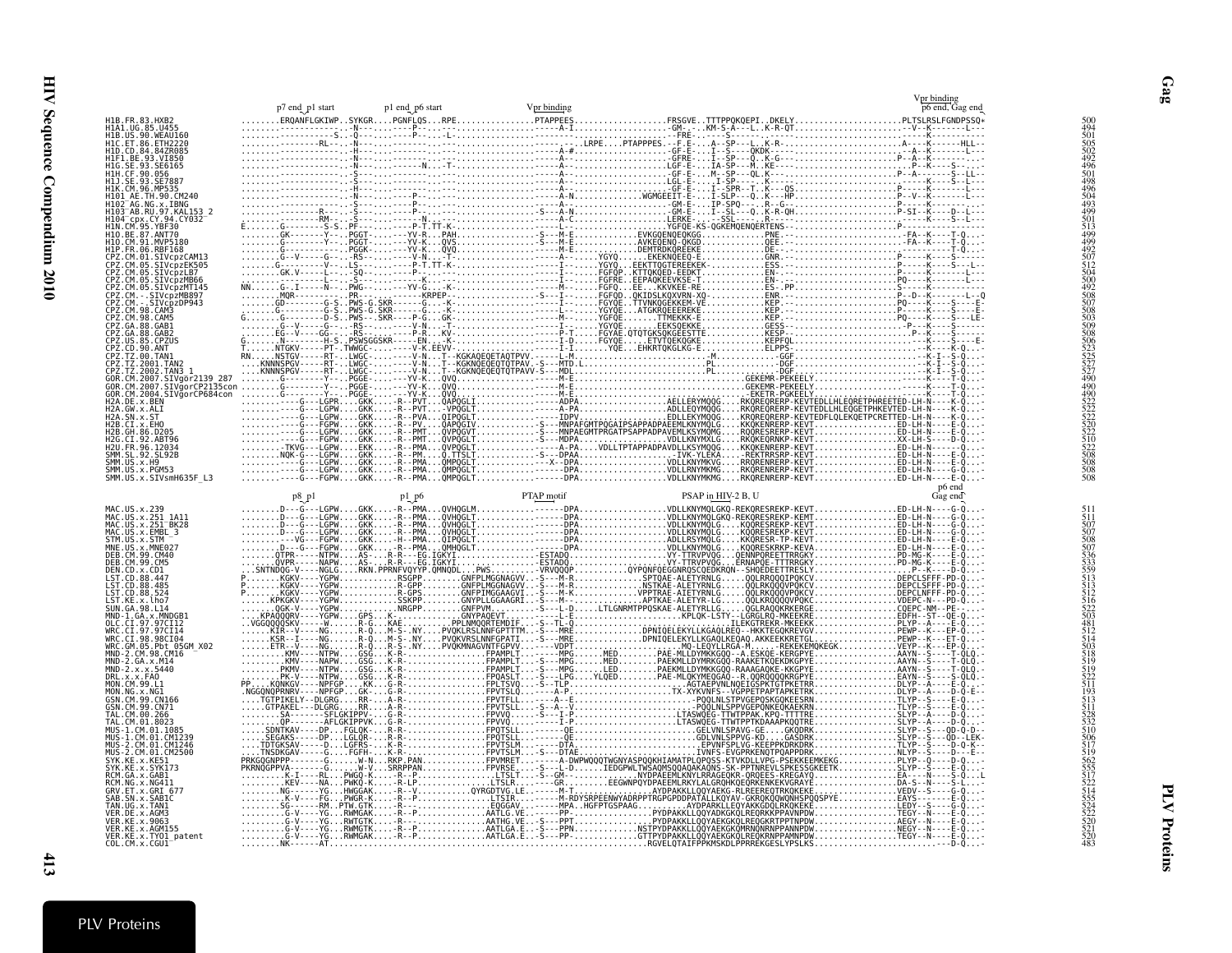| $TA.S \cdot \cdots \cdot I \cdots R \cdot \cdots \vee R \cdot \cdots \cdots \cdots \cdots \cdots \cdot DIN \cdot \cdots \cdot K \cdot$ |                                   |  |  |  |
|----------------------------------------------------------------------------------------------------------------------------------------|-----------------------------------|--|--|--|
|                                                                                                                                        |                                   |  |  |  |
| .<br>SV.PT-----I------VI-V---KEVR------------I--LO-E-K-                                                                                |                                   |  |  |  |
| AL-VCL--IP--D--I--ARV--H-C-V-----------NNIÔ-E-K-                                                                                       |                                   |  |  |  |
| A-PICL--IP--D--I--A-V--H-C--------------NNIÔ-E---                                                                                      |                                   |  |  |  |
| IP--L--I---D--VIPVRV--HIC-------------VDKLP-E---                                                                                       |                                   |  |  |  |
| TI.P-S----I-------IPVR-E---C-------------IODIO-O-I-                                                                                    |                                   |  |  |  |
|                                                                                                                                        |                                   |  |  |  |
| .SV.PTL----I-------IL-V----EI---------------I--IQ-E-K-                                                                                 |                                   |  |  |  |
| AV.P-L----IS-----I----V--Y--G--------------DLE-G---                                                                                    |                                   |  |  |  |
|                                                                                                                                        |                                   |  |  |  |
| AA. - - - - - - - I - - - - - - - IPV - - E - - - I - - - - - - - - - - - - I - DLN - - - K -                                          |                                   |  |  |  |
|                                                                                                                                        |                                   |  |  |  |
| PV.P-I-L--I-------LGV--E---I------------IDNVO-T---                                                                                     |                                   |  |  |  |
| TPVS-V-L--I--------LGV--E---I-------------IDNV0-T-K-                                                                                   |                                   |  |  |  |
| TPVS-I-L--I-------LGV-VE---I------------IDNVO-T-K-                                                                                     |                                   |  |  |  |
|                                                                                                                                        |                                   |  |  |  |
| SI-T-L--I-------IPV-VE---C------------I-RIQ-Q-L-<br>EP-LS---I-------LPVRVA---C-------------DNIQ-E-K-                                   |                                   |  |  |  |
|                                                                                                                                        |                                   |  |  |  |
| AL-A----I--------[R--VA--IV--------------DNIOIE-T-                                                                                     |                                   |  |  |  |
| TT-LV--EIP-----MMEVL-0--KCO-----------V-GIH-O-N-                                                                                       |                                   |  |  |  |
| DDDERRVL---N-----MM-V-VQ--VCQ---------S-FCNIK-K-Q-                                                                                     |                                   |  |  |  |
| AT.ERRVL--IN-----MM-V-VÔ--VCÔ---------S-FCNIK-K-Ô-                                                                                     |                                   |  |  |  |
| TT.ERRVL--IN-----MM-V-VÔ--VCÔ---------S-FCNIK-K-Ô-                                                                                     |                                   |  |  |  |
|                                                                                                                                        |                                   |  |  |  |
| . L-S---- I'--- D--VIPV----H-C--------------V-HL-------E---<br>. L-S---- I---D--IIPV----H-C-------------V-HL-------E---                |                                   |  |  |  |
| :GG-L-S----I---D--VIPVR---H-C-------------V-HLP-E---                                                                                   |                                   |  |  |  |
| RGDRGLAA - - FS - - K - - V - - AY - ED - PV - V - - - - - - - - - SIVAGIE - GDNY                                                      |                                   |  |  |  |
| RGDRGLAA--FS--K--V--AY-E--PV-V--------SIVAGIE-GSNY                                                                                     |                                   |  |  |  |
| RDDRGLAA--FS--K--V--AHVE--PV-V--------SIVAGVE-GSNY                                                                                     |                                   |  |  |  |
|                                                                                                                                        |                                   |  |  |  |
| GGDRG-AA--FS--R--V-KAT-E--SV-V--------SIVAGIE-GSNY                                                                                     |                                   |  |  |  |
| GGDRG-AA--FS--R--V-KAC-E--SV-V-----V--SIVAGIE-GSNY                                                                                     |                                   |  |  |  |
| GGDRXXAA--LS--R--V--AY-ES-PV-V--------SIVAGIE-GSNY                                                                                     |                                   |  |  |  |
| GGDGG-AA--FS--K--I--AY-E--PVKV--N-----SIVAGIK-EPYY                                                                                     |                                   |  |  |  |
|                                                                                                                                        |                                   |  |  |  |
|                                                                                                                                        |                                   |  |  |  |
| GGDGG-AA--FS--R--V-AAY-EE-PV-V--------SIVAGIE-GPNY                                                                                     |                                   |  |  |  |
| GGDRG-AA--FS--R--V--AY-EE-PV-V--------SIVTGIE-GPNY                                                                                     |                                   |  |  |  |
|                                                                                                                                        |                                   |  |  |  |
| p15 protease                                                                                                                           |                                   |  |  |  |
| GGDRG-AA--FS--R--V--AH-E--PV-V--------SIVTGIE-GPHY                                                                                     |                                   |  |  |  |
| GDDRG-AA--FS--R--V--AH-E--PV-V--------SIVTGIE-GPHY                                                                                     |                                   |  |  |  |
| GGDRG-AA--FS--R--V--AH-E--PV-V--------SIVTGIE-GPHY                                                                                     |                                   |  |  |  |
|                                                                                                                                        |                                   |  |  |  |
| GGDRG-AA--FS--R--V--AH-E--PV-V--------SIVTGIE-GPHY                                                                                     |                                   |  |  |  |
| GGDRG-AA--FS--R--V--AH-E--PV-V--------SIVAGIE-GLQY                                                                                     |                                   |  |  |  |
| GGGRG-AA--FS--R--V--AH-E--PA-V--------SIVAGIE-GPHY                                                                                     |                                   |  |  |  |
|                                                                                                                                        | CAFTC B MT VILLE BIGHAVE TTC ICET |  |  |  |

<span id="page-13-0"></span>

|                                                                                                                                                                                     |                             |  |              |  | $\frac{136}{129}$                         |
|-------------------------------------------------------------------------------------------------------------------------------------------------------------------------------------|-----------------------------|--|--------------|--|-------------------------------------------|
|                                                                                                                                                                                     |                             |  |              |  | 126<br>128<br>127<br>129                  |
|                                                                                                                                                                                     |                             |  |              |  | 134<br>129                                |
|                                                                                                                                                                                     |                             |  |              |  | iž9<br>128                                |
|                                                                                                                                                                                     |                             |  |              |  | 125<br>125                                |
|                                                                                                                                                                                     |                             |  |              |  | 125<br>128<br>135<br>132                  |
|                                                                                                                                                                                     |                             |  |              |  |                                           |
|                                                                                                                                                                                     |                             |  |              |  | $\frac{128}{137}$                         |
|                                                                                                                                                                                     |                             |  |              |  | 134<br>130                                |
|                                                                                                                                                                                     |                             |  |              |  | 132                                       |
|                                                                                                                                                                                     |                             |  |              |  | 125<br>126                                |
|                                                                                                                                                                                     |                             |  |              |  | $^{126}_{121}$                            |
|                                                                                                                                                                                     |                             |  |              |  |                                           |
|                                                                                                                                                                                     |                             |  |              |  | $154$<br>$154$<br>$155$<br>$137$<br>$151$ |
|                                                                                                                                                                                     |                             |  |              |  |                                           |
|                                                                                                                                                                                     |                             |  |              |  |                                           |
|                                                                                                                                                                                     | Pol p15 start (-1 from Gag) |  | p15_protease |  |                                           |
| MAC.US.x.239<br>MAC.US.x.251 1A11<br>MAC.US.x.251 1BK28<br>MAC.US.x.EMBE<br>STM.US.x.STM<br>MHC.US.x.MNE027<br>DEB.CM.99.CM40<br>DEB.CM.99.CM40<br>DEB.CM.99.CM40<br>DEB.CM.99.CM40 |                             |  |              |  |                                           |
|                                                                                                                                                                                     |                             |  |              |  | $\frac{137}{137}$                         |
| DEN.CD.x.CD1                                                                                                                                                                        |                             |  |              |  | 137<br>137                                |
| LST.CD.88.447<br>LST.CD.88.485                                                                                                                                                      |                             |  |              |  |                                           |
| LST.CD.88.524<br>LST.KE.x.lho7                                                                                                                                                      |                             |  |              |  | 143<br>145                                |
| SUN.GA.98.L14<br>MND-1.GA.x.MNDGB1<br>OLC.CI.97.97CI12<br>WRC.CI.97.97CI14<br>WRC.CI.98.98CI04                                                                                      |                             |  |              |  |                                           |
| WRC.CL.198.98CL104<br>MRC.GM.05.Pbt 05GM_X02<br>MND-2.CM.98.CM16<br>MND-2.GA.x.M14<br>MND-2.x.x.5440<br>DRL.x.x.FA0<br>MQN.CM.99.L1                                                 |                             |  |              |  | 141                                       |
|                                                                                                                                                                                     |                             |  |              |  | 143                                       |
| MON. NG. x. NG1<br>GSN. CM. 99. CN166<br>GSN. CM. 99. CN71                                                                                                                          |                             |  |              |  | 138                                       |
|                                                                                                                                                                                     |                             |  |              |  | 138<br>139                                |
| USIN: CM. 00.266<br>TAL. CM. 00.266<br>TAL. CM. 01.8023<br>MUS-1. CM. 01. CM1239<br>MUS-2. CM. 01. CM1246                                                                           |                             |  |              |  | 130<br>130                                |
| MUS-2.CM.01.CM2500<br>SYK.KE.x.KE51                                                                                                                                                 |                             |  |              |  | 168                                       |
| SYK.KE.x.SYK173<br>RCM.GA.x.GAB1<br>RCM.NG.x.NG411<br>GRV.ET.x.GRI_677                                                                                                              |                             |  |              |  | 162<br>143<br>147                         |
|                                                                                                                                                                                     |                             |  |              |  | 149<br>161                                |
| SAB.SN.x.SABIC                                                                                                                                                                      |                             |  |              |  | 144                                       |
| TAN.UG.x.TAN1<br>VER.DE.x.AGM3<br>VER.KE.x.9063<br>VER.KE.x.AGM155                                                                                                                  |                             |  |              |  |                                           |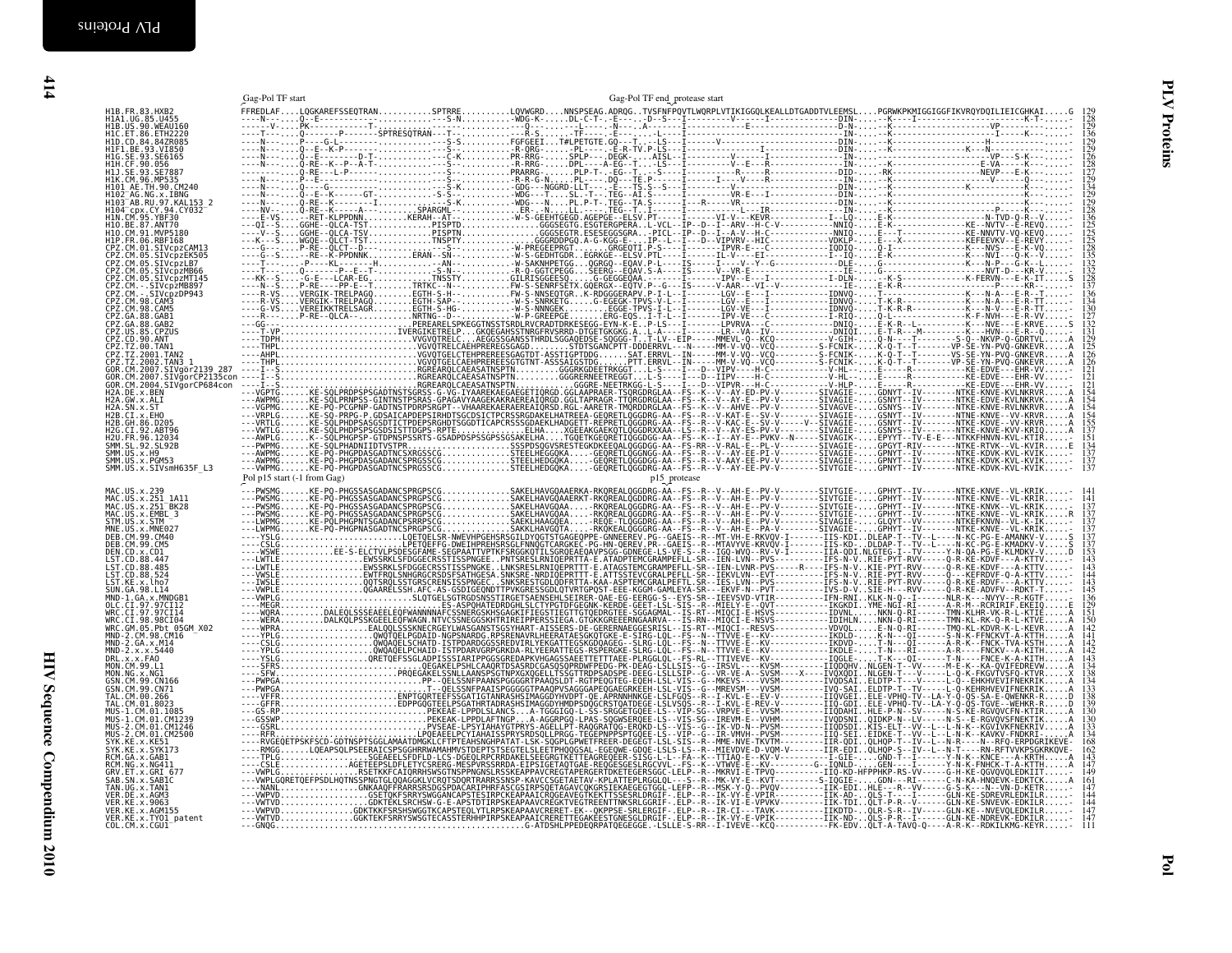|                                                  | protease end_p66, p51 RT start |  | D110 catalytic site |
|--------------------------------------------------|--------------------------------|--|---------------------|
|                                                  |                                |  |                     |
|                                                  |                                |  |                     |
| [VcpzMT145<br>VcnzMR897<br>GAR <sub>1</sub>      |                                |  |                     |
|                                                  |                                |  |                     |
| SMM.US.x.PGM53<br>SMM.US.x.SIVsmH635F_L3         |                                |  |                     |
|                                                  |                                |  |                     |
| CT 98 98CT04<br>Pbt 05GM X02<br>MND-2.CM.98.CM16 |                                |  |                     |
|                                                  |                                |  |                     |
| /ER.KE.x.TY01 patent                             |                                |  |                     |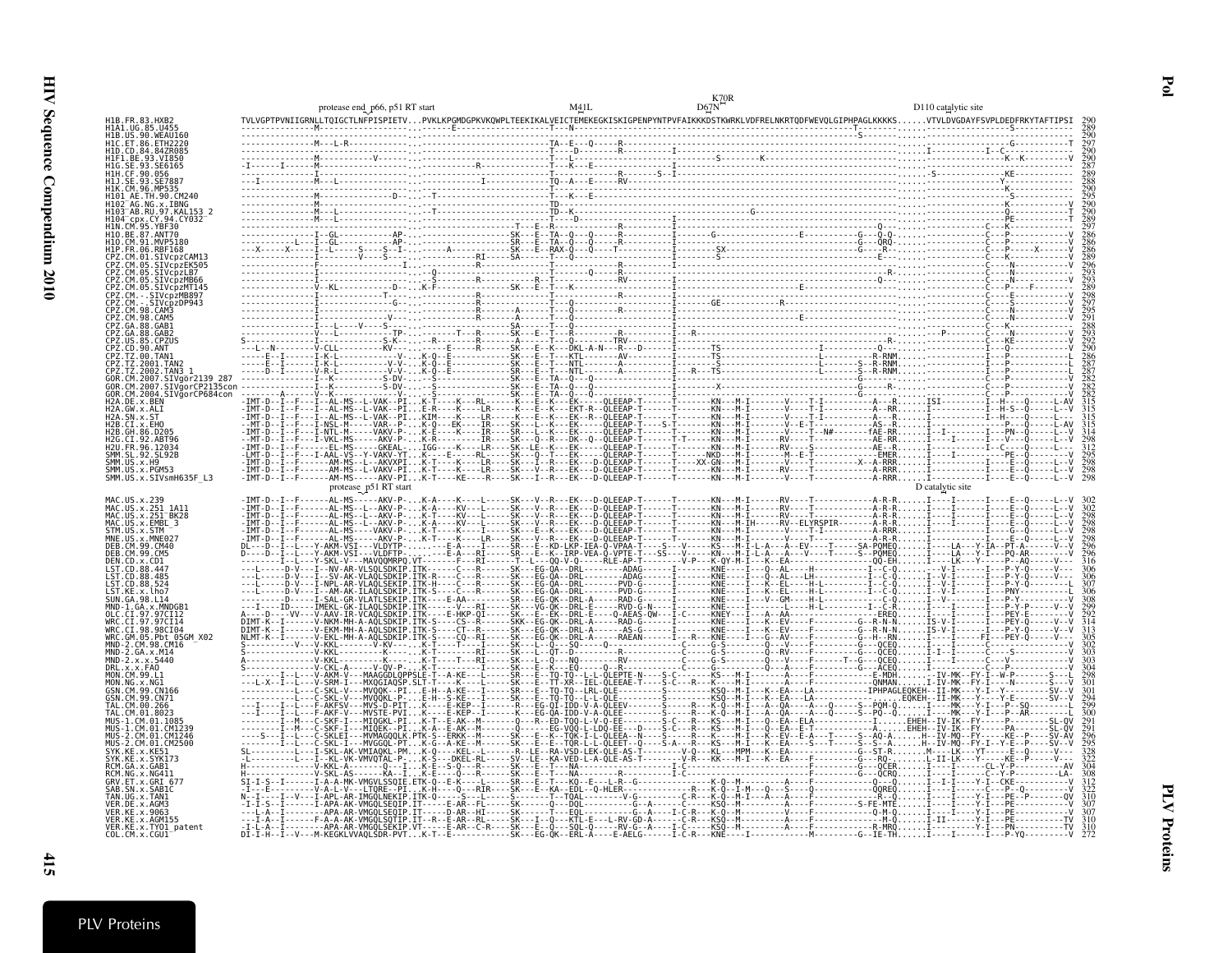|                                                                                                                                                                                                                                                                                                                                                                                                                                                                                                                                                                                                                                                 | polymerase motif  |  |                                        |
|-------------------------------------------------------------------------------------------------------------------------------------------------------------------------------------------------------------------------------------------------------------------------------------------------------------------------------------------------------------------------------------------------------------------------------------------------------------------------------------------------------------------------------------------------------------------------------------------------------------------------------------------------|-------------------|--|----------------------------------------|
|                                                                                                                                                                                                                                                                                                                                                                                                                                                                                                                                                                                                                                                 |                   |  |                                        |
|                                                                                                                                                                                                                                                                                                                                                                                                                                                                                                                                                                                                                                                 |                   |  |                                        |
|                                                                                                                                                                                                                                                                                                                                                                                                                                                                                                                                                                                                                                                 |                   |  |                                        |
|                                                                                                                                                                                                                                                                                                                                                                                                                                                                                                                                                                                                                                                 |                   |  |                                        |
|                                                                                                                                                                                                                                                                                                                                                                                                                                                                                                                                                                                                                                                 |                   |  |                                        |
|                                                                                                                                                                                                                                                                                                                                                                                                                                                                                                                                                                                                                                                 |                   |  |                                        |
|                                                                                                                                                                                                                                                                                                                                                                                                                                                                                                                                                                                                                                                 |                   |  |                                        |
|                                                                                                                                                                                                                                                                                                                                                                                                                                                                                                                                                                                                                                                 |                   |  |                                        |
|                                                                                                                                                                                                                                                                                                                                                                                                                                                                                                                                                                                                                                                 |                   |  |                                        |
|                                                                                                                                                                                                                                                                                                                                                                                                                                                                                                                                                                                                                                                 |                   |  |                                        |
|                                                                                                                                                                                                                                                                                                                                                                                                                                                                                                                                                                                                                                                 |                   |  |                                        |
|                                                                                                                                                                                                                                                                                                                                                                                                                                                                                                                                                                                                                                                 |                   |  |                                        |
|                                                                                                                                                                                                                                                                                                                                                                                                                                                                                                                                                                                                                                                 |                   |  |                                        |
|                                                                                                                                                                                                                                                                                                                                                                                                                                                                                                                                                                                                                                                 |                   |  |                                        |
|                                                                                                                                                                                                                                                                                                                                                                                                                                                                                                                                                                                                                                                 |                   |  |                                        |
|                                                                                                                                                                                                                                                                                                                                                                                                                                                                                                                                                                                                                                                 |                   |  |                                        |
|                                                                                                                                                                                                                                                                                                                                                                                                                                                                                                                                                                                                                                                 |                   |  |                                        |
|                                                                                                                                                                                                                                                                                                                                                                                                                                                                                                                                                                                                                                                 |                   |  |                                        |
|                                                                                                                                                                                                                                                                                                                                                                                                                                                                                                                                                                                                                                                 | DD catalytic site |  |                                        |
| MAC.US.x.239<br>MAC.US.x.251 1A11<br>MAC.US.x.251 1A11<br>MAC.US.x.251 BK28<br>STM.US.x.5TM<br>MME.US.x.5TM<br>DEB.CM.99.CM40<br>DEB.CM.99.CM40                                                                                                                                                                                                                                                                                                                                                                                                                                                                                                 |                   |  | 466                                    |
|                                                                                                                                                                                                                                                                                                                                                                                                                                                                                                                                                                                                                                                 |                   |  | 466<br>466<br>466                      |
| DEB. CM. 99. CM5<br>DEN.CD.x.CD1                                                                                                                                                                                                                                                                                                                                                                                                                                                                                                                                                                                                                |                   |  | 464                                    |
| LST.CD.88.447<br>LST.CD.88.485                                                                                                                                                                                                                                                                                                                                                                                                                                                                                                                                                                                                                  |                   |  | $\frac{476}{477}$                      |
|                                                                                                                                                                                                                                                                                                                                                                                                                                                                                                                                                                                                                                                 |                   |  |                                        |
|                                                                                                                                                                                                                                                                                                                                                                                                                                                                                                                                                                                                                                                 |                   |  |                                        |
|                                                                                                                                                                                                                                                                                                                                                                                                                                                                                                                                                                                                                                                 |                   |  | $\frac{476}{477}$<br>468               |
|                                                                                                                                                                                                                                                                                                                                                                                                                                                                                                                                                                                                                                                 |                   |  |                                        |
|                                                                                                                                                                                                                                                                                                                                                                                                                                                                                                                                                                                                                                                 |                   |  | 471                                    |
|                                                                                                                                                                                                                                                                                                                                                                                                                                                                                                                                                                                                                                                 |                   |  | 471<br>472<br>466                      |
|                                                                                                                                                                                                                                                                                                                                                                                                                                                                                                                                                                                                                                                 |                   |  | 469<br>469                             |
|                                                                                                                                                                                                                                                                                                                                                                                                                                                                                                                                                                                                                                                 |                   |  | $\frac{462}{467}$<br>468               |
|                                                                                                                                                                                                                                                                                                                                                                                                                                                                                                                                                                                                                                                 |                   |  |                                        |
|                                                                                                                                                                                                                                                                                                                                                                                                                                                                                                                                                                                                                                                 |                   |  |                                        |
|                                                                                                                                                                                                                                                                                                                                                                                                                                                                                                                                                                                                                                                 |                   |  |                                        |
|                                                                                                                                                                                                                                                                                                                                                                                                                                                                                                                                                                                                                                                 |                   |  |                                        |
| LST.CD.88.524<br>LST.KE.x.lho7<br>SUN.GA.98.L14<br>MND-1.GA.x.MNDGB1<br>OLC.CI.97.97CI12<br>WRC.CI.97.97CI14<br>WRC.CI.98.98CI04.<br>WRC.GM.05.Pbt 05GM X02<br>MND-2.CM.98.CM16<br>MND-2.GA.x.M14<br>MND-2.x.x.5440<br>MND-2.: x.x.5440<br>MON.CM.99.L1<br>MON.MG.x.NG1<br>GSN.CM.99.CN166<br>GSN.CM.99.CN71<br>TAL.CM.99.2665<br>TAL. CM. 01.8023<br>MUS-1.CM.01.1085<br>MUS-1.CM.01.1085<br>MUS-2.CM.01.CM1246<br>MUS-2.CM.01.CM1246<br>SYK. KE.X. KESI<br>SYK. KE.X. SYK173<br>RCM.GA.x.GAB1<br>RCM. NG. x. NG411<br>GRV. ET. x. GRI 677<br>SAB. SN. x. SABIC<br>TAN. UG. x. TAN1<br>VER. DE. x. AGM3<br>VER. KE. x. 9063<br>VER.KE.x.AGM155 |                   |  | 464<br>497<br>491<br>481<br>490<br>478 |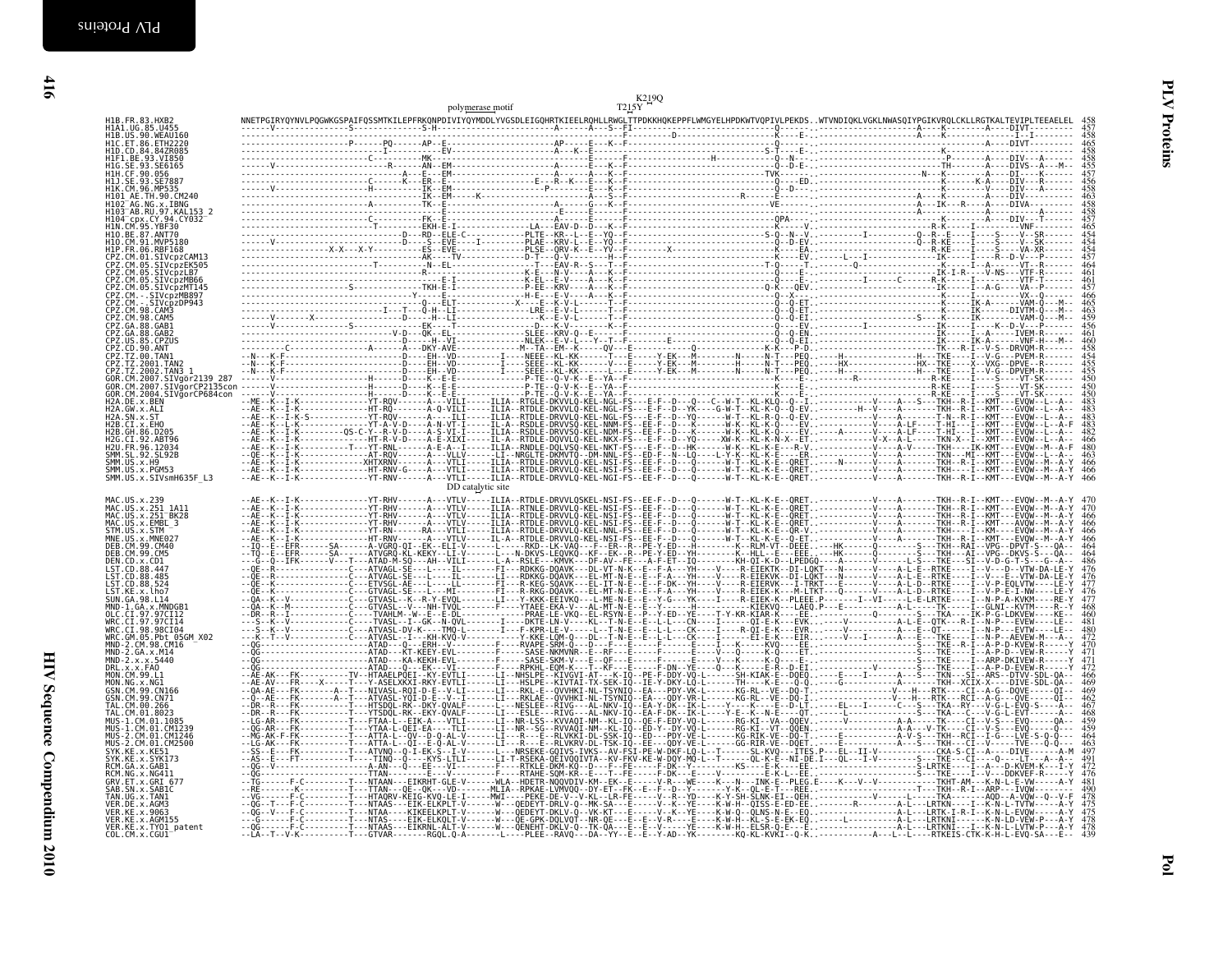|                                        |                                                                                                                                                                                                                                                                                                                                                                                                                                      | p51 RT end p15 RNase H start                               |
|----------------------------------------|--------------------------------------------------------------------------------------------------------------------------------------------------------------------------------------------------------------------------------------------------------------------------------------------------------------------------------------------------------------------------------------------------------------------------------------|------------------------------------------------------------|
|                                        |                                                                                                                                                                                                                                                                                                                                                                                                                                      |                                                            |
|                                        |                                                                                                                                                                                                                                                                                                                                                                                                                                      |                                                            |
|                                        |                                                                                                                                                                                                                                                                                                                                                                                                                                      |                                                            |
|                                        |                                                                                                                                                                                                                                                                                                                                                                                                                                      |                                                            |
|                                        |                                                                                                                                                                                                                                                                                                                                                                                                                                      |                                                            |
|                                        |                                                                                                                                                                                                                                                                                                                                                                                                                                      |                                                            |
|                                        |                                                                                                                                                                                                                                                                                                                                                                                                                                      |                                                            |
|                                        |                                                                                                                                                                                                                                                                                                                                                                                                                                      |                                                            |
|                                        |                                                                                                                                                                                                                                                                                                                                                                                                                                      |                                                            |
|                                        |                                                                                                                                                                                                                                                                                                                                                                                                                                      |                                                            |
|                                        |                                                                                                                                                                                                                                                                                                                                                                                                                                      |                                                            |
|                                        |                                                                                                                                                                                                                                                                                                                                                                                                                                      |                                                            |
|                                        |                                                                                                                                                                                                                                                                                                                                                                                                                                      |                                                            |
|                                        |                                                                                                                                                                                                                                                                                                                                                                                                                                      |                                                            |
|                                        |                                                                                                                                                                                                                                                                                                                                                                                                                                      |                                                            |
|                                        |                                                                                                                                                                                                                                                                                                                                                                                                                                      |                                                            |
|                                        |                                                                                                                                                                                                                                                                                                                                                                                                                                      |                                                            |
|                                        |                                                                                                                                                                                                                                                                                                                                                                                                                                      |                                                            |
|                                        |                                                                                                                                                                                                                                                                                                                                                                                                                                      |                                                            |
|                                        |                                                                                                                                                                                                                                                                                                                                                                                                                                      |                                                            |
| SIVgorCP684con                         |                                                                                                                                                                                                                                                                                                                                                                                                                                      |                                                            |
|                                        |                                                                                                                                                                                                                                                                                                                                                                                                                                      |                                                            |
|                                        |                                                                                                                                                                                                                                                                                                                                                                                                                                      |                                                            |
|                                        |                                                                                                                                                                                                                                                                                                                                                                                                                                      |                                                            |
|                                        |                                                                                                                                                                                                                                                                                                                                                                                                                                      |                                                            |
|                                        |                                                                                                                                                                                                                                                                                                                                                                                                                                      |                                                            |
|                                        |                                                                                                                                                                                                                                                                                                                                                                                                                                      |                                                            |
|                                        |                                                                                                                                                                                                                                                                                                                                                                                                                                      |                                                            |
|                                        |                                                                                                                                                                                                                                                                                                                                                                                                                                      | p51 RT end p15 RNase H start<br>-V-D--E-E--Y-T--SC-KQS-E-- |
|                                        |                                                                                                                                                                                                                                                                                                                                                                                                                                      |                                                            |
|                                        |                                                                                                                                                                                                                                                                                                                                                                                                                                      |                                                            |
|                                        |                                                                                                                                                                                                                                                                                                                                                                                                                                      |                                                            |
|                                        |                                                                                                                                                                                                                                                                                                                                                                                                                                      |                                                            |
|                                        |                                                                                                                                                                                                                                                                                                                                                                                                                                      |                                                            |
|                                        |                                                                                                                                                                                                                                                                                                                                                                                                                                      |                                                            |
|                                        |                                                                                                                                                                                                                                                                                                                                                                                                                                      |                                                            |
|                                        |                                                                                                                                                                                                                                                                                                                                                                                                                                      |                                                            |
|                                        |                                                                                                                                                                                                                                                                                                                                                                                                                                      |                                                            |
|                                        |                                                                                                                                                                                                                                                                                                                                                                                                                                      |                                                            |
|                                        |                                                                                                                                                                                                                                                                                                                                                                                                                                      |                                                            |
|                                        |                                                                                                                                                                                                                                                                                                                                                                                                                                      |                                                            |
|                                        |                                                                                                                                                                                                                                                                                                                                                                                                                                      |                                                            |
|                                        |                                                                                                                                                                                                                                                                                                                                                                                                                                      |                                                            |
|                                        |                                                                                                                                                                                                                                                                                                                                                                                                                                      |                                                            |
|                                        |                                                                                                                                                                                                                                                                                                                                                                                                                                      |                                                            |
|                                        |                                                                                                                                                                                                                                                                                                                                                                                                                                      |                                                            |
|                                        |                                                                                                                                                                                                                                                                                                                                                                                                                                      |                                                            |
|                                        |                                                                                                                                                                                                                                                                                                                                                                                                                                      |                                                            |
|                                        |                                                                                                                                                                                                                                                                                                                                                                                                                                      |                                                            |
|                                        |                                                                                                                                                                                                                                                                                                                                                                                                                                      |                                                            |
|                                        |                                                                                                                                                                                                                                                                                                                                                                                                                                      |                                                            |
|                                        | $\begin{smallmatrix} \textbf{1} & \textbf{1} & \textbf{2} & \textbf{3} & \textbf{4} & \textbf{5} & \textbf{6} & \textbf{7} & \textbf{8} & \textbf{8} & \textbf{9} & \textbf{1} & \textbf{1} & \textbf{1} & \textbf{1} & \textbf{1} & \textbf{1} & \textbf{1} & \textbf{1} & \textbf{1} & \textbf{1} & \textbf{1} & \textbf{1} & \textbf{1} & \textbf{1} & \textbf{1} & \textbf{1} & \textbf{1} & \textbf{1} & \textbf{1} & \textbf{$ |                                                            |
| ER.KE.x.AGM155<br>VER.KE.x.TY01 patent |                                                                                                                                                                                                                                                                                                                                                                                                                                      |                                                            |
|                                        |                                                                                                                                                                                                                                                                                                                                                                                                                                      |                                                            |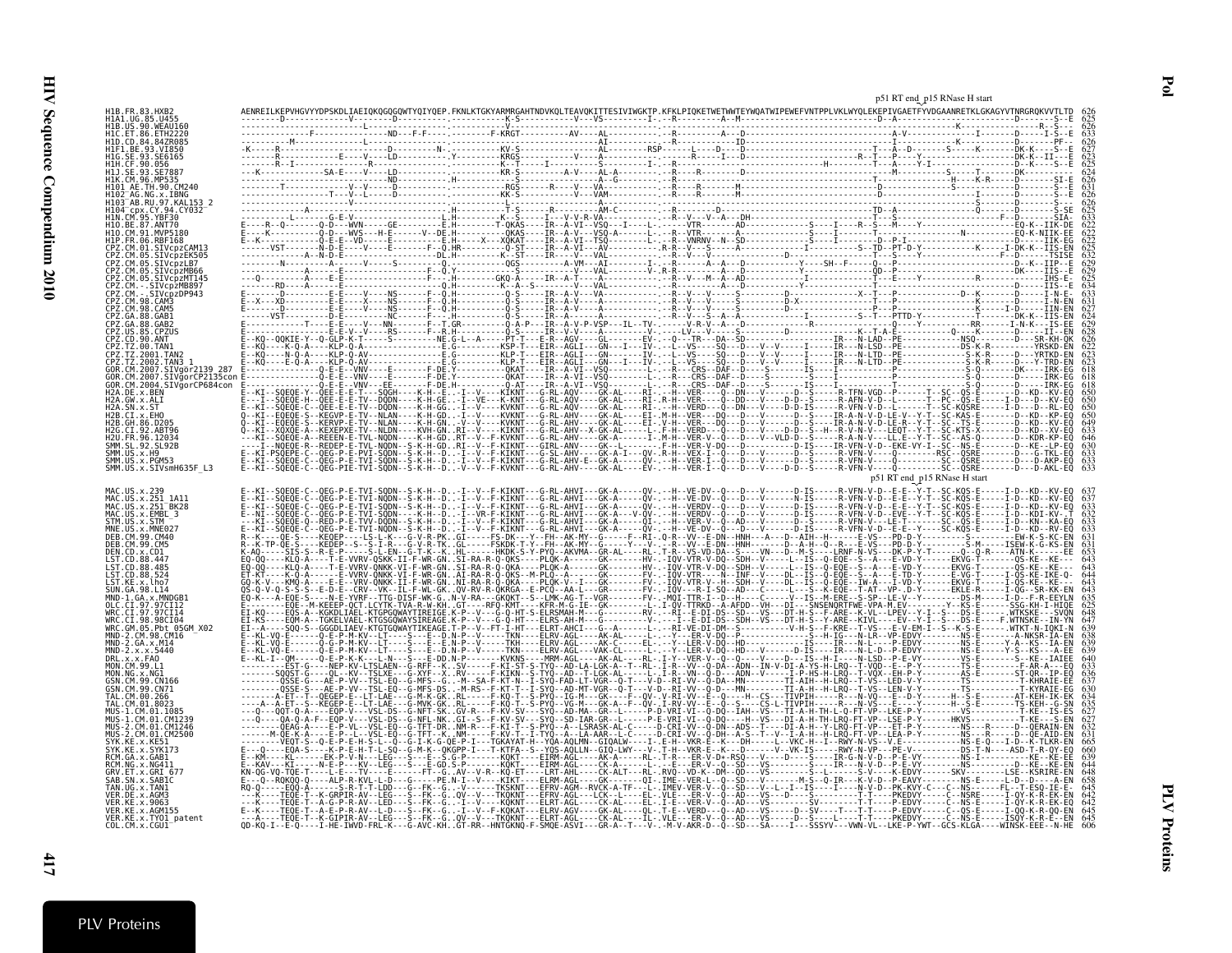| MAC.US.x.239                                                                                  |  |  |  |  | p15 RNase H end_p31 Integrase start |  |  |  |                   |
|-----------------------------------------------------------------------------------------------|--|--|--|--|-------------------------------------|--|--|--|-------------------|
| MAC.US.x.251_1A11<br>MAC.US.x.251_1A11<br>MAC.US.x.EMBL_3                                     |  |  |  |  |                                     |  |  |  |                   |
| STM.US.x.STM<br>MNE.US.x.MNE027                                                               |  |  |  |  |                                     |  |  |  | 795<br>797        |
| DEB.CM.99.CM40<br>DEB.CM.99.CM5                                                               |  |  |  |  |                                     |  |  |  |                   |
| DEN.CD.x.CD1<br>LST.CD.88.447<br>LST.CD.88.485                                                |  |  |  |  |                                     |  |  |  | 809               |
| LST. CD. 88.524<br>LST.KE.x.lho7                                                              |  |  |  |  |                                     |  |  |  | 810               |
| SUN.GA.98.L14<br>MND-1.GA.x.MNDGB1                                                            |  |  |  |  |                                     |  |  |  | 809               |
|                                                                                               |  |  |  |  |                                     |  |  |  |                   |
| MND-2.CM.98.CM16                                                                              |  |  |  |  |                                     |  |  |  |                   |
| MND-2.6A.x.M14<br>MND-2.x.x.5440<br>DRL.x.x.FA0<br>DRL.x.x.FA0<br>MON.CM.99.L1                |  |  |  |  |                                     |  |  |  | 803<br>804        |
|                                                                                               |  |  |  |  |                                     |  |  |  | 800               |
| MON.NG.X.NGĪ<br>GSN.CM.99.CN166<br>GSN.CM.99.CN71                                             |  |  |  |  |                                     |  |  |  | 801               |
| 05N.CM.00.266<br>TAL.CM.00.266<br>TAL.CM.01.8023<br>MUS-1.CM.01.1085                          |  |  |  |  |                                     |  |  |  |                   |
| MUS-1.CM.01.CM1239                                                                            |  |  |  |  |                                     |  |  |  | $\frac{791}{791}$ |
| HUS-2.CM.01.CM123<br>MUS-2.CM.01.CM1246<br>SYK.KE.x.KE51<br>SYK.KE.x.SYK173<br>RCM.GA.x.GAB1, |  |  |  |  |                                     |  |  |  |                   |
| RCM.NG.x.NG411                                                                                |  |  |  |  |                                     |  |  |  |                   |
| GRV.ET.x.GRI 677<br>SAB.SN.x.SABIC                                                            |  |  |  |  |                                     |  |  |  |                   |
| TAN.UG.x.TAN1<br>VER.DE.x.AGM3                                                                |  |  |  |  |                                     |  |  |  | 809<br>806        |
| VER.KE.x.9063<br>VER.KE.x.AGM155<br>VER.KE.x.TY01_patent                                      |  |  |  |  |                                     |  |  |  | 806<br>809<br>809 |
| COL.CM.x.CGU1                                                                                 |  |  |  |  |                                     |  |  |  |                   |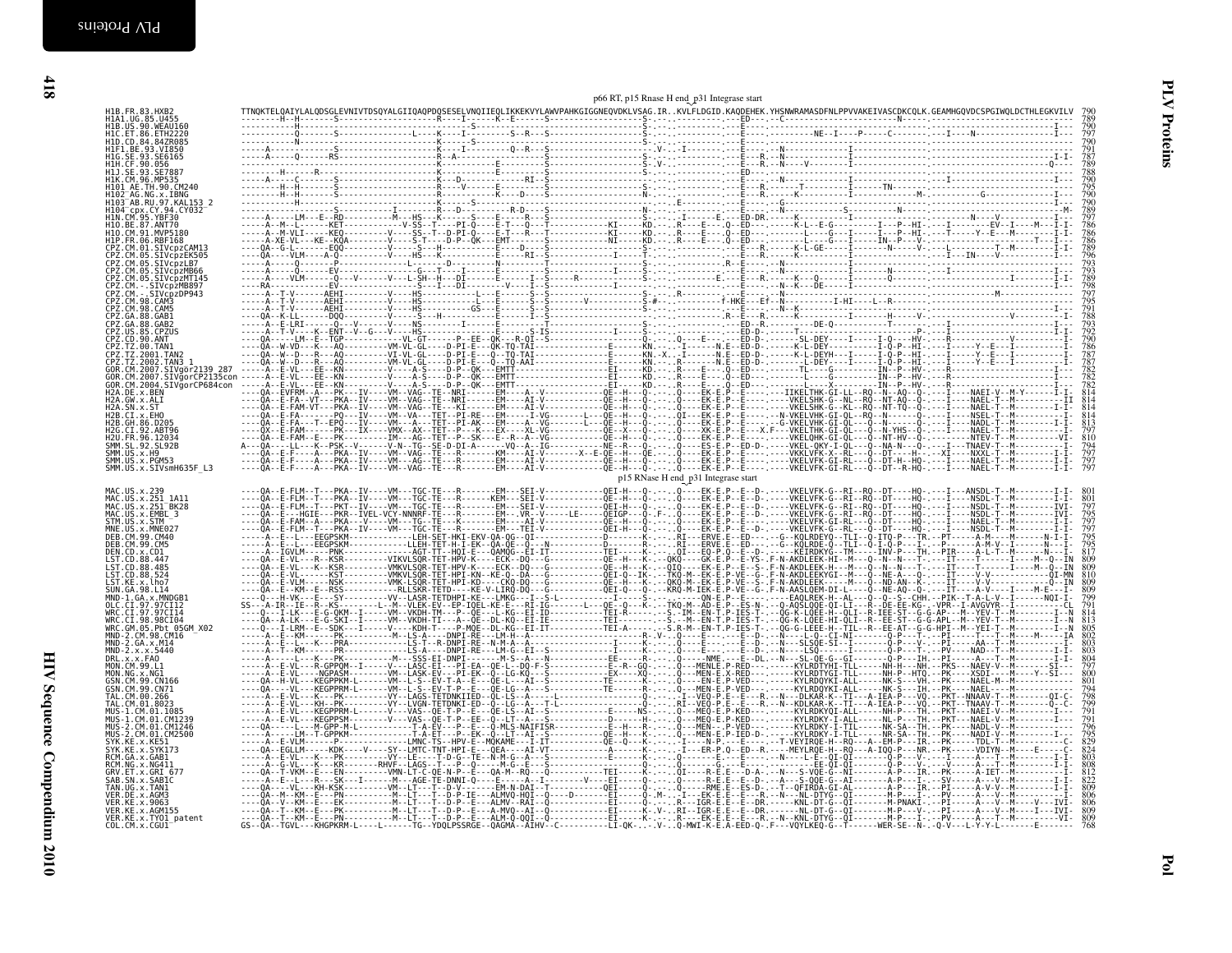| SMM.US.x.PGM53<br>WRC.GM.05.Pht 05GM X02<br>MND-2.GA.x.M14<br>ER.KE.x.AGM155<br>VER.KE.x.TY01_patent |  |  |  |  |  |  |
|------------------------------------------------------------------------------------------------------|--|--|--|--|--|--|
|                                                                                                      |  |  |  |  |  |  |
|                                                                                                      |  |  |  |  |  |  |
|                                                                                                      |  |  |  |  |  |  |
|                                                                                                      |  |  |  |  |  |  |
|                                                                                                      |  |  |  |  |  |  |
|                                                                                                      |  |  |  |  |  |  |
|                                                                                                      |  |  |  |  |  |  |
|                                                                                                      |  |  |  |  |  |  |
|                                                                                                      |  |  |  |  |  |  |
|                                                                                                      |  |  |  |  |  |  |
|                                                                                                      |  |  |  |  |  |  |
|                                                                                                      |  |  |  |  |  |  |
|                                                                                                      |  |  |  |  |  |  |
|                                                                                                      |  |  |  |  |  |  |
|                                                                                                      |  |  |  |  |  |  |
|                                                                                                      |  |  |  |  |  |  |
|                                                                                                      |  |  |  |  |  |  |
|                                                                                                      |  |  |  |  |  |  |
|                                                                                                      |  |  |  |  |  |  |
|                                                                                                      |  |  |  |  |  |  |
|                                                                                                      |  |  |  |  |  |  |
|                                                                                                      |  |  |  |  |  |  |
|                                                                                                      |  |  |  |  |  |  |
|                                                                                                      |  |  |  |  |  |  |
|                                                                                                      |  |  |  |  |  |  |
|                                                                                                      |  |  |  |  |  |  |
|                                                                                                      |  |  |  |  |  |  |
|                                                                                                      |  |  |  |  |  |  |
|                                                                                                      |  |  |  |  |  |  |
|                                                                                                      |  |  |  |  |  |  |
|                                                                                                      |  |  |  |  |  |  |
|                                                                                                      |  |  |  |  |  |  |
|                                                                                                      |  |  |  |  |  |  |
|                                                                                                      |  |  |  |  |  |  |
|                                                                                                      |  |  |  |  |  |  |
|                                                                                                      |  |  |  |  |  |  |
|                                                                                                      |  |  |  |  |  |  |
|                                                                                                      |  |  |  |  |  |  |
|                                                                                                      |  |  |  |  |  |  |
|                                                                                                      |  |  |  |  |  |  |
|                                                                                                      |  |  |  |  |  |  |
|                                                                                                      |  |  |  |  |  |  |
|                                                                                                      |  |  |  |  |  |  |
|                                                                                                      |  |  |  |  |  |  |
|                                                                                                      |  |  |  |  |  |  |
|                                                                                                      |  |  |  |  |  |  |
|                                                                                                      |  |  |  |  |  |  |
|                                                                                                      |  |  |  |  |  |  |
|                                                                                                      |  |  |  |  |  |  |
|                                                                                                      |  |  |  |  |  |  |
|                                                                                                      |  |  |  |  |  |  |
|                                                                                                      |  |  |  |  |  |  |
|                                                                                                      |  |  |  |  |  |  |
|                                                                                                      |  |  |  |  |  |  |
|                                                                                                      |  |  |  |  |  |  |
|                                                                                                      |  |  |  |  |  |  |
|                                                                                                      |  |  |  |  |  |  |
|                                                                                                      |  |  |  |  |  |  |
|                                                                                                      |  |  |  |  |  |  |
|                                                                                                      |  |  |  |  |  |  |
|                                                                                                      |  |  |  |  |  |  |
|                                                                                                      |  |  |  |  |  |  |
|                                                                                                      |  |  |  |  |  |  |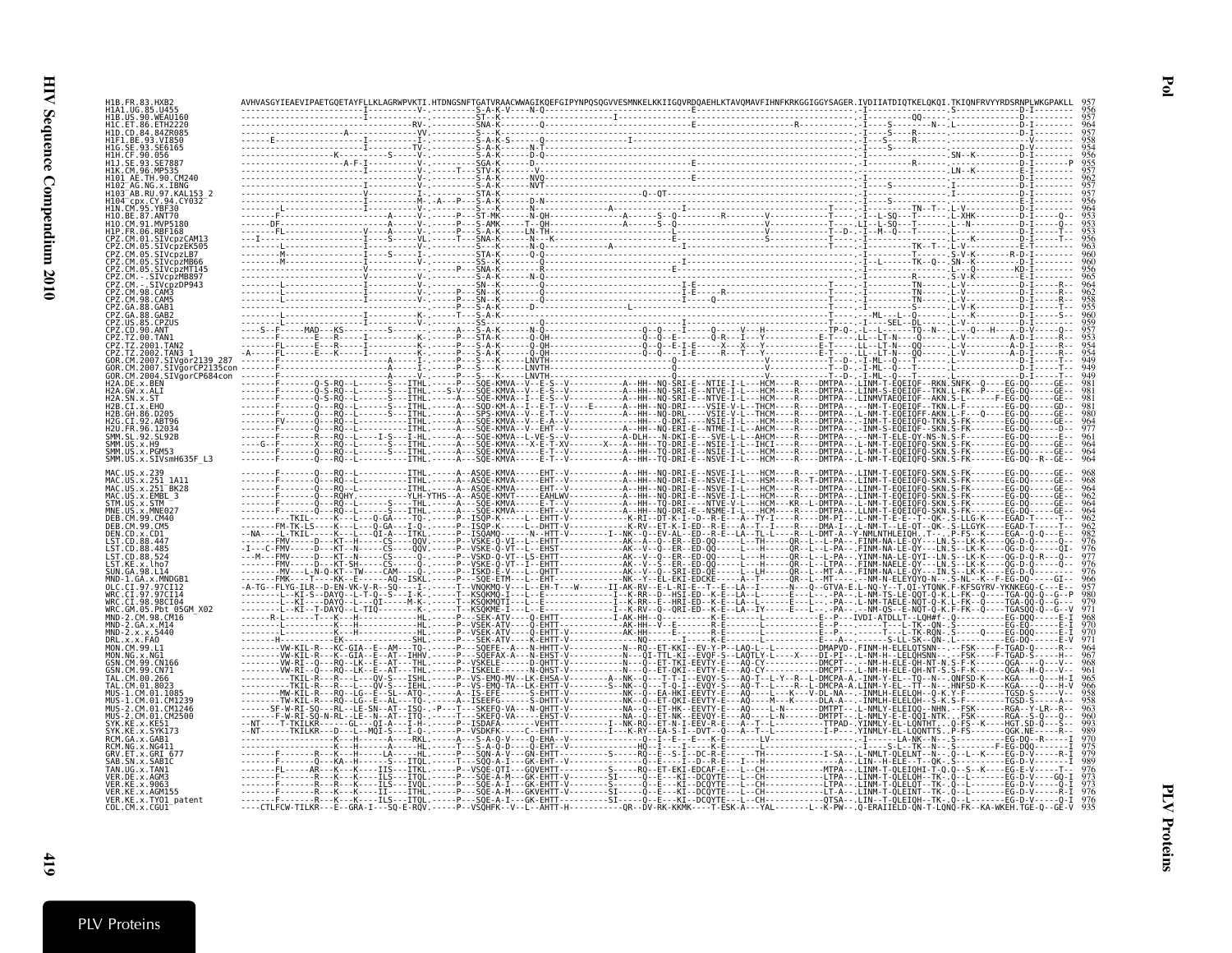|                                                                                                                                                                  | p31 Integrase end<br>Pol end                                                                                                                                                                                                                                                                                                                                                                                                                                     |                                                             |
|------------------------------------------------------------------------------------------------------------------------------------------------------------------|------------------------------------------------------------------------------------------------------------------------------------------------------------------------------------------------------------------------------------------------------------------------------------------------------------------------------------------------------------------------------------------------------------------------------------------------------------------|-------------------------------------------------------------|
|                                                                                                                                                                  | 110. $P_1, 3, 10826$<br>110. $P_2, 3, 10826$<br>110. $P_3, 4, 1083$<br>110. $P_4, 5, 1083$<br>110. $P_5, 6, 10826$<br>110. $P_5, 7, 1083$<br>110. $P_6, 6, 1083$<br>110. $P_6, 7, 1083$<br>110. $P_7, 6, 1083$<br>110. $P_7, 6, 1083$<br>110. $P_$                                                                                                                                                                                                               | $\begin{array}{c} 1003 \\ 1003 \\ 1004 \end{array}$         |
|                                                                                                                                                                  |                                                                                                                                                                                                                                                                                                                                                                                                                                                                  | Proteins<br>1011<br>1004                                    |
|                                                                                                                                                                  |                                                                                                                                                                                                                                                                                                                                                                                                                                                                  | 1005<br>1001<br>1003                                        |
|                                                                                                                                                                  |                                                                                                                                                                                                                                                                                                                                                                                                                                                                  | 1002<br>1004<br>1009<br>1004                                |
|                                                                                                                                                                  |                                                                                                                                                                                                                                                                                                                                                                                                                                                                  | 1004                                                        |
|                                                                                                                                                                  |                                                                                                                                                                                                                                                                                                                                                                                                                                                                  | 1003<br>1015<br>1010                                        |
|                                                                                                                                                                  |                                                                                                                                                                                                                                                                                                                                                                                                                                                                  | 1010<br>1004                                                |
|                                                                                                                                                                  |                                                                                                                                                                                                                                                                                                                                                                                                                                                                  | $\frac{1014}{1007}$<br>1011                                 |
|                                                                                                                                                                  |                                                                                                                                                                                                                                                                                                                                                                                                                                                                  | 1003<br>1012                                                |
|                                                                                                                                                                  |                                                                                                                                                                                                                                                                                                                                                                                                                                                                  | 1015<br>1013<br>1009<br>1002                                |
|                                                                                                                                                                  |                                                                                                                                                                                                                                                                                                                                                                                                                                                                  | $\begin{array}{c} 1011 \\ 1006 \\ 1004 \end{array}$         |
|                                                                                                                                                                  |                                                                                                                                                                                                                                                                                                                                                                                                                                                                  | 1000<br>1001                                                |
|                                                                                                                                                                  |                                                                                                                                                                                                                                                                                                                                                                                                                                                                  | 1005<br>1003<br>1003                                        |
|                                                                                                                                                                  |                                                                                                                                                                                                                                                                                                                                                                                                                                                                  | 1003<br>1043                                                |
|                                                                                                                                                                  |                                                                                                                                                                                                                                                                                                                                                                                                                                                                  | 1033<br>1033<br>1036                                        |
|                                                                                                                                                                  |                                                                                                                                                                                                                                                                                                                                                                                                                                                                  | 1016<br>1039                                                |
|                                                                                                                                                                  |                                                                                                                                                                                                                                                                                                                                                                                                                                                                  | 1006<br>1016<br>1016                                        |
|                                                                                                                                                                  | p31 Integrase end                                                                                                                                                                                                                                                                                                                                                                                                                                                | 1016                                                        |
|                                                                                                                                                                  | Pol end<br>-------ILKVGT.------------K---GGKEV-SSSHMEDTGEAR-VA                                                                                                                                                                                                                                                                                                                                                                                                   | $\begin{array}{c} 1020 \\ 1020 \\ 1016 \end{array}$         |
| MAC.US.x.239<br>MAC.US.x.251_1A11<br>MAC.US.x.251_BK28<br>MAC.US.x.EMBL 3                                                                                        |                                                                                                                                                                                                                                                                                                                                                                                                                                                                  | 1014                                                        |
| STM.US.x.STM                                                                                                                                                     |                                                                                                                                                                                                                                                                                                                                                                                                                                                                  | 1016<br>1016<br>1008<br>1008                                |
| STIME.US. X. STIM<br>DEB. CM. 99. CM40<br>DEB. CM. 99. CM40<br>DEN. CD. X. CD1<br>LST. CD. 88. 447<br>LST. CD. 88. 447                                           |                                                                                                                                                                                                                                                                                                                                                                                                                                                                  | 1032<br>1020                                                |
| LST.CD.88.524<br>LST.KE.x.lho7<br>SUN.GA.98.L14                                                                                                                  |                                                                                                                                                                                                                                                                                                                                                                                                                                                                  | 1020<br>1021<br>1020                                        |
|                                                                                                                                                                  |                                                                                                                                                                                                                                                                                                                                                                                                                                                                  | 1017<br>1010                                                |
| MND-1.6A.x.MNDGB1<br>OLC.CI.97.97CI12<br>WRC.CI.97.97CI14<br>WRC.CI.98.98CI04                                                                                    |                                                                                                                                                                                                                                                                                                                                                                                                                                                                  | $\begin{array}{c} 995 \\ 1023 \\ 1022 \end{array}$<br>1013  |
| WRC.CH.95.9bt<br>MRC.GM.05.Pbt 05GM_X02<br>MND-2.CM.98.CM16<br>MND-2.GA.x.M14<br>MND-2.x.x.5440                                                                  |                                                                                                                                                                                                                                                                                                                                                                                                                                                                  | 1010<br>1017<br>1012                                        |
|                                                                                                                                                                  |                                                                                                                                                                                                                                                                                                                                                                                                                                                                  | 1013<br>1018<br>1021                                        |
| PIND - 2. x.x. 53449<br>MON. CM. 99. L1<br>MON. NG. x. NG1<br>GSN. CM. 99. CN166<br>GSN. CM. 99. CN71<br>TAL. CM. 00. 266<br>TAL. CM. 00. 266<br>MIE. 1. M. 8023 |                                                                                                                                                                                                                                                                                                                                                                                                                                                                  | $\frac{1016}{1017}$                                         |
| MUS-1.CM.01.1085                                                                                                                                                 |                                                                                                                                                                                                                                                                                                                                                                                                                                                                  | $\frac{1020}{1021}$<br>1012                                 |
| MUS-1.CM.01.CM1239<br>MUS-2.CM.01.CM1246<br>MUS-2.CM.01.CM2500                                                                                                   |                                                                                                                                                                                                                                                                                                                                                                                                                                                                  | 1012<br>1017<br>1014                                        |
| FOR THE X. KES1<br>SYK. KE. X. KES1<br>SYK. KE. X. SYK173<br>RCM. GA. X. GAB1<br>RCM. NG. X. NG411<br>GRV. ET. X. GR1_677                                        |                                                                                                                                                                                                                                                                                                                                                                                                                                                                  | $\begin{array}{c} 1041 \\ 1037 \\ 1019 \\ 1023 \end{array}$ |
|                                                                                                                                                                  |                                                                                                                                                                                                                                                                                                                                                                                                                                                                  | 1041<br>1040                                                |
| SAB.SN.x.SABIC<br>TAN.UG.x.TAN1<br>VER.DE.x.AGM3<br>VER.KE.x.9063                                                                                                |                                                                                                                                                                                                                                                                                                                                                                                                                                                                  | 1020                                                        |
| VER.KE.x.AGM155<br>VER.KE.x.TY01_patent<br>COL.CM.x.CGU1                                                                                                         | $\begin{tabular}{c cccc} \multicolumn{1}{c}{\textbf{F1}} & \multicolumn{1}{c}{\textbf{F2}} & \multicolumn{1}{c}{\textbf{F3}} & \multicolumn{1}{c}{\textbf{F4}} & \multicolumn{1}{c}{\textbf{F6}} & \multicolumn{1}{c}{\textbf{F8}} & \multicolumn{1}{c}{\textbf{F9}} & \multicolumn{1}{c}{\textbf{F9}} & \multicolumn{1}{c}{\textbf{F9}} & \multicolumn{1}{c}{\textbf{F9}} & \multicolumn{1}{c}{\textbf{F9}} & \multicolumn{1}{c}{\textbf{F9}} & \multicolumn{1$ | 1023<br>1034<br>1032<br>1026<br>991                         |
|                                                                                                                                                                  |                                                                                                                                                                                                                                                                                                                                                                                                                                                                  |                                                             |
|                                                                                                                                                                  |                                                                                                                                                                                                                                                                                                                                                                                                                                                                  | ਣੂ                                                          |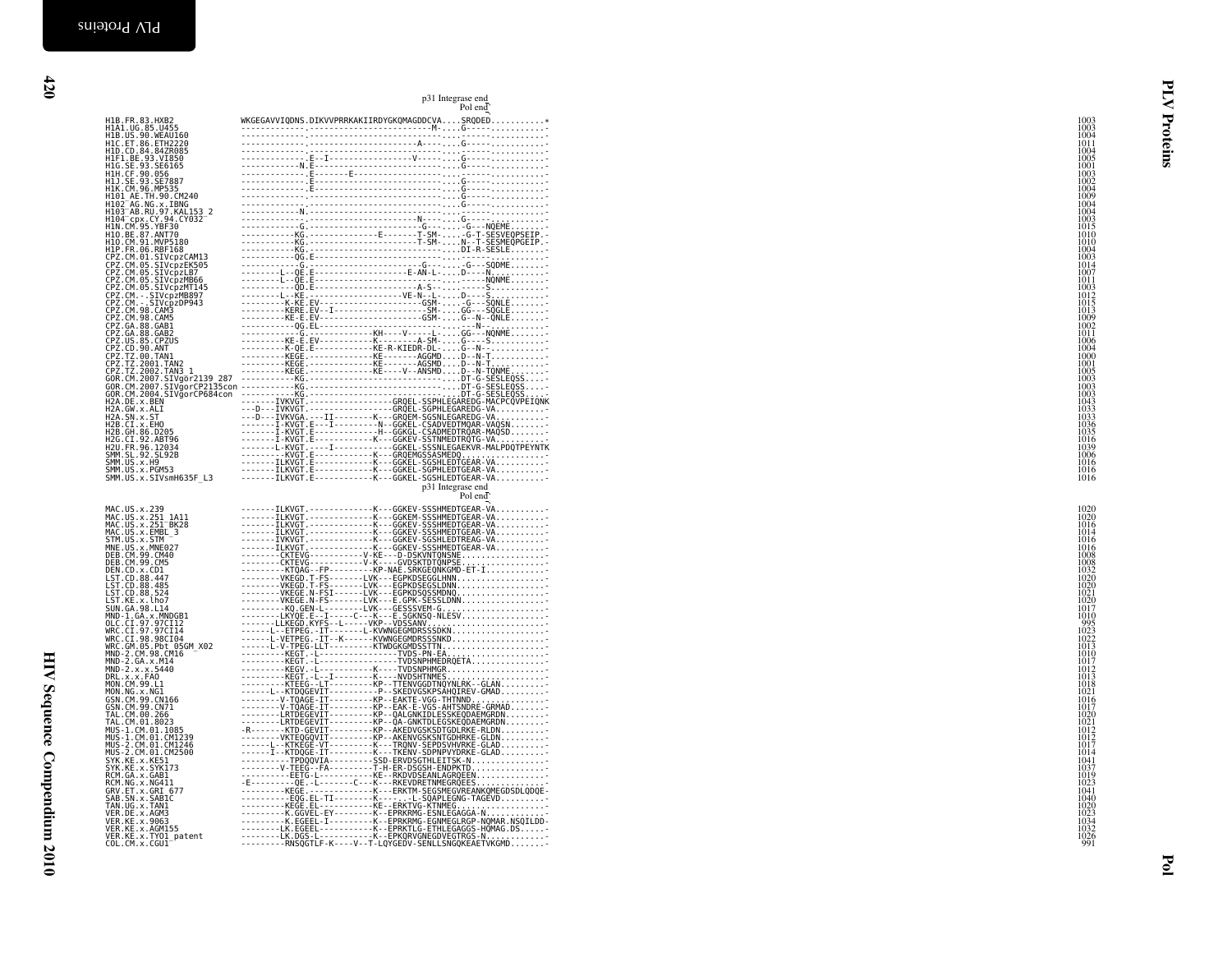<span id="page-20-0"></span>

|                                            | Vif start |  |  |
|--------------------------------------------|-----------|--|--|
|                                            |           |  |  |
|                                            |           |  |  |
|                                            |           |  |  |
|                                            |           |  |  |
|                                            |           |  |  |
|                                            |           |  |  |
|                                            |           |  |  |
|                                            |           |  |  |
|                                            |           |  |  |
|                                            |           |  |  |
|                                            |           |  |  |
|                                            |           |  |  |
|                                            |           |  |  |
|                                            |           |  |  |
|                                            |           |  |  |
|                                            |           |  |  |
|                                            |           |  |  |
|                                            |           |  |  |
|                                            |           |  |  |
|                                            |           |  |  |
|                                            |           |  |  |
|                                            |           |  |  |
|                                            |           |  |  |
|                                            |           |  |  |
|                                            |           |  |  |
|                                            |           |  |  |
|                                            |           |  |  |
|                                            | Vif start |  |  |
| MAC.US.x.239                               |           |  |  |
| MAC.US.x.251 1A11<br>MAC.US.x.251 BK28     |           |  |  |
| MAC.US.x.EMBL 3                            |           |  |  |
| STM. US. x. STM<br>MNE.US.x.MNE027         |           |  |  |
| DEB. CM. 99. CM40<br>DEB.CM.99.CM5         |           |  |  |
| DEN.CD.x.CD1<br>LST.CD.88.447              |           |  |  |
| ST.CD.88.485                               |           |  |  |
| LST.KE.x.lho7                              |           |  |  |
| SUN.GA.98.L14<br>MND-1.GA.x.MNDGB1         |           |  |  |
| WRC.CI.97.97CI14                           |           |  |  |
| WRC.CI.98.98CI04<br>WRC.GM.05.Pbt 05GM X02 |           |  |  |
| MND-2.CM.98.CM16                           |           |  |  |
| MND-2.GA.x.M14                             |           |  |  |
| DRL.x.x.FAO<br>MON.CM.99.L1                |           |  |  |
| MON.NG.x.NG1<br>GŚN.CM.99.CN166            |           |  |  |
| GSN.CM.99.CN71                             |           |  |  |
| TAL.CM.00.266<br>TAL.CM.01.8023            |           |  |  |
| MUS-1.CM.01.1085<br>MUS-1.CM.01.CM1239     |           |  |  |
| MUS-2.CM.01.CM1246<br>2.CM.01.CM2500       |           |  |  |
|                                            |           |  |  |
|                                            |           |  |  |
| RCM.NG.x.NG411<br>GRV.ET.x.GRI 677         |           |  |  |
| SAB.SN.x.SABIC<br>TAN. UG. x. TAN1         |           |  |  |
| VER.DE.x.AGM3<br>VER.KE.x.9063             |           |  |  |
| VER.KE.x.AGM155<br>VER.KE.x.TY01_patent    |           |  |  |
| COL.CM.x.CGU1                              |           |  |  |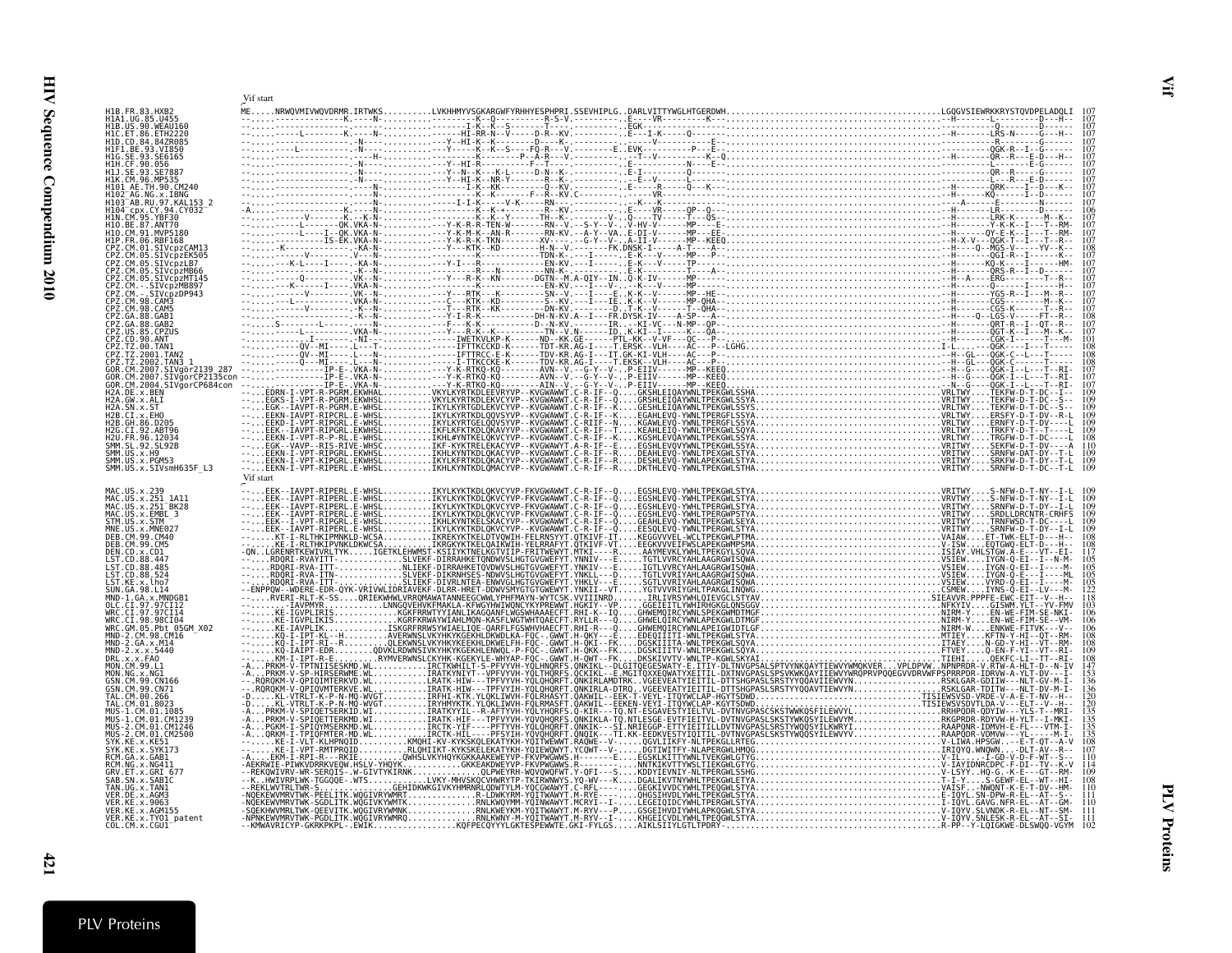| H1B.FR.83.HXB2<br>H1A1.UG.85.U455<br>H1B.US.90.WEAU160                                                                                                                                                                                                       |  |  |         |                                                                                                                                                                                                                                                                                                                                                                                                              | $\frac{192}{193}$<br>193                                                  |
|--------------------------------------------------------------------------------------------------------------------------------------------------------------------------------------------------------------------------------------------------------------|--|--|---------|--------------------------------------------------------------------------------------------------------------------------------------------------------------------------------------------------------------------------------------------------------------------------------------------------------------------------------------------------------------------------------------------------------------|---------------------------------------------------------------------------|
| HIC.ET.86.ETH2220                                                                                                                                                                                                                                            |  |  |         |                                                                                                                                                                                                                                                                                                                                                                                                              | 193<br>193                                                                |
| H1D.CD.84.84ZR085<br>H1D.CD.84.84ZR085<br>H1F1.BE.93.VI850                                                                                                                                                                                                   |  |  |         |                                                                                                                                                                                                                                                                                                                                                                                                              | 193<br>193                                                                |
| HIG.SE.93.SE6165<br>H1H.CF.90.056                                                                                                                                                                                                                            |  |  |         |                                                                                                                                                                                                                                                                                                                                                                                                              | 193<br>193                                                                |
| H1J.SE.93.SE7887<br>H1J. SE: 93. SE/009<br>H1R. CM. 96. MP535<br>H101_AE. TH. 90. CM240<br>H103_A6. NG. x. TBNG<br>H103_AB. RU. 97. KAL153_2<br>H1N. CM. 95. YBF30<br>H1N. CM. 95. YBF30                                                                     |  |  |         |                                                                                                                                                                                                                                                                                                                                                                                                              |                                                                           |
|                                                                                                                                                                                                                                                              |  |  |         |                                                                                                                                                                                                                                                                                                                                                                                                              | $\frac{193}{191}$<br>$\frac{193}{193}$                                    |
|                                                                                                                                                                                                                                                              |  |  |         |                                                                                                                                                                                                                                                                                                                                                                                                              | 192                                                                       |
|                                                                                                                                                                                                                                                              |  |  |         |                                                                                                                                                                                                                                                                                                                                                                                                              | 193<br>193                                                                |
| HIN.CM: 95.7BF30<br>H1O.BE.87.ANT70<br>H1O.CM.91.MVP5180<br>CPZ.CM.01.SIVcpzCAM13<br>CPZ.CM.05.SIVcpzCAM13<br>CPZ.CM.05.SIVcpzEK505<br>CPZ.CM.05.SIVcpzMB66                                                                                                  |  |  |         |                                                                                                                                                                                                                                                                                                                                                                                                              | 193<br>196                                                                |
|                                                                                                                                                                                                                                                              |  |  |         |                                                                                                                                                                                                                                                                                                                                                                                                              | 194<br>193                                                                |
|                                                                                                                                                                                                                                                              |  |  |         |                                                                                                                                                                                                                                                                                                                                                                                                              | 193<br>193                                                                |
|                                                                                                                                                                                                                                                              |  |  |         |                                                                                                                                                                                                                                                                                                                                                                                                              | $\frac{193}{193}$                                                         |
|                                                                                                                                                                                                                                                              |  |  |         |                                                                                                                                                                                                                                                                                                                                                                                                              | $\frac{193}{193}$                                                         |
|                                                                                                                                                                                                                                                              |  |  |         |                                                                                                                                                                                                                                                                                                                                                                                                              | 193<br>194                                                                |
|                                                                                                                                                                                                                                                              |  |  |         |                                                                                                                                                                                                                                                                                                                                                                                                              | 193                                                                       |
|                                                                                                                                                                                                                                                              |  |  |         |                                                                                                                                                                                                                                                                                                                                                                                                              | 193<br>186                                                                |
|                                                                                                                                                                                                                                                              |  |  |         |                                                                                                                                                                                                                                                                                                                                                                                                              | 199<br>199                                                                |
| CP2: CM: 08: SITVCP2LB3<br>CP2: CM: 08: SITVCP2LB3<br>CP2: CM: 08: SITVCP2MB097<br>CP2: CM: 08: SITVCP2MB097<br>CP2: CM: 08: CMP2<br>CP2: CM: 08: CMP2<br>CP2: CM: 08: CMP2<br>CP2: CM: 08: CMP2<br>CP2: CM: 08: CMP2<br>CP2: T2: 00: TAN<br>CP2: T2: 00: TA |  |  |         |                                                                                                                                                                                                                                                                                                                                                                                                              | $\frac{199}{193}$                                                         |
|                                                                                                                                                                                                                                                              |  |  |         |                                                                                                                                                                                                                                                                                                                                                                                                              | $\frac{193}{193}$                                                         |
|                                                                                                                                                                                                                                                              |  |  |         |                                                                                                                                                                                                                                                                                                                                                                                                              |                                                                           |
|                                                                                                                                                                                                                                                              |  |  |         |                                                                                                                                                                                                                                                                                                                                                                                                              |                                                                           |
|                                                                                                                                                                                                                                                              |  |  |         |                                                                                                                                                                                                                                                                                                                                                                                                              | 216<br>216<br>216<br>217<br>217<br>214<br>218<br>215<br>215<br>215<br>215 |
| H2U.FR.96.12034                                                                                                                                                                                                                                              |  |  |         |                                                                                                                                                                                                                                                                                                                                                                                                              |                                                                           |
|                                                                                                                                                                                                                                                              |  |  |         |                                                                                                                                                                                                                                                                                                                                                                                                              |                                                                           |
| : 2001 : 10.1292 : 51.928<br>SMM . US . x . H9<br>SMM . US . x . H9<br>SMM . US . x . SIVsmH635F_L3                                                                                                                                                          |  |  |         |                                                                                                                                                                                                                                                                                                                                                                                                              |                                                                           |
|                                                                                                                                                                                                                                                              |  |  | Vif end |                                                                                                                                                                                                                                                                                                                                                                                                              |                                                                           |
| MAC.US.x.239                                                                                                                                                                                                                                                 |  |  |         |                                                                                                                                                                                                                                                                                                                                                                                                              |                                                                           |
| MAC.US.x.251_1A11<br>MAC.US.x.251_1A11<br>MAC.US.x.EMBL_3                                                                                                                                                                                                    |  |  |         |                                                                                                                                                                                                                                                                                                                                                                                                              |                                                                           |
| STM.US.x.STM<br>MNE.US.x.MNE027                                                                                                                                                                                                                              |  |  |         |                                                                                                                                                                                                                                                                                                                                                                                                              |                                                                           |
| DEB.CM.99.CM40<br>DEB. CM. 99. CM5                                                                                                                                                                                                                           |  |  |         |                                                                                                                                                                                                                                                                                                                                                                                                              |                                                                           |
| DEN CD . x . CD1<br>LST . CD . 88 . 447<br>LST . CD . 88 . 485<br>LST . CD . 88 . 524<br>LST . KE . x . Lho .<br>LST . KE . x . Lho .                                                                                                                        |  |  |         |                                                                                                                                                                                                                                                                                                                                                                                                              |                                                                           |
|                                                                                                                                                                                                                                                              |  |  |         |                                                                                                                                                                                                                                                                                                                                                                                                              |                                                                           |
|                                                                                                                                                                                                                                                              |  |  |         |                                                                                                                                                                                                                                                                                                                                                                                                              |                                                                           |
|                                                                                                                                                                                                                                                              |  |  |         |                                                                                                                                                                                                                                                                                                                                                                                                              |                                                                           |
| MND-1:04.x.MND0b1<br>OLC.CI.97.97CI12<br>WRC.CI.98.98CI04<br>WRC.GM.05.Pbt 05GM_X02<br>MND-2.CM.98.CM16<br>MND-2.CM.98.CM16                                                                                                                                  |  |  |         |                                                                                                                                                                                                                                                                                                                                                                                                              |                                                                           |
|                                                                                                                                                                                                                                                              |  |  |         |                                                                                                                                                                                                                                                                                                                                                                                                              |                                                                           |
|                                                                                                                                                                                                                                                              |  |  |         |                                                                                                                                                                                                                                                                                                                                                                                                              |                                                                           |
|                                                                                                                                                                                                                                                              |  |  |         |                                                                                                                                                                                                                                                                                                                                                                                                              |                                                                           |
|                                                                                                                                                                                                                                                              |  |  |         |                                                                                                                                                                                                                                                                                                                                                                                                              |                                                                           |
| MND-2.CM. 98.CM14<br>MND-2.GA.x.M14<br>MND-2.x.x.5440<br>DRL.x.x.FAO<br>MON.MG.x.NG1<br>GSN.CM.99.CN166<br>GSN.CM.99.CN71<br>TAL.CM.99.CN71                                                                                                                  |  |  |         |                                                                                                                                                                                                                                                                                                                                                                                                              |                                                                           |
| 05N.CM.00.266<br>TAL.CM.00.266<br>TAL.CM.01.8023                                                                                                                                                                                                             |  |  |         |                                                                                                                                                                                                                                                                                                                                                                                                              |                                                                           |
|                                                                                                                                                                                                                                                              |  |  |         |                                                                                                                                                                                                                                                                                                                                                                                                              |                                                                           |
|                                                                                                                                                                                                                                                              |  |  |         |                                                                                                                                                                                                                                                                                                                                                                                                              |                                                                           |
|                                                                                                                                                                                                                                                              |  |  |         |                                                                                                                                                                                                                                                                                                                                                                                                              |                                                                           |
| TAL.CM.01.8023<br>MUS-1.CM.01.2085<br>MUS-1.CM.01.CM1239<br>MUS-2.CM.01.CM1246<br>MUS-2.CM.01.CM2500<br>SYK.KE.x.KE51<br>SKM.6A.x.KAB1<br>RCM.0A.x.KAB1<br>RCM.0A.x.KAB1<br>CBV.FT v.CRT.677                                                                 |  |  |         | $\begin{smallmatrix} \frac{1}{2} & \frac{1}{2} & \frac{1}{2} & \frac{1}{2} & \frac{1}{2} & \frac{1}{2} & \frac{1}{2} & \frac{1}{2} & \frac{1}{2} & \frac{1}{2} & \frac{1}{2} & \frac{1}{2} & \frac{1}{2} & \frac{1}{2} & \frac{1}{2} & \frac{1}{2} & \frac{1}{2} & \frac{1}{2} & \frac{1}{2} & \frac{1}{2} & \frac{1}{2} & \frac{1}{2} & \frac{1}{2} & \frac{1}{2} & \frac{1}{2} & \frac{1}{2} & \frac{1}{2$ |                                                                           |
| GRV.ET.x.GRI 677                                                                                                                                                                                                                                             |  |  |         |                                                                                                                                                                                                                                                                                                                                                                                                              |                                                                           |
| SAB.SN.x.SABIC<br>TAN.UG.x.TAN1                                                                                                                                                                                                                              |  |  |         |                                                                                                                                                                                                                                                                                                                                                                                                              |                                                                           |
|                                                                                                                                                                                                                                                              |  |  |         |                                                                                                                                                                                                                                                                                                                                                                                                              |                                                                           |
| VER.KE.x.AGM155<br>VER.KE.x.TY01_patent                                                                                                                                                                                                                      |  |  |         |                                                                                                                                                                                                                                                                                                                                                                                                              |                                                                           |
| COL.CM.x.CGU1                                                                                                                                                                                                                                                |  |  |         |                                                                                                                                                                                                                                                                                                                                                                                                              |                                                                           |
|                                                                                                                                                                                                                                                              |  |  |         |                                                                                                                                                                                                                                                                                                                                                                                                              |                                                                           |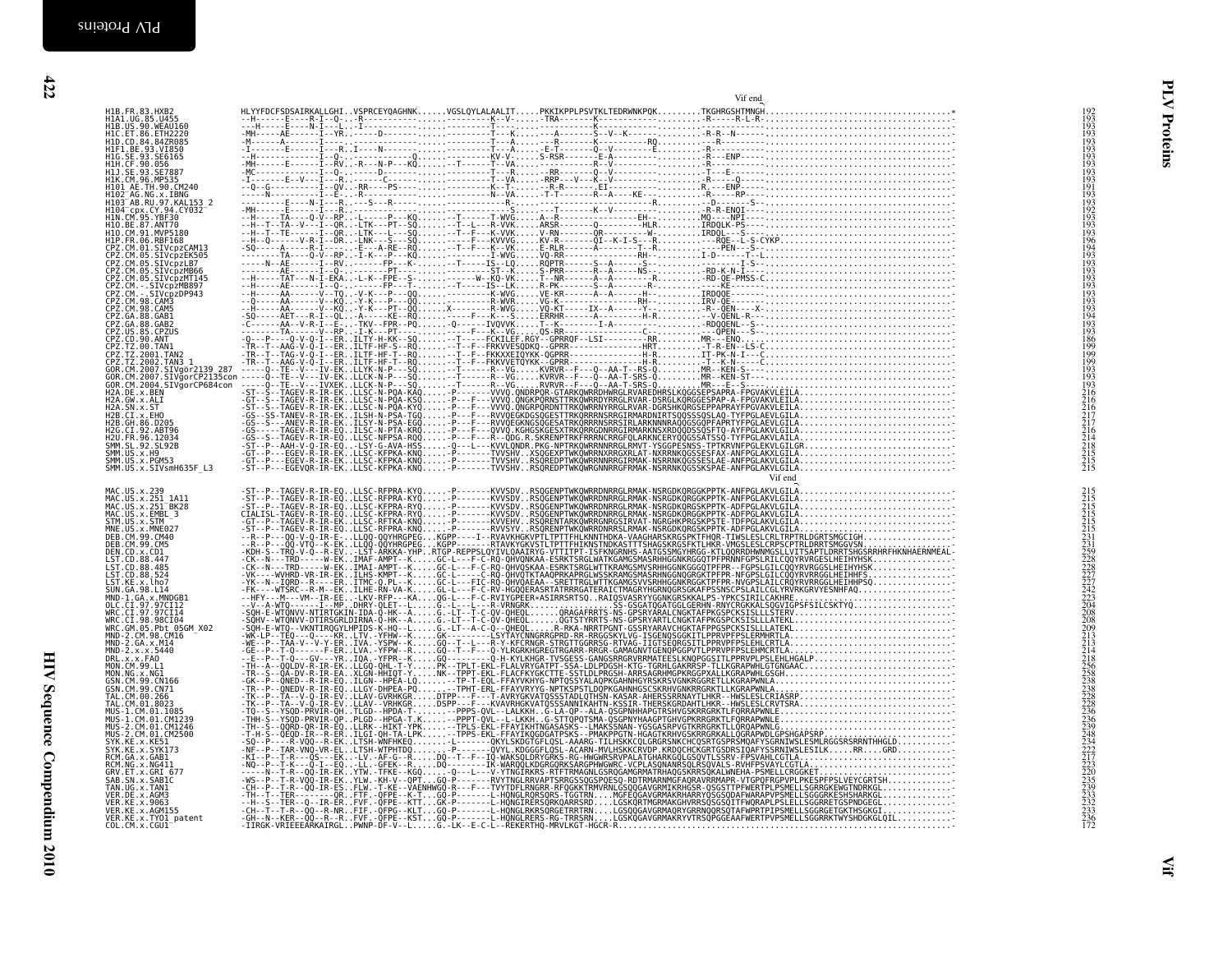<span id="page-22-0"></span>

|                             | Vpx start                                                                                                           | v px end |     |
|-----------------------------|---------------------------------------------------------------------------------------------------------------------|----------|-----|
| MAC.US.x.239                | MSDPRERIPPGNSGEETIGEAFEWLNRTVEEINREAVNHLPRELIFOVWORSWEYWHDEOGMSPSYVKYRYLCLIOKALFMHCKKGCRCLGEGHGAGGW.RPGPPPPPPGLA*   |          | 112 |
| H2A.DE.x.BEN                |                                                                                                                     |          |     |
| H2A.GW.x.ALT                |                                                                                                                     |          |     |
| H <sub>2</sub> A.SN.x.ST    |                                                                                                                     |          |     |
| H2B.CI.x.EHO                |                                                                                                                     |          |     |
| H2B GH 86 D205              | . D---D---V----A--E--IT-L--V--------------------A--RE-----I--T-----L-M---M-V-YT------O---P--- . S-------------      |          |     |
| H2G CT 92 ART96             |                                                                                                                     |          |     |
| H <sub>2U</sub> FR 96 12034 |                                                                                                                     |          |     |
| SMM SL 92 SL92F             |                                                                                                                     |          |     |
| SMM. US. x. H9              |                                                                                                                     |          |     |
| SMM.US.x.PGM53              |                                                                                                                     |          |     |
| SMM.US.x.SIVsmH635F L3      |                                                                                                                     |          |     |
| MAC.US.x.251 1A11           |                                                                                                                     |          |     |
| MAC. US. x. 251 BK28        |                                                                                                                     |          |     |
| MAC.US.x.EMBL3              |                                                                                                                     |          |     |
| STM. US. x. STM             |                                                                                                                     |          |     |
| MNE.US.x.MNE027             |                                                                                                                     |          |     |
| MND-2.CM.98.CM16            | -AEGA-EI-EGA--VDLNT--E-SL-K--O--RL-FHP-FL-RL-NACI-H---RHOR-L--A-----L-MN--M-T-MOOE-P-RSG.-P-.-----MV                |          |     |
| MND-2.GA.x.M14              | -AE-A-EA-OGA--VGLEO--E-SL-OV----OL-FHP-FL-RL-NTCV-H---RLRRTLN-A-----L-M---M-V-MOO--P-RSG.-S-.-------                |          |     |
| MND-2.x.x.5440              | -AE-A-EA-EGA--VGLEO--ETSL-R-----RL-FHP-FL-RL-NTCV-H---RHOR-LD-A-----L-MH--MYT-MOO--P-RNG.RPR------M-                |          |     |
| DRL.x.x.FAO                 | -AERQSV--A-AE-MGA--V-LE---Q-SLLR--Q--RL-FHP-FL-RL-NTCM-HY--ALQL-FT-S-----L-L---M---FQQ--S--QGR-PPPLRPAGDRL-----PP.- |          |     |
| RCM.GA.x.GAB1               | -AE-A-EVPT-AGEAEFOPWLRDMLEKVNLEA.RL-FHP-F--RL-RTCV-H---VHOR-LE-AA----L-M-----I--OT--SOR--PNPR.AV-ERITIL--M          |          | 105 |
| RCM.NG.x.NG411              | -AEG---V-EAPT-AGDVEF-PWLHRMLT-VNLEA.RL-FHP-F--RL-RTCV-H---RL-R-LE-AG----L-M-----I--QS--SQR--Q-QAREA-ERIQIL--M       |          |     |
|                             |                                                                                                                     |          |     |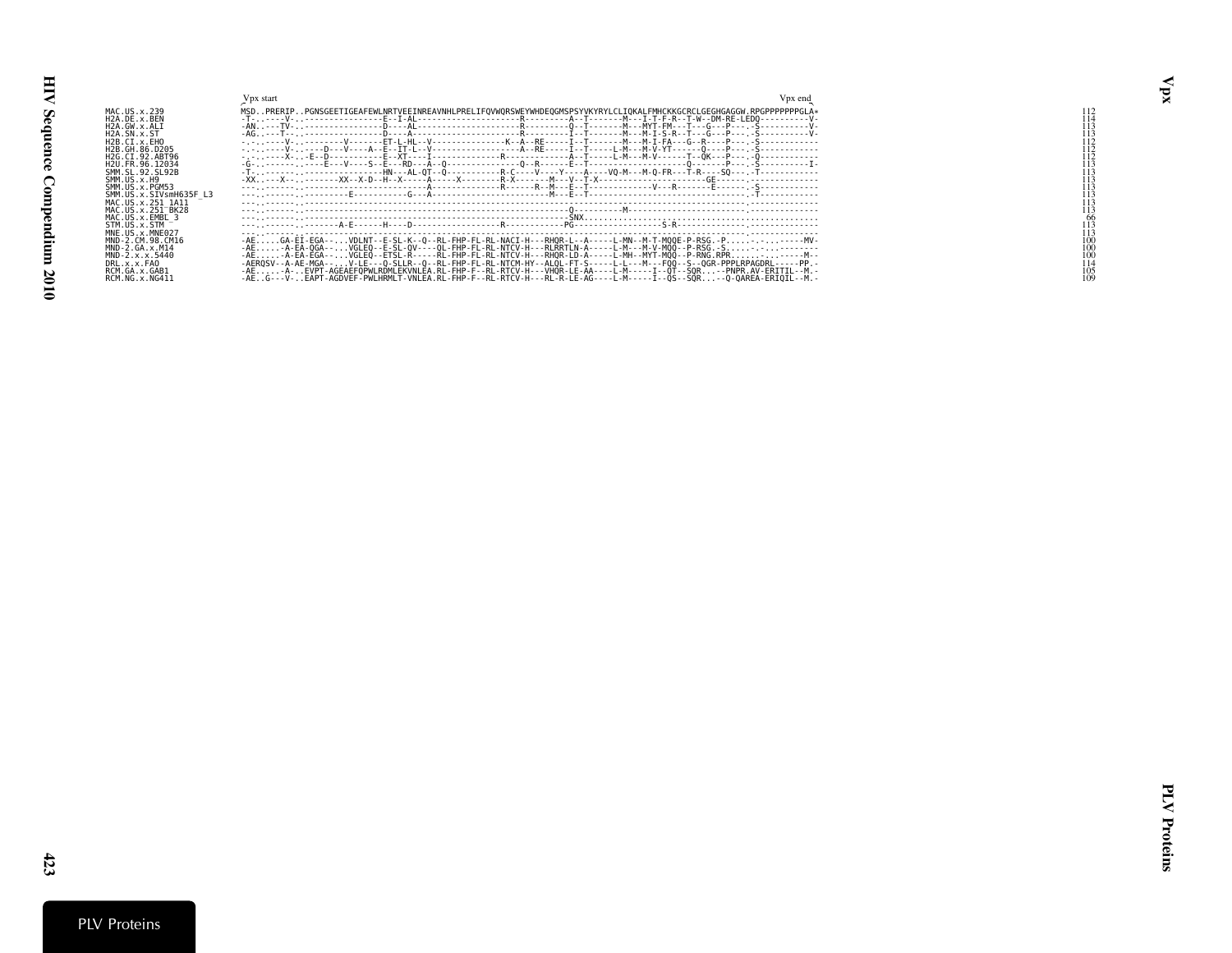<span id="page-23-0"></span>

|                                                                                                                                                                                                                                               | Vpr start | amphipathic $\alpha$ -helix<br>oligomerization | frameshift in HXB2<br>$\overline{H}(S/N)RIG$ motifs | Vpr end |                                                                                 |
|-----------------------------------------------------------------------------------------------------------------------------------------------------------------------------------------------------------------------------------------------|-----------|------------------------------------------------|-----------------------------------------------------|---------|---------------------------------------------------------------------------------|
|                                                                                                                                                                                                                                               |           |                                                |                                                     |         |                                                                                 |
|                                                                                                                                                                                                                                               |           |                                                |                                                     |         |                                                                                 |
|                                                                                                                                                                                                                                               |           |                                                |                                                     |         | 9997777777777597776998                                                          |
|                                                                                                                                                                                                                                               |           |                                                |                                                     |         |                                                                                 |
|                                                                                                                                                                                                                                               |           |                                                |                                                     |         |                                                                                 |
|                                                                                                                                                                                                                                               |           |                                                |                                                     |         |                                                                                 |
|                                                                                                                                                                                                                                               |           |                                                |                                                     |         |                                                                                 |
|                                                                                                                                                                                                                                               |           |                                                |                                                     |         |                                                                                 |
|                                                                                                                                                                                                                                               |           |                                                |                                                     |         |                                                                                 |
|                                                                                                                                                                                                                                               |           |                                                |                                                     |         |                                                                                 |
|                                                                                                                                                                                                                                               |           |                                                |                                                     |         |                                                                                 |
|                                                                                                                                                                                                                                               |           |                                                |                                                     |         |                                                                                 |
|                                                                                                                                                                                                                                               |           |                                                |                                                     |         |                                                                                 |
|                                                                                                                                                                                                                                               |           |                                                |                                                     |         |                                                                                 |
|                                                                                                                                                                                                                                               |           |                                                |                                                     |         |                                                                                 |
|                                                                                                                                                                                                                                               |           |                                                |                                                     |         |                                                                                 |
|                                                                                                                                                                                                                                               |           |                                                |                                                     |         |                                                                                 |
|                                                                                                                                                                                                                                               |           |                                                |                                                     |         | 1019976799776444446697                                                          |
|                                                                                                                                                                                                                                               |           |                                                |                                                     |         |                                                                                 |
|                                                                                                                                                                                                                                               |           |                                                |                                                     |         | 98                                                                              |
|                                                                                                                                                                                                                                               |           |                                                |                                                     |         | 101899999999999999999905100510051002100210038101                                |
|                                                                                                                                                                                                                                               |           |                                                |                                                     |         |                                                                                 |
|                                                                                                                                                                                                                                               |           |                                                |                                                     |         |                                                                                 |
|                                                                                                                                                                                                                                               |           |                                                |                                                     |         |                                                                                 |
|                                                                                                                                                                                                                                               |           |                                                |                                                     |         |                                                                                 |
|                                                                                                                                                                                                                                               |           |                                                |                                                     |         |                                                                                 |
|                                                                                                                                                                                                                                               |           |                                                |                                                     |         |                                                                                 |
|                                                                                                                                                                                                                                               |           |                                                |                                                     |         |                                                                                 |
|                                                                                                                                                                                                                                               |           |                                                |                                                     |         | $\frac{102}{102}$                                                               |
|                                                                                                                                                                                                                                               |           |                                                |                                                     |         |                                                                                 |
|                                                                                                                                                                                                                                               | Vpr start |                                                |                                                     | Vpr end |                                                                                 |
| MAC.US.x.239<br>MAC.US.x.251_1A11<br>MAC.US.x.251_BK28                                                                                                                                                                                        |           |                                                |                                                     |         | 102                                                                             |
|                                                                                                                                                                                                                                               |           |                                                |                                                     |         | $^{101}_{98}$                                                                   |
| MAC.US.x.EMBL 3<br>STM.US.x.STM                                                                                                                                                                                                               |           |                                                |                                                     |         |                                                                                 |
| MNE.US.x.MNE027                                                                                                                                                                                                                               |           |                                                |                                                     |         |                                                                                 |
| DEN.CD.x.CD1<br>LST.KE.x.lho7                                                                                                                                                                                                                 |           |                                                |                                                     |         |                                                                                 |
|                                                                                                                                                                                                                                               |           |                                                |                                                     |         |                                                                                 |
| <b>5J1.RETA: 08.L14<br/>MND-1.GA.X.MNDGB1<br/>LST.CD.88.447<br/>LST.CD.88.485<br/>DEB.CM.99.CM40</b>                                                                                                                                          |           |                                                |                                                     |         |                                                                                 |
|                                                                                                                                                                                                                                               |           |                                                |                                                     |         |                                                                                 |
| DEB.CM.99.CM5                                                                                                                                                                                                                                 |           |                                                |                                                     |         | 34<br>102<br>102<br>105<br>115<br>117<br>115<br>115<br>118<br>118<br>118<br>118 |
| LST.CD.88.524<br>OLC.CI.97.97CI12                                                                                                                                                                                                             |           |                                                |                                                     |         |                                                                                 |
|                                                                                                                                                                                                                                               |           |                                                |                                                     |         | 133<br>133<br>133<br>102<br>102<br>102<br>101<br>101                            |
| OLC. CI . 97. 97CI12<br>WRC. CI . 97. 97CI14<br>WRC. CI . 98. 98CI04<br>WRC. CI . 98. 98CI04<br>MND-2. CM. 98. CM16<br>MND-2. CM. 98. CM16<br>DRL. . X. X. FAO<br>DRL. X. X. FAO<br>MON. CM. 99. L1<br>MON. CM. 99. L1<br>GSN. CM . 99. CN166 |           |                                                |                                                     |         |                                                                                 |
|                                                                                                                                                                                                                                               |           |                                                |                                                     |         |                                                                                 |
|                                                                                                                                                                                                                                               |           |                                                |                                                     |         |                                                                                 |
|                                                                                                                                                                                                                                               |           |                                                |                                                     |         |                                                                                 |
| GSN.CM.99.CN166                                                                                                                                                                                                                               |           |                                                |                                                     |         | $\frac{155}{134}$<br>$\frac{136}{136}$                                          |
| GSN.CM.99.CN71<br>GSN.CM.99.CN71<br>TAL.CM.00.266                                                                                                                                                                                             |           |                                                |                                                     |         |                                                                                 |
| TAL.CM.00.250<br>TAL.CM.01.8023<br>MUS-1.CM.01.1085<br>MUS-1.CM.01.CM1239<br>MUS-2.CM.01.CM1246<br>MUS-2.CM.01.CM2500<br>RCM.NG.x.NG411<br>SYK.KE.x.KE511                                                                                     |           |                                                |                                                     |         | 115<br>136                                                                      |
|                                                                                                                                                                                                                                               |           |                                                |                                                     |         |                                                                                 |
|                                                                                                                                                                                                                                               |           |                                                |                                                     |         | 136<br>136                                                                      |
|                                                                                                                                                                                                                                               |           |                                                |                                                     |         | $\frac{136}{101}$                                                               |
|                                                                                                                                                                                                                                               |           |                                                |                                                     |         | 101<br>116                                                                      |
| SYK.KE.x.SYK173                                                                                                                                                                                                                               |           |                                                |                                                     |         | 114                                                                             |
| GRV.ET.x.GRI 677<br>SAB.SN.x.SABIC                                                                                                                                                                                                            |           |                                                |                                                     |         | 119                                                                             |
| TAN.UG.x.TAN1                                                                                                                                                                                                                                 |           |                                                |                                                     |         |                                                                                 |
| VER.DE.x.AGM3<br>VER.KE.x.9063                                                                                                                                                                                                                |           |                                                |                                                     |         | 141<br>120<br>120<br>120<br>120<br>120<br>120                                   |
|                                                                                                                                                                                                                                               |           |                                                |                                                     |         |                                                                                 |
| vER.KE.x.AGM155<br>VER.KE.x.AGM155<br>VER.KE.x.TY01_patent<br>COL.CM.x.CGU1                                                                                                                                                                   |           |                                                |                                                     |         |                                                                                 |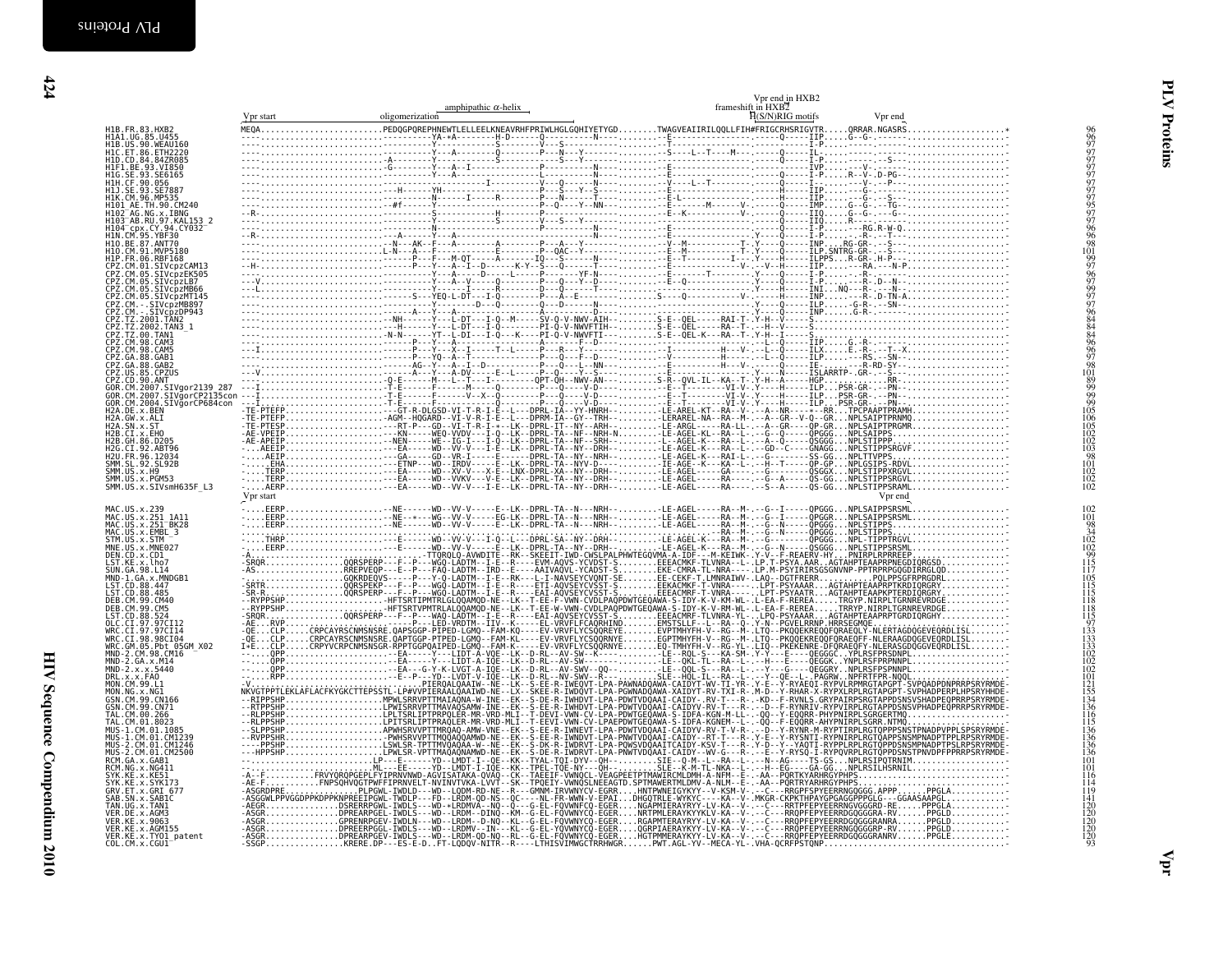<span id="page-24-0"></span>

|                                                                                         | Tat start | disulfide bonding | exon 1 end exon 2 start | Tat end |
|-----------------------------------------------------------------------------------------|-----------|-------------------|-------------------------|---------|
| H1B. FR. 83. HXB2<br>H1A1. UG. 85. U455<br>H1B. US. 90. WEAU160<br>H1C. ET. 86. ETH2220 |           |                   |                         |         |
|                                                                                         |           |                   |                         |         |
| 847R085                                                                                 |           |                   |                         |         |
|                                                                                         |           |                   |                         |         |
|                                                                                         |           |                   |                         |         |
|                                                                                         |           |                   |                         |         |
| AG.NG.x.IBNG<br>97.KAL153 2                                                             |           |                   |                         |         |
| cpx CY 94 CY032                                                                         |           |                   |                         |         |
| 110.BE.87.ANT70<br>91.MVP5180                                                           |           |                   |                         |         |
| H1P.FR.06.RBF168<br>.CM.2004.SIVgorCP684con<br>CM.2007.SIVgor2139_287                   |           |                   |                         |         |
| CM.2007.SIVgorCP2135con                                                                 |           |                   |                         |         |
| 90.ANT<br>SIVcpzDP943                                                                   |           |                   |                         |         |
| IVcpzMB897<br>1.SIVcpzCAM13                                                             |           |                   |                         |         |
| 05.SIVcpzEK505<br>CM.05.SIVCPZLB7<br>CM.05.SIVcpzMB66                                   |           |                   |                         |         |
| SIVcpzMT145                                                                             |           |                   |                         |         |
| CAM3<br>CAM5                                                                            |           |                   |                         |         |
| GAB1<br>GAB2                                                                            |           |                   |                         |         |
|                                                                                         |           |                   |                         |         |
|                                                                                         |           |                   |                         |         |
|                                                                                         |           |                   |                         |         |
|                                                                                         |           |                   |                         |         |
|                                                                                         |           |                   |                         |         |
| FR 96 12034                                                                             |           |                   |                         |         |
| 92. SL 92B                                                                              |           |                   |                         |         |
| US.X.PGM53<br>SMM.US.x.SIVsmH635F L3                                                    |           |                   |                         |         |
|                                                                                         | Tat start |                   | exon 1 end_exon 2 start |         |
|                                                                                         |           |                   |                         |         |
|                                                                                         |           |                   |                         |         |
| x. EMBL 3<br>.99.CM40                                                                   |           |                   |                         |         |
| DEB.CM.99.CM5<br>DEN.CD.x.CD1                                                           |           |                   |                         |         |
| $x \times FAD$<br>.x GRT 677                                                            |           |                   |                         |         |
| 99.CN166<br>.CM.99.CN71                                                                 |           |                   |                         |         |
| x.CGU1<br>38.447                                                                        |           |                   |                         |         |
|                                                                                         |           |                   |                         |         |
| x.lho7                                                                                  |           |                   |                         |         |
|                                                                                         |           |                   |                         |         |
| M.99.L1                                                                                 |           |                   |                         |         |
|                                                                                         |           |                   |                         |         |
| CM.01.CM1239<br>.CM1246                                                                 |           |                   |                         |         |
| 01.CM2500                                                                               |           |                   |                         |         |
|                                                                                         |           |                   |                         |         |
|                                                                                         |           |                   |                         |         |
|                                                                                         |           |                   |                         |         |
|                                                                                         |           |                   |                         |         |
|                                                                                         |           |                   |                         |         |
| <b>KE.x.AGM155</b>                                                                      |           |                   |                         |         |
| x.TY01_patent<br>WRC.CI.97.97CI14                                                       |           |                   |                         |         |
| WRC.CI.98.98CI04<br>WRC.GM.05.Pbt 05GM X02                                              |           |                   |                         |         |

Tat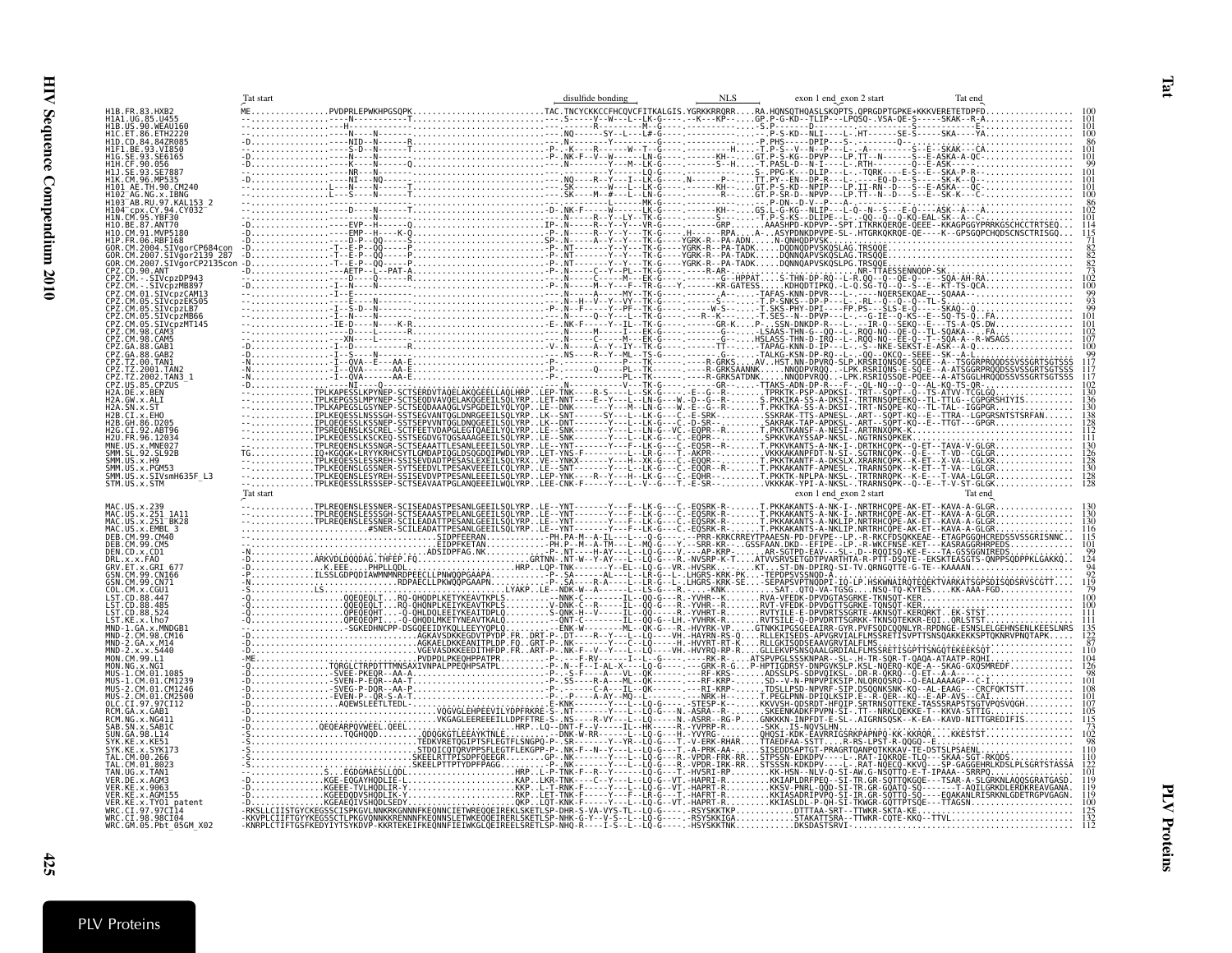HIV Sequence Compendium 2010 HIV Sequence Compendium 2010

| H1B. FR. 83. HXB2<br>H1A1. UG. 85. U455<br>H1B. US. 90. WEAU160<br>H1C. ET. 86. ETH2220                                                                                                                                                                                                                                                                                                                                                                                                                                                                                                                                                                                                                                                                                                                                                                                                                                                                                                  | $\begin{array}{c} 100 \\[-4pt] 102 \\[-4pt] 102 \end{array}$                                                                                                                                                                                                                                                                                                                                                                                          |          |
|------------------------------------------------------------------------------------------------------------------------------------------------------------------------------------------------------------------------------------------------------------------------------------------------------------------------------------------------------------------------------------------------------------------------------------------------------------------------------------------------------------------------------------------------------------------------------------------------------------------------------------------------------------------------------------------------------------------------------------------------------------------------------------------------------------------------------------------------------------------------------------------------------------------------------------------------------------------------------------------|-------------------------------------------------------------------------------------------------------------------------------------------------------------------------------------------------------------------------------------------------------------------------------------------------------------------------------------------------------------------------------------------------------------------------------------------------------|----------|
| H1D.CD.84.84ZR085                                                                                                                                                                                                                                                                                                                                                                                                                                                                                                                                                                                                                                                                                                                                                                                                                                                                                                                                                                        | $\frac{101}{87}$<br>.<br>.                                                                                                                                                                                                                                                                                                                                                                                                                            | Proteins |
| H1F1.BE.93.VI850<br>H1G.SE.93.SE6165                                                                                                                                                                                                                                                                                                                                                                                                                                                                                                                                                                                                                                                                                                                                                                                                                                                                                                                                                     | $^{102}_{102}$                                                                                                                                                                                                                                                                                                                                                                                                                                        |          |
| H1H.CF.90.056<br>H1J.SE.93.SE7887                                                                                                                                                                                                                                                                                                                                                                                                                                                                                                                                                                                                                                                                                                                                                                                                                                                                                                                                                        | $\frac{100}{102}$                                                                                                                                                                                                                                                                                                                                                                                                                                     |          |
| H1K.CM.96.MP535                                                                                                                                                                                                                                                                                                                                                                                                                                                                                                                                                                                                                                                                                                                                                                                                                                                                                                                                                                          |                                                                                                                                                                                                                                                                                                                                                                                                                                                       |          |
| HIN. (M. 96. MP535<br>HIBI_AE. TH. 90. CM240<br>HIBI_AB. RU. 97. KALI53_2<br>HIBI_AB. RU. 97. KALI53_2<br>HIM. CM. 95. YBF30<br>HIDI_CM. 95. YBF30<br>HID. CM. 91. MVP5188<br>HID. CM. 91. MVP5188<br>HID. CM. 91. MVP5188<br>HID. CM. 91. MVP5188                                                                                                                                                                                                                                                                                                                                                                                                                                                                                                                                                                                                                                                                                                                                       |                                                                                                                                                                                                                                                                                                                                                                                                                                                       |          |
|                                                                                                                                                                                                                                                                                                                                                                                                                                                                                                                                                                                                                                                                                                                                                                                                                                                                                                                                                                                          | .                                                                                                                                                                                                                                                                                                                                                                                                                                                     |          |
|                                                                                                                                                                                                                                                                                                                                                                                                                                                                                                                                                                                                                                                                                                                                                                                                                                                                                                                                                                                          |                                                                                                                                                                                                                                                                                                                                                                                                                                                       |          |
|                                                                                                                                                                                                                                                                                                                                                                                                                                                                                                                                                                                                                                                                                                                                                                                                                                                                                                                                                                                          |                                                                                                                                                                                                                                                                                                                                                                                                                                                       |          |
| 00R.CM.2004.SIVgorCP684con<br>GOR.CM.2007.SIVgorCP684con<br>COR.CM.2007.SIVgor2139_287<br>COR.CM.2007.SIVgorCP2135con                                                                                                                                                                                                                                                                                                                                                                                                                                                                                                                                                                                                                                                                                                                                                                                                                                                                    |                                                                                                                                                                                                                                                                                                                                                                                                                                                       |          |
|                                                                                                                                                                                                                                                                                                                                                                                                                                                                                                                                                                                                                                                                                                                                                                                                                                                                                                                                                                                          |                                                                                                                                                                                                                                                                                                                                                                                                                                                       |          |
| CPZ.CD.90.ANT<br>CPZ.CM. - .SIVcpzDP943<br>CPZ.CM. - .SIVcpzMB897<br>CPZ.CM.01.SIVcpzCAM13<br>CPZ.CM.01.SIVcpzCAM13                                                                                                                                                                                                                                                                                                                                                                                                                                                                                                                                                                                                                                                                                                                                                                                                                                                                      | 101                                                                                                                                                                                                                                                                                                                                                                                                                                                   |          |
|                                                                                                                                                                                                                                                                                                                                                                                                                                                                                                                                                                                                                                                                                                                                                                                                                                                                                                                                                                                          | 100                                                                                                                                                                                                                                                                                                                                                                                                                                                   |          |
|                                                                                                                                                                                                                                                                                                                                                                                                                                                                                                                                                                                                                                                                                                                                                                                                                                                                                                                                                                                          |                                                                                                                                                                                                                                                                                                                                                                                                                                                       |          |
| CPZ.CM.01.SIVCpzLAM13<br>CPZ.CM.05.SIVCpzEK505<br>CPZ.CM.05.SIVCpzLB7<br>CPZ.CM.05.SIVCpzMB66<br>CPZ.CM.05.SIVCpzMT145<br>CPZ.CM.98.CAM3<br>CPZ.CM.98.CAM3                                                                                                                                                                                                                                                                                                                                                                                                                                                                                                                                                                                                                                                                                                                                                                                                                               | $\begin{array}{r} 100 \\ 94 \\ 100 \\ 102 \\ 102 \\ 103 \end{array}$                                                                                                                                                                                                                                                                                                                                                                                  |          |
|                                                                                                                                                                                                                                                                                                                                                                                                                                                                                                                                                                                                                                                                                                                                                                                                                                                                                                                                                                                          |                                                                                                                                                                                                                                                                                                                                                                                                                                                       |          |
|                                                                                                                                                                                                                                                                                                                                                                                                                                                                                                                                                                                                                                                                                                                                                                                                                                                                                                                                                                                          | $\frac{108}{101}$                                                                                                                                                                                                                                                                                                                                                                                                                                     |          |
| CPZ.CM. 98.CAM3<br>CPZ.GA.88.GAB1<br>CPZ.GA.88.GAB2<br>CPZ.TZ.00.TAN1<br>CPZ.TZ.2001.TAN2                                                                                                                                                                                                                                                                                                                                                                                                                                                                                                                                                                                                                                                                                                                                                                                                                                                                                                | ĠŶŢŔPFĸŢŚŚĠŚŚĠŚAĊĶĤ-<br>GSTRPVETSSGŚĆGRŚĆĶH-                                                                                                                                                                                                                                                                                                                                                                                                          |          |
| CPZ.TZ.2002.TAN3_1<br>CPZ.US.85.CPZUS                                                                                                                                                                                                                                                                                                                                                                                                                                                                                                                                                                                                                                                                                                                                                                                                                                                                                                                                                    | GSTRPVKTSSGSCGQSCKR-                                                                                                                                                                                                                                                                                                                                                                                                                                  |          |
| LPZ. US. 35. CPZ<br>H2A. DE. x. BEN<br>H2A. GW. x. ALI<br>H2A. SN. x. ST<br>H2B. CH. 36. D205<br>H2G. CT. 32. ABT96<br>H2G. CT. 92. ABT96<br>H2U. FR. 96. 12034<br>H2U. FR. 96. 12034                                                                                                                                                                                                                                                                                                                                                                                                                                                                                                                                                                                                                                                                                                                                                                                                    |                                                                                                                                                                                                                                                                                                                                                                                                                                                       |          |
|                                                                                                                                                                                                                                                                                                                                                                                                                                                                                                                                                                                                                                                                                                                                                                                                                                                                                                                                                                                          |                                                                                                                                                                                                                                                                                                                                                                                                                                                       |          |
|                                                                                                                                                                                                                                                                                                                                                                                                                                                                                                                                                                                                                                                                                                                                                                                                                                                                                                                                                                                          |                                                                                                                                                                                                                                                                                                                                                                                                                                                       |          |
|                                                                                                                                                                                                                                                                                                                                                                                                                                                                                                                                                                                                                                                                                                                                                                                                                                                                                                                                                                                          |                                                                                                                                                                                                                                                                                                                                                                                                                                                       |          |
| MNE.US.X.MNE027<br>SMM.SL.92.SL92B                                                                                                                                                                                                                                                                                                                                                                                                                                                                                                                                                                                                                                                                                                                                                                                                                                                                                                                                                       |                                                                                                                                                                                                                                                                                                                                                                                                                                                       |          |
| SMM.US.x.H9<br>SMM.US.x.H9<br>SMM.US.x.PGM53<br>SMM.US.x.SIVsmH635F_L3                                                                                                                                                                                                                                                                                                                                                                                                                                                                                                                                                                                                                                                                                                                                                                                                                                                                                                                   |                                                                                                                                                                                                                                                                                                                                                                                                                                                       |          |
| STM.US.x.STM                                                                                                                                                                                                                                                                                                                                                                                                                                                                                                                                                                                                                                                                                                                                                                                                                                                                                                                                                                             | 100<br>137<br>137<br>137<br>131<br>137<br>131<br>139<br>129<br>131<br>127<br>129<br>129<br>129                                                                                                                                                                                                                                                                                                                                                        |          |
| MAC.US.x.239<br>MAC.US.x.251 1A11<br>MAC.US.x.251 BK28<br>MAC.US.x.EMBL 3<br>DEB.CM.90.CM40<br>DEB.CM.99.CM5<br><b>DEN.CD.x.CD1<br/>DRL.x.x.FA0<br/>DRL.x.x.FA0<br/>GRV.ET.x.GRI 677<br/>GSN.CM.99.CN166<br/>CSN.CM.99.CN71</b><br>e CDL.CM. x, CGU1<br>LST. CD. 88.447<br>LST. CD. 88.485<br>LST. CD. 88.485<br>LST. KE. x, Lho7<br>MND-2. CM. x, MNDGB1<br>MND-2. CM. x, MNDGB1<br>MND-2. CA. x, M14<br>MND-2. CA. x, M14<br>MND-2. x, x, 5440<br>MND-2.X.X.5440<br>MON.CM.99.L1<br>MON. (M. 99.11<br>MON. NG. x . NG1<br>MUS - 1. CM. 01. CM1239<br>MUS - 1. CM. 01. CM1239<br>MUS - 2. CM. 01. CM1246<br>MUS - 2. CM. 01. CM2500<br>RCM. GA. x . GAB1<br>RCM. GA. x . GAB1<br>SAB. SN. x . GAB1C<br>SVN. GA. x . GAB1C<br>SVN. GA. 98. 114<br>SVN<br>SYK.KE.x.KE51<br>SYK.KE.X.SYK173<br>TAL.CM.00.266<br>TAL.CM.001.8023<br>TAL.CM.001.8023<br>VER.DE.x.AGM3<br>VER.DE.x.AGM3<br>VER.KE.x.AGM3<br>VER.KE.x.AGM155<br>VER.KE.x.TY01.patent<br>WEC.CI.98:98CT044<br>WEC.CI.98:98CT044 | $\begin{array}{c} 131 \\ 131 \\ 131 \\ 117 \end{array}$<br>.<br>116<br>$\begin{array}{c} 102 \\ 100 \\ 125 \\ 95 \\ 93 \\ 120 \\ 80 \\ 101 \end{array}$<br>101<br>112<br>112<br>147<br>123<br>88<br>11<br>LIEDLTSFARE<br>$\frac{105}{127}$<br>$\frac{99}{102}$<br>$\frac{109}{102}$<br>$\frac{102}{108}$<br>.<br>106<br>$\frac{116}{74}$<br>$\frac{103}{99}$<br>.<br>$\frac{111}{111}$<br>128<br>102<br>120<br>120<br>120<br>101<br>126<br>133<br>113 |          |
|                                                                                                                                                                                                                                                                                                                                                                                                                                                                                                                                                                                                                                                                                                                                                                                                                                                                                                                                                                                          |                                                                                                                                                                                                                                                                                                                                                                                                                                                       |          |
| WRC.GM.05.Pbt_05GM_X02                                                                                                                                                                                                                                                                                                                                                                                                                                                                                                                                                                                                                                                                                                                                                                                                                                                                                                                                                                   |                                                                                                                                                                                                                                                                                                                                                                                                                                                       |          |
|                                                                                                                                                                                                                                                                                                                                                                                                                                                                                                                                                                                                                                                                                                                                                                                                                                                                                                                                                                                          |                                                                                                                                                                                                                                                                                                                                                                                                                                                       | E        |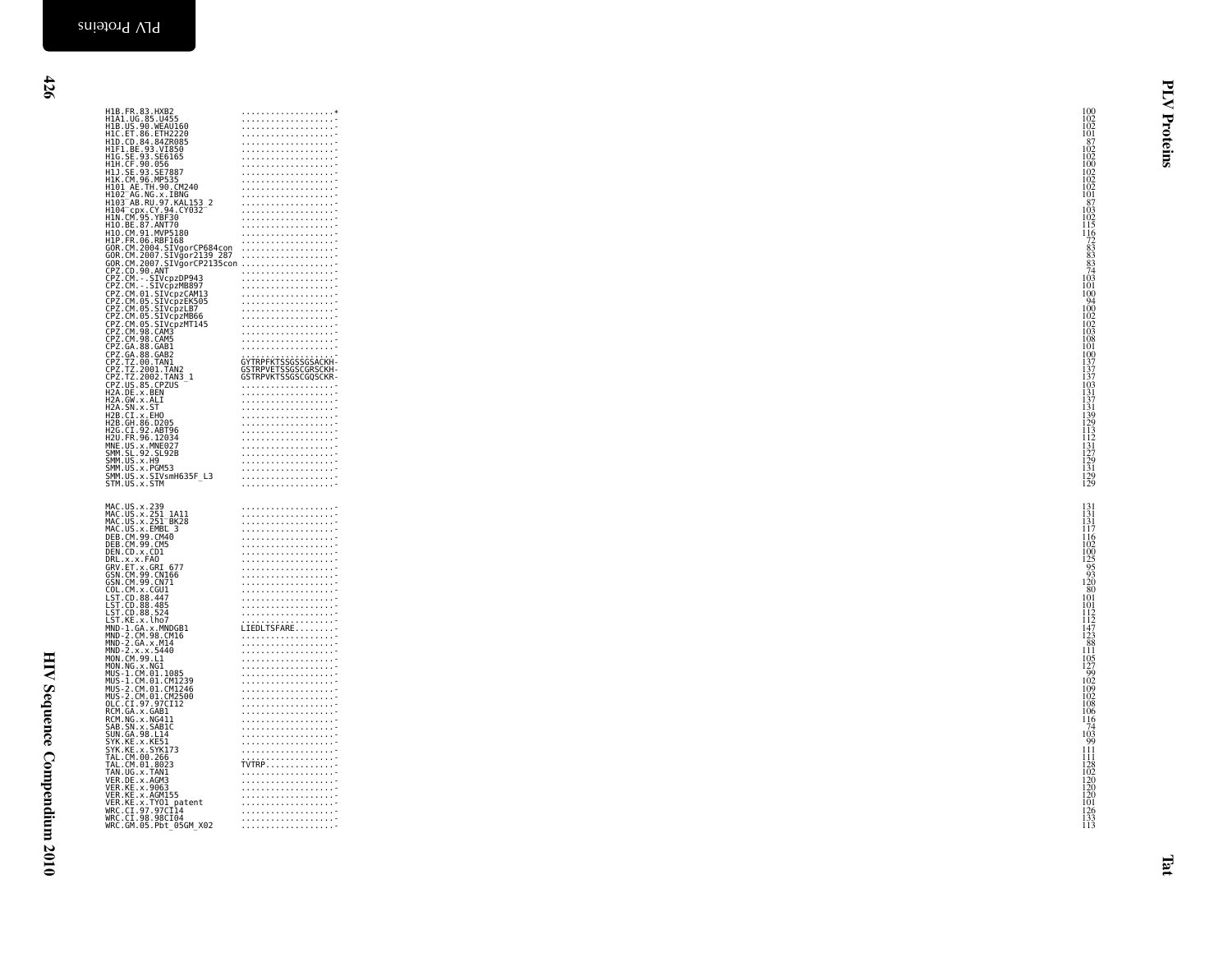<span id="page-26-0"></span>

| H1B.FR.83.HXB2                                                                                                                                                                                | exon 1 end                               | exon 2 start                                                                                                                                                                                                                                                                                                                                                                                                 | Leu-rich effector domain | Rev end |
|-----------------------------------------------------------------------------------------------------------------------------------------------------------------------------------------------|------------------------------------------|--------------------------------------------------------------------------------------------------------------------------------------------------------------------------------------------------------------------------------------------------------------------------------------------------------------------------------------------------------------------------------------------------------------|--------------------------|---------|
| H1A1.UG.85.U455<br>H1B.US.90.WEAU160<br>H1D.CD.84<br>11G. SE. 93. SE6165                                                                                                                      |                                          |                                                                                                                                                                                                                                                                                                                                                                                                              |                          |         |
| I104 <sup>-</sup> cpx.CY.94.CY032<br>110.BE.87.ANT70<br>11P.FR.06.RBF168                                                                                                                      |                                          |                                                                                                                                                                                                                                                                                                                                                                                                              |                          |         |
|                                                                                                                                                                                               |                                          |                                                                                                                                                                                                                                                                                                                                                                                                              |                          |         |
| . DE . x . BEN<br>GW.x.ALI<br>.CT.x.FH∩<br>.GH 86 D205                                                                                                                                        |                                          |                                                                                                                                                                                                                                                                                                                                                                                                              |                          |         |
| CT.92.ABT96<br>12U.FR.96.12034<br>SMM.SL.92.SL92B<br>SMM.US.x.PGM53<br>SMM.US.x.SIVsmH635F L3<br>MAC.US.x.251 1A11<br>MAC.US.x.251 <sup>-</sup> BK28                                          |                                          |                                                                                                                                                                                                                                                                                                                                                                                                              |                          |         |
| MAC.US.x.EMBL 3<br>STM.US.x.STM<br>MNE.US.x.MNE027<br>RCM GA x GAB1<br>RCM.NG.x.NG411<br>SAB SN x SAB1<br>GRV.ET.x.GRI 677<br>TAN.UG.x.TANI<br>VER.DE.x.AGM3<br>R.KE.x.9063<br>ER.KE.x.AGM155 |                                          | $\begin{smallmatrix}\n\frac{1}{2} & \frac{1}{2} & \frac{1}{2} & \frac{1}{2} & \frac{1}{2} & \frac{1}{2} & \frac{1}{2} & \frac{1}{2} & \frac{1}{2} & \frac{1}{2} & \frac{1}{2} & \frac{1}{2} & \frac{1}{2} & \frac{1}{2} & \frac{1}{2} & \frac{1}{2} & \frac{1}{2} & \frac{1}{2} & \frac{1}{2} & \frac{1}{2} & \frac{1}{2} & \frac{1}{2} & \frac{1}{2} & \frac{1}{2} & \frac{1}{2} & \frac{1}{2} & \frac{1}{$ |                          |         |
| VER.KE.x.TY01_patent<br>99. CM40<br>DEB.CM.99.CM5<br>.CM.99.L1<br>MON.NG.x.NG1<br>19 CN166<br>GSN.CM.99.CN71<br>CM.01.CM1239<br>.01.CM1246                                                    |                                          |                                                                                                                                                                                                                                                                                                                                                                                                              |                          |         |
| 2.CM.01.CM2500<br>DEN.CD.x.CD1<br><b>KE.X.SYK173</b><br>ST.CD.88.524                                                                                                                          |                                          |                                                                                                                                                                                                                                                                                                                                                                                                              |                          |         |
| VRC.GM.05.Pbt 05GM X02<br>MND-2.GA.x.M14<br>MND-2.x.x.5440<br>DRL.x.x.FA0                                                                                                                     | NVYQ-LIR-YLVVV-K--EGLSTCLFTG<br>CLC-SHFQ | -AEP.IPQ-ARQ--R-KQQL-T-RA-LRELEG---KQI-D-GPDQLCQGVTNLA-AEKSES<br>IP.SRŤRNSÔTTEKEKŤAS<br>WILLVCIAVREAECHER "TWININGSQIOOG"-L-GLUX-LAVISAEP-OQ.LGR-ARQ-FREERITASSSRAPST-GTVPOSVQGH"."<br>VUVILVCIAVREAECH-G-GELIFITARKLSQIOOG-L-GLUX-LAVISAEP-OQ.LGR-ARQ--RS---QQYFR--RLAVQ---CNNLVEQLDKLIGS--NPPSNSVESPCVPLLVDPAMVES                                                                                          |                          |         |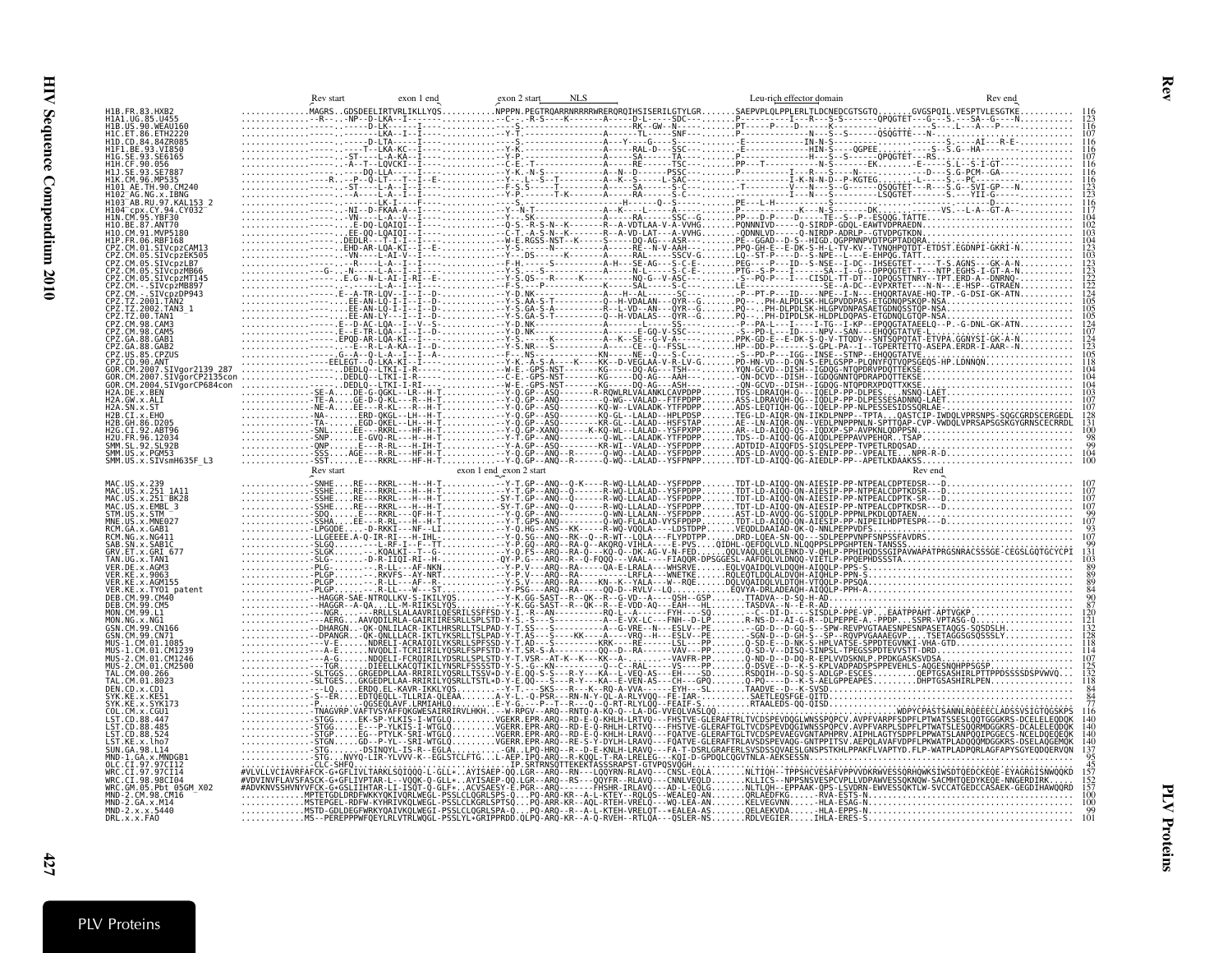|            | H1B.FR.83.HXB2<br>H1B.US.90.WEAU160<br>H1B.US.90.WEAU160<br>H1C.ET.86.ETH2220<br>H1D.CD.84.84ZR085<br>H1F1.BE.93.SE6165<br>H1H.CF.90.0566<br>H1J.CF.90.0566<br>H1J.CF.90.0566<br>H1J.CF.90.0566 |                                                                                                                                                   | 116<br>124<br>117<br>108<br>117<br>108<br>117<br>117<br>Proteins                                      |
|------------|-------------------------------------------------------------------------------------------------------------------------------------------------------------------------------------------------|---------------------------------------------------------------------------------------------------------------------------------------------------|-------------------------------------------------------------------------------------------------------|
|            | H1K.CM.96.MP535                                                                                                                                                                                 |                                                                                                                                                   |                                                                                                       |
|            | H101_AE.TH.90.CM240<br>H101_AE.TH.90.CM240<br>H103_AB.RU.97.KAL153_2<br>H104 cpx. CY. 94. CY032                                                                                                 |                                                                                                                                                   | 117<br>124<br>124<br>117                                                                              |
|            | H1N.CM.95.YBF30<br>H10.BE.87.ANT70<br>H10.CM.91.MVP5180                                                                                                                                         |                                                                                                                                                   |                                                                                                       |
|            | H1P. FR. 06. RBF168<br>CPZ.CM.01.SIVcpzCAM13<br>CPZ.CM.05.SIVCpzEK505<br>CPZ.CM.05.SIVCpzLB7                                                                                                    |                                                                                                                                                   |                                                                                                       |
|            | CPZ.CM.05.SIVCpzMB66<br>CPZ.CM.05.SIVCpzMT145<br>CPZ.CM. - . SIVcpzMB897<br>CPZ.CM. - . SIVcpzDP943                                                                                             |                                                                                                                                                   |                                                                                                       |
|            | .2001.TAN2<br>CPZ.TZ.<br>CPZ.TZ.2002.TAN3_1<br>CPZ.TZ.00.TAN1                                                                                                                                   |                                                                                                                                                   |                                                                                                       |
|            | CPZ.CM.98.CAM3<br>CPZ.CM.98.CAM5<br>CPZ.GA.88.GAB1<br>.88.GAB2                                                                                                                                  |                                                                                                                                                   |                                                                                                       |
| <b>GOR</b> | CPZ.GA.<br>CPZ.US.<br>CPZ.CD.<br>.85 CPZUS<br>GOR CM                                                                                                                                            | . CD. 99. ANT<br>. CM. 2007. SI Vgor 2139   287<br>. CM. 2007. SI Vgor CP2135con<br>. CM. 2007. SI Vgor CP2135con<br>. CM. 2004. SI Vgor CP684con |                                                                                                       |
| GOR        | H2A DE x BEN<br>H2A.GW.X.ALI<br>H2A.SN.x.ST                                                                                                                                                     |                                                                                                                                                   |                                                                                                       |
|            | H2B.CI.x.EHO<br>H2B.GH.86.D205<br>H2G.CI.92.ABT96                                                                                                                                               | VGSPÖESGREDHENTÖEDÖTRG<br>COSPOESGREDHENTÖEDÖTRG<br>COSPOESGRESHHRDPQENQTRT                                                                       | 11851044242332506065252469110555440105554410951105554410955544099105554409920202020202020202020202020 |
|            | H2U.FR.96.12034<br>SMM.SL.92.SL92B<br>SMM.US.x.PGM53<br>SMM.US.x.SIVsmH635F L3                                                                                                                  |                                                                                                                                                   | $\frac{100}{105}$                                                                                     |
|            |                                                                                                                                                                                                 |                                                                                                                                                   | 108                                                                                                   |
|            | MAC.US.x.239<br>MAC.US.x.251_1A11<br>MAC.US.x.251_BK28<br>MAC.US.x.EMBL 3<br>STM.US.x.STM                                                                                                       |                                                                                                                                                   |                                                                                                       |
|            | MNE.US.x.MNE027<br>RCM. GA. x . GAB1<br>RCM. NG. x . NG411<br>SAB. SN. x . SAB1C<br>GRV. ET. x . GRI_677                                                                                        |                                                                                                                                                   |                                                                                                       |
|            | TAN.UG.x.TANI<br>VER DE x AGM3                                                                                                                                                                  | RLSGSHQQSKKSAARP.                                                                                                                                 |                                                                                                       |
|            | VER. JE. x. 49063<br>VER. KE. x. 49063<br>VER. KE. x. 490155<br>DEB. CM. 99. CM40<br>DEB. CM. 99. CM5<br>MON. CM. 99. LL1<br>MON. CM. 99. LL1                                                   |                                                                                                                                                   |                                                                                                       |
|            | MON.NG.X.NGI<br>GSN.CM.99.CN166                                                                                                                                                                 |                                                                                                                                                   |                                                                                                       |
|            | GSN.CM.99.CN71<br>MUS-1.CM.01.1085<br>MUS-1.CM.01.CM1239<br>MUS-2.CM.01.CM1246                                                                                                                  |                                                                                                                                                   |                                                                                                       |
|            | MUS-2.CM.01.CM2500<br>TAL.CM.00.266<br>TAL.CM.01.8023                                                                                                                                           |                                                                                                                                                   |                                                                                                       |
|            | DEN.CD.x.CD1<br>SYK.KE.x.KE51<br>SYK.KE.x.SYK173<br>COL.CM.x.CGU1                                                                                                                               |                                                                                                                                                   |                                                                                                       |
| LST.       | LST.CD.88.447<br>LST. CD. 88. 485<br>LST. CD. 88. 524<br>.KE.x.lho7                                                                                                                             |                                                                                                                                                   |                                                                                                       |
|            | SUN.GA.98.L14                                                                                                                                                                                   |                                                                                                                                                   |                                                                                                       |
|            | SUNI.04.98.144<br>MND-1.GA.x.MNDGB1<br>WRC.CI.97.97CI12<br>WRC.CI.97.97CI14<br>WRC.CI.98.98CI04<br>WND-2.CM.98.CM16<br>MND-2.CM.98.CM16<br>MND-2.CA.x.M144<br>MND-2.CA.x.M144                   | SSKQ<br>KÓKÓÓHÓGNÝCÓTLHKP::::::::::::::::                                                                                                         | 115<br>108<br>126<br>133<br>1985<br>278<br>109<br>44<br>109<br>46<br>25<br>101<br>101<br>101          |
|            | MND-2.x.x.5440<br>DRL.x.x.FA0                                                                                                                                                                   |                                                                                                                                                   | $\frac{100}{102}$                                                                                     |
|            |                                                                                                                                                                                                 |                                                                                                                                                   |                                                                                                       |
|            |                                                                                                                                                                                                 |                                                                                                                                                   | kev                                                                                                   |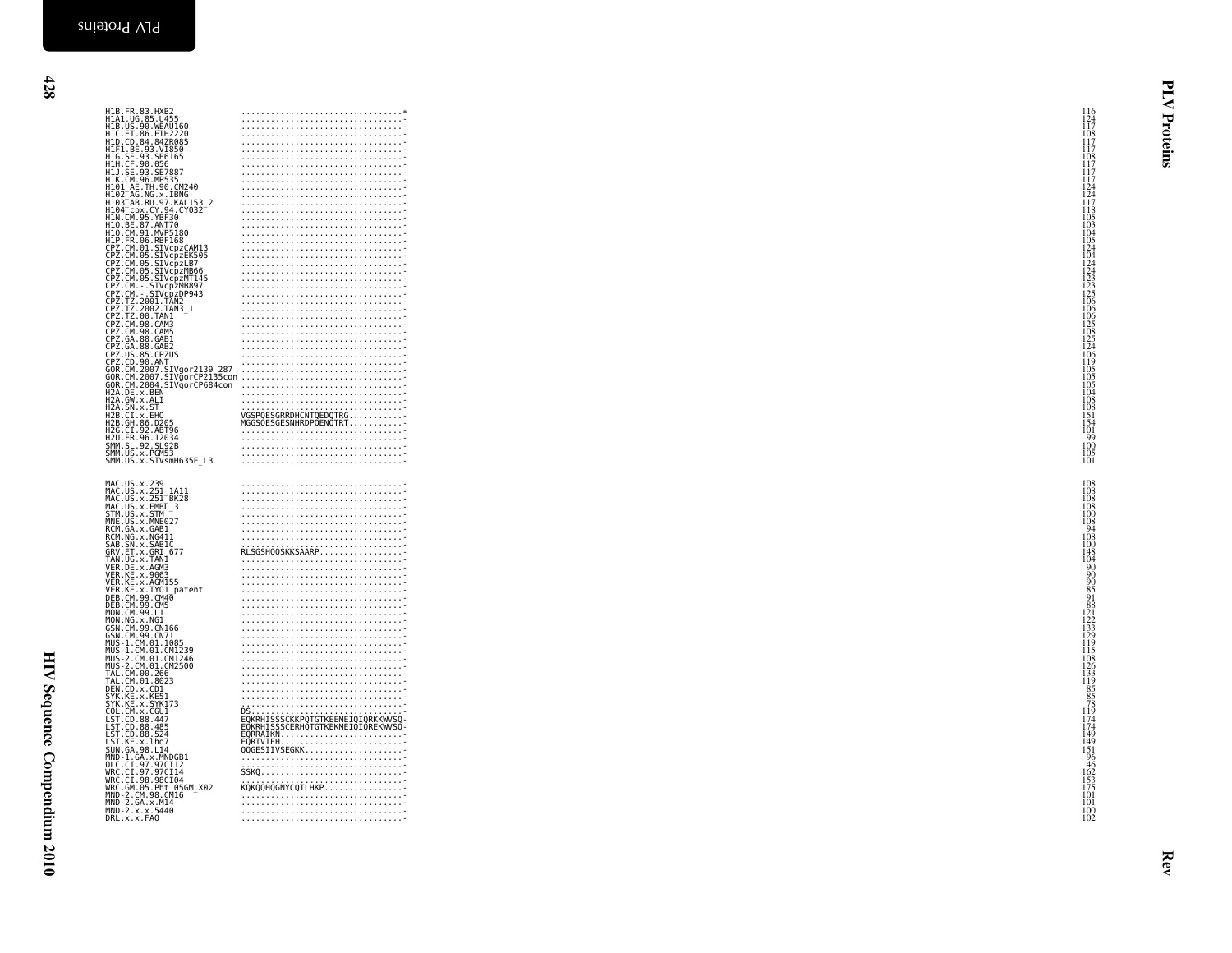<span id="page-28-0"></span>

Vpu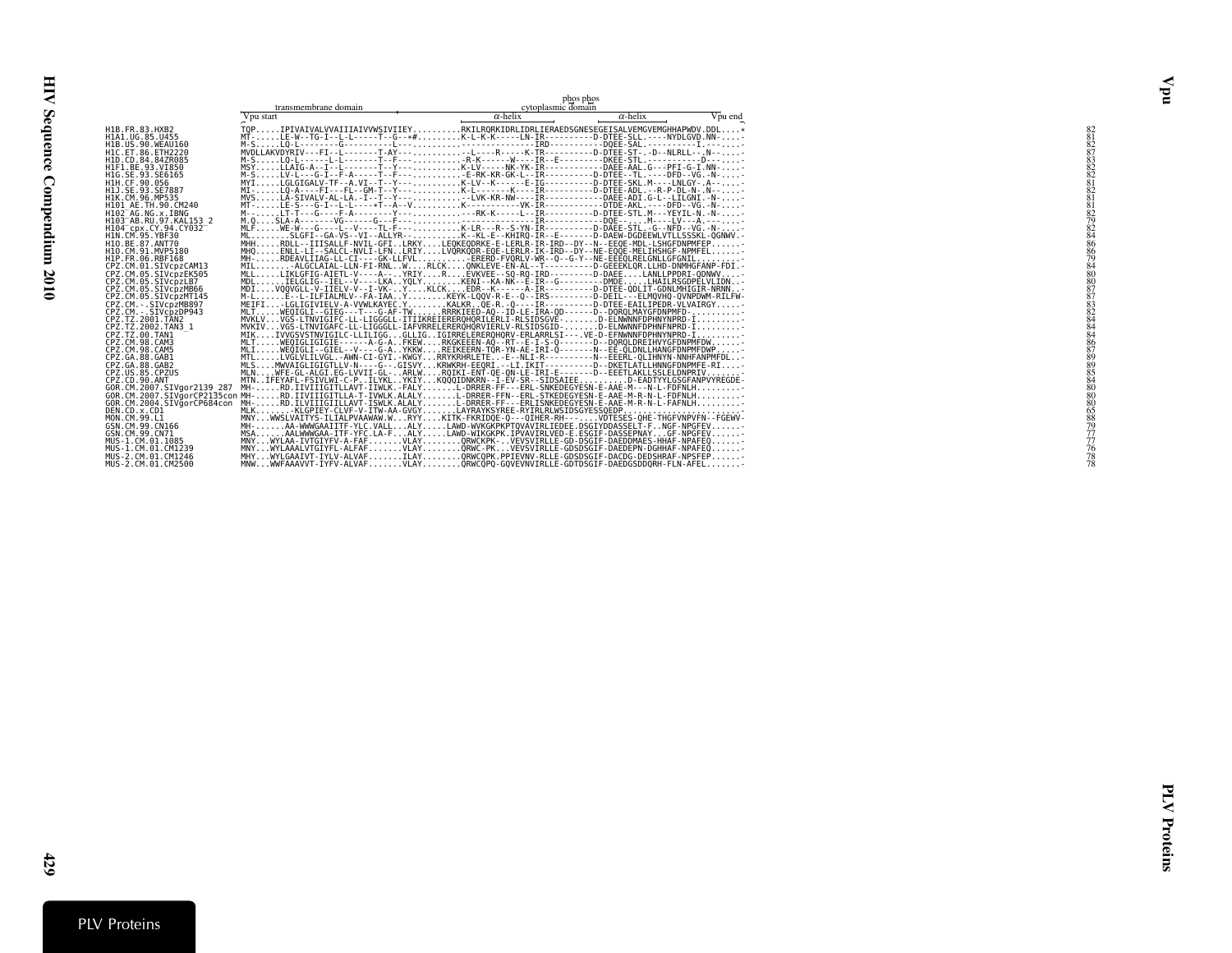<span id="page-29-0"></span>

| Env start |                                |  |  |                   |
|-----------|--------------------------------|--|--|-------------------|
|           |                                |  |  |                   |
|           |                                |  |  |                   |
|           |                                |  |  |                   |
|           |                                |  |  |                   |
|           |                                |  |  |                   |
|           |                                |  |  | 133<br>132<br>134 |
|           |                                |  |  | 135               |
|           |                                |  |  |                   |
|           |                                |  |  |                   |
|           |                                |  |  |                   |
|           |                                |  |  |                   |
|           |                                |  |  |                   |
|           | signal peptide end gp120 start |  |  |                   |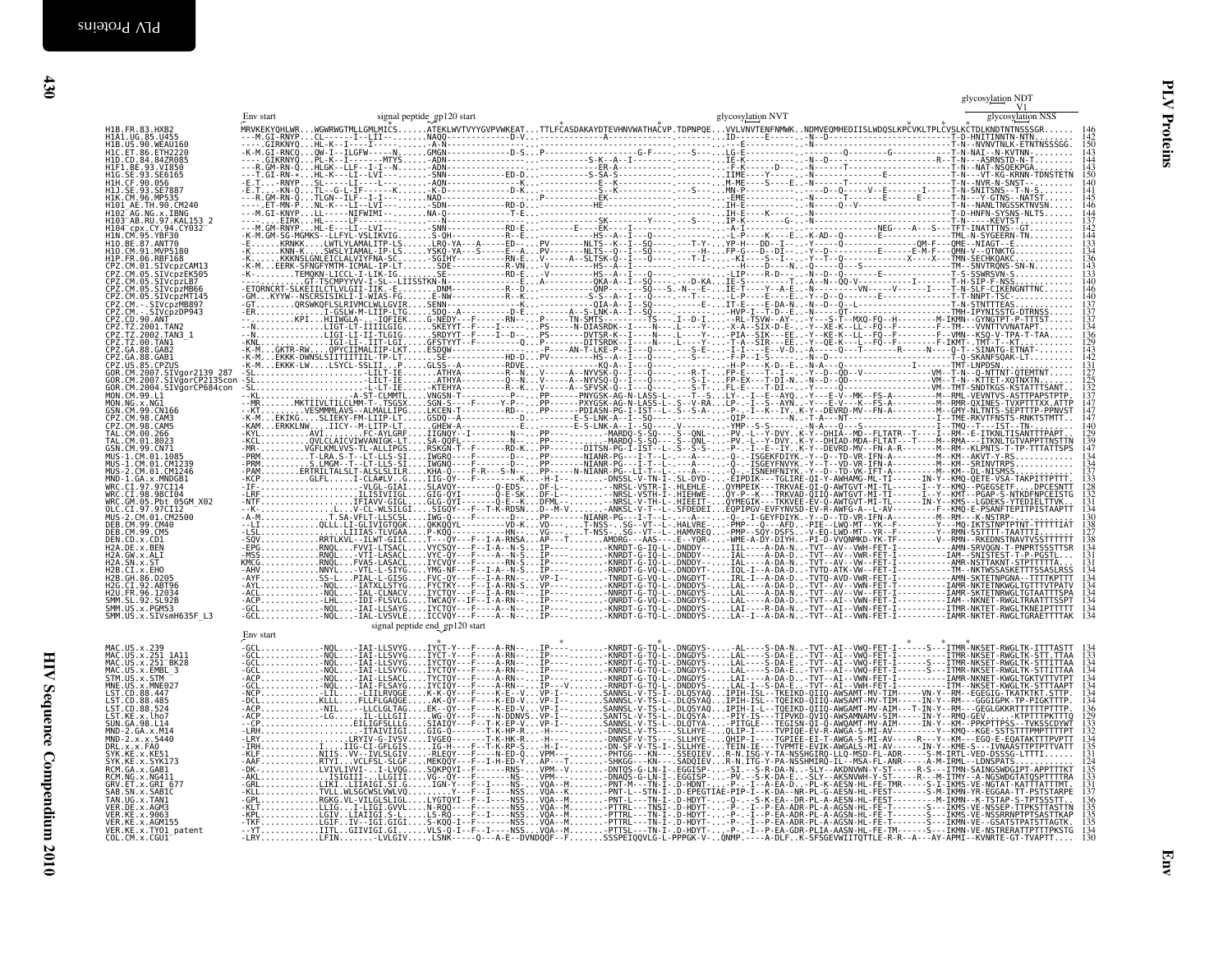|                                                             | glycosylation NIS<br>glycosylation NCS |  | glycosylation NVS |
|-------------------------------------------------------------|----------------------------------------|--|-------------------|
|                                                             |                                        |  |                   |
| H1B. FR. 83. HXB2<br>H1A1.UG.85.U455                        |                                        |  |                   |
| ET.86.ETH2220                                               |                                        |  |                   |
|                                                             |                                        |  |                   |
|                                                             |                                        |  |                   |
|                                                             |                                        |  |                   |
|                                                             |                                        |  |                   |
| 103 AB.RU.97.KAL153 2<br>CDX.CY.94.CY032                    |                                        |  |                   |
| I10.CM.91.MVP5180                                           |                                        |  |                   |
| HIP. FR. 06.RBF168<br>CM.01.SIVcpzCAM13                     |                                        |  |                   |
| CM.05.SIVcpzLB7<br>CM.05.SIVcpzMB66                         |                                        |  |                   |
| CM.05.SIVcpzMT145                                           |                                        |  |                   |
| M. - SIVcpzMB897                                            |                                        |  |                   |
| :PZ. CD.90.ANT<br>PZ. TZ.2001.TAN2                          |                                        |  |                   |
|                                                             |                                        |  |                   |
|                                                             |                                        |  |                   |
|                                                             |                                        |  |                   |
|                                                             |                                        |  |                   |
|                                                             |                                        |  |                   |
|                                                             |                                        |  |                   |
|                                                             |                                        |  |                   |
|                                                             |                                        |  |                   |
| MUS-2.CM.01.CM1246<br>$MD - 1.GA \times MNDGB1$             |                                        |  |                   |
|                                                             |                                        |  |                   |
| WRC.GM.05.Pbt 05GM_X02<br>OLC.CI.97.97CI12                  |                                        |  |                   |
| 2.CM.01.CM2500<br>CM 99 CM40                                |                                        |  |                   |
| CM.99.CM5                                                   |                                        |  |                   |
|                                                             |                                        |  |                   |
| 12B.GH.86.D205                                              |                                        |  |                   |
|                                                             |                                        |  |                   |
| SHHT.SL.3.PGM53<br>SMM.US.x.PGM53<br>SMM.US.x.SIVsmH635F_L3 |                                        |  |                   |
|                                                             |                                        |  |                   |
| MAC.US.x.251 1A11                                           |                                        |  |                   |
|                                                             |                                        |  |                   |
| MAC.US.x.EMBL_3<br>STM.US.x.STM<br>US.x.MNE027              |                                        |  |                   |
| CD.88.447<br>LST.CD.88.485<br>LST.CD.88.524                 |                                        |  |                   |
| LST.KE.x.lho7                                               |                                        |  |                   |
| MND-2.GA.x.M14<br>MND-2.x.x.5440                            |                                        |  |                   |
| .x.x.FAN                                                    |                                        |  |                   |
| SYK.KE.x.SYK173                                             |                                        |  |                   |
|                                                             |                                        |  |                   |
| SN.x.SABIC                                                  |                                        |  |                   |
|                                                             |                                        |  |                   |
| KE.x.AGM155<br>VER.KE.x.TY01_patent<br>COL.CM.x.CGU1        |                                        |  |                   |
|                                                             |                                        |  |                   |

Env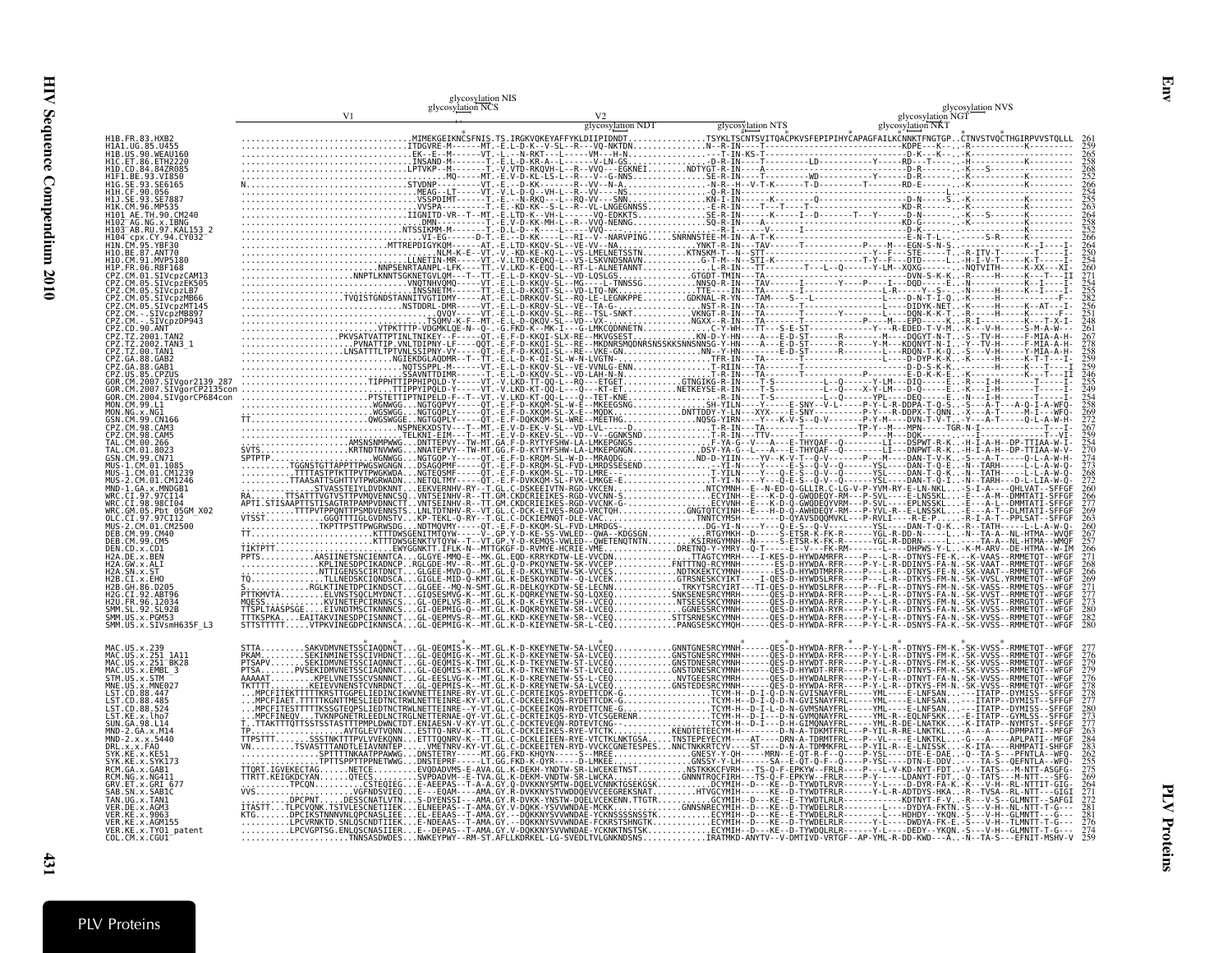| CD4<br>glycosylation NTS<br>CD4<br>glycosylation NGS<br>glycosylation NNT glycosylation NKT<br>389<br>380<br>390<br>375<br>375<br>392<br>$\frac{376}{376}$<br>386<br>385<br>380<br>374<br>388<br>384<br>376<br>383<br>386<br>398<br>$\frac{374}{407}$<br>374<br>$\frac{378}{370}$<br>388<br>391<br>$\frac{403}{383}$<br>386<br>365<br>372<br>$\frac{366}{373}$<br>$\frac{373}{387}$<br>398<br>401<br>385<br>381<br>406<br>$^{410}_{404}$<br>408<br>420<br>$^{418}_{428}$<br>420<br>416<br>379<br>393<br>397<br>394<br>$\frac{392}{395}$<br>399<br>403<br>398<br>405<br>407<br>405<br>V <sub>3</sub><br>MAC.US.x.251 1A11<br>MAC.US.x.251 BK28<br>MAC.US.x.EMBL_3<br>404<br>404<br>401<br>MNE.US.x.MNE027<br>LST.CD.88.447<br>LST.CD.88.485<br>LST.CD.88.485<br>$403$<br>$426$<br>$425$<br>$428$<br>$423$<br>$429$<br>LST.CD.88.524<br>LST.KE.x.1ho7<br>SUN.GA.98.L14<br>MND-2.GA.x.M14<br>MND-2.x.x.5440<br>DRL.x.x.FAO<br>SYK.KE.x.KE51<br>SYK.KE.x.KE51<br>388<br>SYK.KE.x.SYK173<br>RCM.GA.x.GAB1<br>RCM.NG.x.NG411<br>$\frac{381}{399}$<br>393<br>389<br>GRV. ET. x. GRI 677<br>SAB. SN. x. SABIC<br>TAN. UG. x. TAN1<br>VER. DE. x. AGM3<br>399<br>400<br>409<br>VER.KE.X.3000<br>VER.KE.X.AGM155<br>VER.KE.X.TY01_patent<br>COL.CM.X.CGU1<br>$\frac{402}{395}$ |                  |                   | glycosylation NNT<br>glycosylation NCT | $\frac{V3 \text{ tip}}{V3}$ |  |                  |
|----------------------------------------------------------------------------------------------------------------------------------------------------------------------------------------------------------------------------------------------------------------------------------------------------------------------------------------------------------------------------------------------------------------------------------------------------------------------------------------------------------------------------------------------------------------------------------------------------------------------------------------------------------------------------------------------------------------------------------------------------------------------------------------------------------------------------------------------------------------------------------------------------------------------------------------------------------------------------------------------------------------------------------------------------------------------------------------------------------------------------------------------------------------------------------------------------------------------------------------------------------------------|------------------|-------------------|----------------------------------------|-----------------------------|--|------------------|
|                                                                                                                                                                                                                                                                                                                                                                                                                                                                                                                                                                                                                                                                                                                                                                                                                                                                                                                                                                                                                                                                                                                                                                                                                                                                      |                  | glycosylation NFT |                                        |                             |  | $\underline{V4}$ |
|                                                                                                                                                                                                                                                                                                                                                                                                                                                                                                                                                                                                                                                                                                                                                                                                                                                                                                                                                                                                                                                                                                                                                                                                                                                                      |                  |                   |                                        |                             |  |                  |
|                                                                                                                                                                                                                                                                                                                                                                                                                                                                                                                                                                                                                                                                                                                                                                                                                                                                                                                                                                                                                                                                                                                                                                                                                                                                      |                  |                   |                                        |                             |  |                  |
|                                                                                                                                                                                                                                                                                                                                                                                                                                                                                                                                                                                                                                                                                                                                                                                                                                                                                                                                                                                                                                                                                                                                                                                                                                                                      |                  |                   |                                        |                             |  |                  |
|                                                                                                                                                                                                                                                                                                                                                                                                                                                                                                                                                                                                                                                                                                                                                                                                                                                                                                                                                                                                                                                                                                                                                                                                                                                                      |                  |                   |                                        |                             |  |                  |
|                                                                                                                                                                                                                                                                                                                                                                                                                                                                                                                                                                                                                                                                                                                                                                                                                                                                                                                                                                                                                                                                                                                                                                                                                                                                      |                  |                   |                                        |                             |  |                  |
|                                                                                                                                                                                                                                                                                                                                                                                                                                                                                                                                                                                                                                                                                                                                                                                                                                                                                                                                                                                                                                                                                                                                                                                                                                                                      |                  |                   |                                        |                             |  |                  |
|                                                                                                                                                                                                                                                                                                                                                                                                                                                                                                                                                                                                                                                                                                                                                                                                                                                                                                                                                                                                                                                                                                                                                                                                                                                                      |                  |                   |                                        |                             |  |                  |
|                                                                                                                                                                                                                                                                                                                                                                                                                                                                                                                                                                                                                                                                                                                                                                                                                                                                                                                                                                                                                                                                                                                                                                                                                                                                      |                  |                   |                                        |                             |  |                  |
|                                                                                                                                                                                                                                                                                                                                                                                                                                                                                                                                                                                                                                                                                                                                                                                                                                                                                                                                                                                                                                                                                                                                                                                                                                                                      |                  |                   |                                        |                             |  |                  |
|                                                                                                                                                                                                                                                                                                                                                                                                                                                                                                                                                                                                                                                                                                                                                                                                                                                                                                                                                                                                                                                                                                                                                                                                                                                                      |                  |                   |                                        |                             |  |                  |
|                                                                                                                                                                                                                                                                                                                                                                                                                                                                                                                                                                                                                                                                                                                                                                                                                                                                                                                                                                                                                                                                                                                                                                                                                                                                      |                  |                   |                                        |                             |  |                  |
|                                                                                                                                                                                                                                                                                                                                                                                                                                                                                                                                                                                                                                                                                                                                                                                                                                                                                                                                                                                                                                                                                                                                                                                                                                                                      |                  |                   |                                        |                             |  |                  |
|                                                                                                                                                                                                                                                                                                                                                                                                                                                                                                                                                                                                                                                                                                                                                                                                                                                                                                                                                                                                                                                                                                                                                                                                                                                                      |                  |                   |                                        |                             |  |                  |
|                                                                                                                                                                                                                                                                                                                                                                                                                                                                                                                                                                                                                                                                                                                                                                                                                                                                                                                                                                                                                                                                                                                                                                                                                                                                      |                  |                   |                                        |                             |  |                  |
|                                                                                                                                                                                                                                                                                                                                                                                                                                                                                                                                                                                                                                                                                                                                                                                                                                                                                                                                                                                                                                                                                                                                                                                                                                                                      |                  |                   |                                        |                             |  |                  |
|                                                                                                                                                                                                                                                                                                                                                                                                                                                                                                                                                                                                                                                                                                                                                                                                                                                                                                                                                                                                                                                                                                                                                                                                                                                                      |                  |                   |                                        |                             |  |                  |
|                                                                                                                                                                                                                                                                                                                                                                                                                                                                                                                                                                                                                                                                                                                                                                                                                                                                                                                                                                                                                                                                                                                                                                                                                                                                      |                  |                   |                                        |                             |  |                  |
|                                                                                                                                                                                                                                                                                                                                                                                                                                                                                                                                                                                                                                                                                                                                                                                                                                                                                                                                                                                                                                                                                                                                                                                                                                                                      |                  |                   |                                        |                             |  |                  |
|                                                                                                                                                                                                                                                                                                                                                                                                                                                                                                                                                                                                                                                                                                                                                                                                                                                                                                                                                                                                                                                                                                                                                                                                                                                                      |                  |                   |                                        |                             |  |                  |
|                                                                                                                                                                                                                                                                                                                                                                                                                                                                                                                                                                                                                                                                                                                                                                                                                                                                                                                                                                                                                                                                                                                                                                                                                                                                      |                  |                   |                                        |                             |  |                  |
|                                                                                                                                                                                                                                                                                                                                                                                                                                                                                                                                                                                                                                                                                                                                                                                                                                                                                                                                                                                                                                                                                                                                                                                                                                                                      |                  |                   |                                        |                             |  |                  |
|                                                                                                                                                                                                                                                                                                                                                                                                                                                                                                                                                                                                                                                                                                                                                                                                                                                                                                                                                                                                                                                                                                                                                                                                                                                                      |                  |                   |                                        |                             |  |                  |
|                                                                                                                                                                                                                                                                                                                                                                                                                                                                                                                                                                                                                                                                                                                                                                                                                                                                                                                                                                                                                                                                                                                                                                                                                                                                      |                  |                   |                                        |                             |  |                  |
|                                                                                                                                                                                                                                                                                                                                                                                                                                                                                                                                                                                                                                                                                                                                                                                                                                                                                                                                                                                                                                                                                                                                                                                                                                                                      |                  |                   |                                        |                             |  |                  |
|                                                                                                                                                                                                                                                                                                                                                                                                                                                                                                                                                                                                                                                                                                                                                                                                                                                                                                                                                                                                                                                                                                                                                                                                                                                                      | MAC.US.x.239     |                   |                                        |                             |  |                  |
|                                                                                                                                                                                                                                                                                                                                                                                                                                                                                                                                                                                                                                                                                                                                                                                                                                                                                                                                                                                                                                                                                                                                                                                                                                                                      | STM.US.x.STM     |                   |                                        |                             |  |                  |
|                                                                                                                                                                                                                                                                                                                                                                                                                                                                                                                                                                                                                                                                                                                                                                                                                                                                                                                                                                                                                                                                                                                                                                                                                                                                      |                  |                   |                                        |                             |  |                  |
|                                                                                                                                                                                                                                                                                                                                                                                                                                                                                                                                                                                                                                                                                                                                                                                                                                                                                                                                                                                                                                                                                                                                                                                                                                                                      |                  |                   |                                        |                             |  |                  |
|                                                                                                                                                                                                                                                                                                                                                                                                                                                                                                                                                                                                                                                                                                                                                                                                                                                                                                                                                                                                                                                                                                                                                                                                                                                                      |                  |                   |                                        |                             |  |                  |
|                                                                                                                                                                                                                                                                                                                                                                                                                                                                                                                                                                                                                                                                                                                                                                                                                                                                                                                                                                                                                                                                                                                                                                                                                                                                      |                  |                   |                                        |                             |  |                  |
|                                                                                                                                                                                                                                                                                                                                                                                                                                                                                                                                                                                                                                                                                                                                                                                                                                                                                                                                                                                                                                                                                                                                                                                                                                                                      |                  |                   |                                        |                             |  |                  |
|                                                                                                                                                                                                                                                                                                                                                                                                                                                                                                                                                                                                                                                                                                                                                                                                                                                                                                                                                                                                                                                                                                                                                                                                                                                                      |                  |                   |                                        |                             |  |                  |
|                                                                                                                                                                                                                                                                                                                                                                                                                                                                                                                                                                                                                                                                                                                                                                                                                                                                                                                                                                                                                                                                                                                                                                                                                                                                      | VER. KE. x. 9063 |                   |                                        |                             |  |                  |
|                                                                                                                                                                                                                                                                                                                                                                                                                                                                                                                                                                                                                                                                                                                                                                                                                                                                                                                                                                                                                                                                                                                                                                                                                                                                      |                  |                   |                                        |                             |  |                  |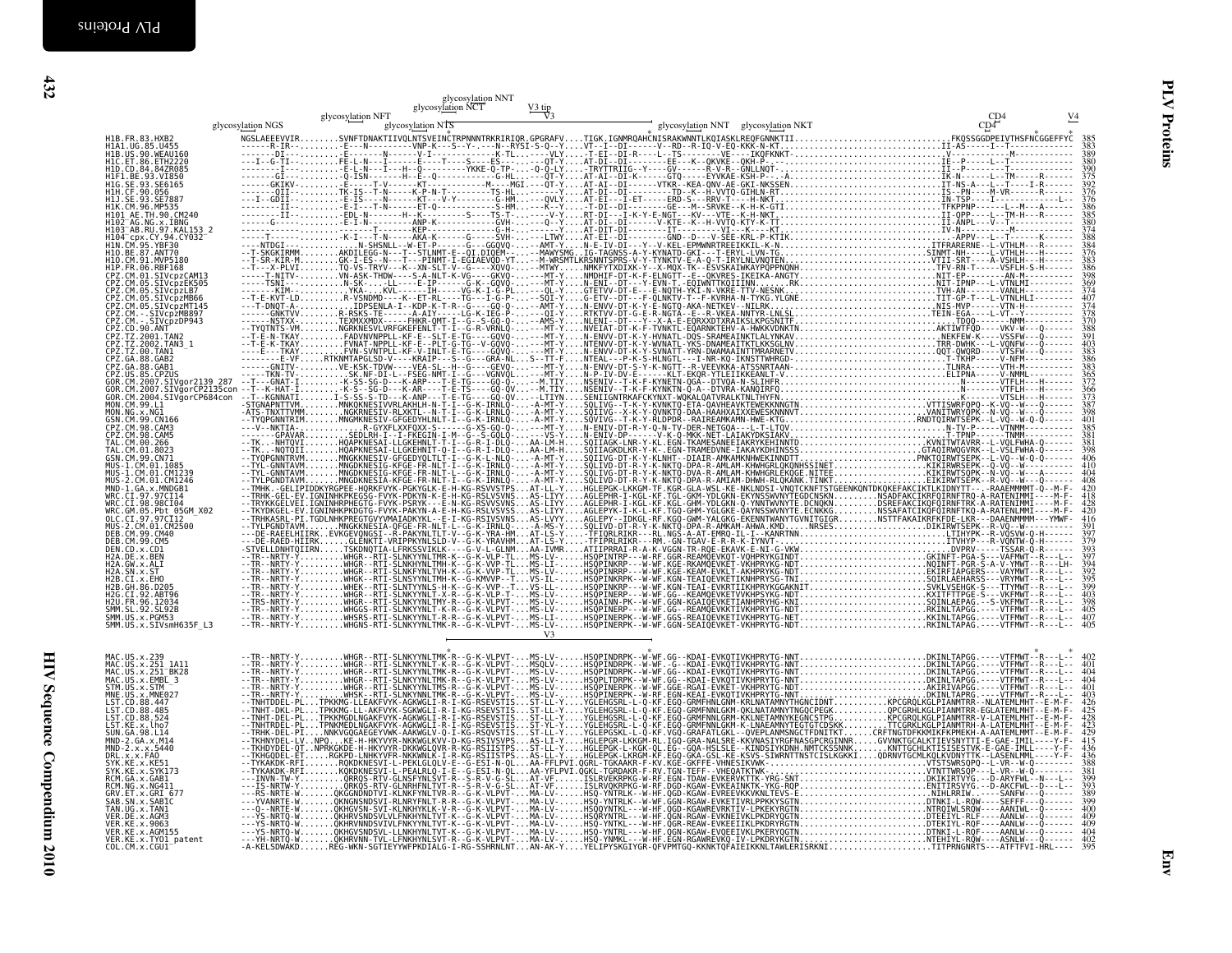|                                                                                                                                         | glycosylation NST<br>glycosylation NST |  |                                                                                                                                                                                                                                                                                                                                                                                                      |                                               |  |
|-----------------------------------------------------------------------------------------------------------------------------------------|----------------------------------------|--|------------------------------------------------------------------------------------------------------------------------------------------------------------------------------------------------------------------------------------------------------------------------------------------------------------------------------------------------------------------------------------------------------|-----------------------------------------------|--|
|                                                                                                                                         |                                        |  |                                                                                                                                                                                                                                                                                                                                                                                                      |                                               |  |
| H1B.FR.83.HXB2<br>H1A1.UG.85.U455<br>HIB.US.90.WEAU160<br>H1D.CD.84.84ZR085<br>AE.TH.90.CM240                                           |                                        |  |                                                                                                                                                                                                                                                                                                                                                                                                      |                                               |  |
| 03 <sup>-</sup> AB.RU.97.KAL153 2                                                                                                       |                                        |  |                                                                                                                                                                                                                                                                                                                                                                                                      |                                               |  |
| CM. SIVcpzMB897                                                                                                                         |                                        |  |                                                                                                                                                                                                                                                                                                                                                                                                      |                                               |  |
|                                                                                                                                         |                                        |  |                                                                                                                                                                                                                                                                                                                                                                                                      |                                               |  |
|                                                                                                                                         |                                        |  |                                                                                                                                                                                                                                                                                                                                                                                                      |                                               |  |
| H2U.FR.96.12034<br>SMM.SL.92.SL92B<br>SMM.US.x.PGM53<br>SMM.US.x.SIVsmH635F L3                                                          |                                        |  |                                                                                                                                                                                                                                                                                                                                                                                                      | gp120 end_gp41 start                          |  |
| MAC.US.x.251 1A11<br>US.x.EMBL 3<br>STM.US.x.STM<br>88.447<br>CD.88.524                                                                 |                                        |  | $\begin{tabular}{ c c c c c c c c} \hline \textbf{RMPB} & \textbf{RMPB} & \textbf{RMPB} & \textbf{RMPB} & \textbf{RMPB} & \textbf{RMPB} & \textbf{RMPB} & \textbf{RMPB} & \textbf{RMPB} & \textbf{RMPB} & \textbf{RMPB} & \textbf{RMPB} & \textbf{RMPB} & \textbf{RMPB} & \textbf{RMPB} & \textbf{RMPB} & \textbf{RMPB} & \textbf{RMPB} & \textbf{RMPB} & \textbf{RMPB} & \textbf{RMPB} & \textbf{R$ |                                               |  |
| .KE.x.KE51<br>GRV.ET.x.GRI 677<br>TAN.UG.x.TAN1<br>.DE.x.AGM3<br>.KE.x.9063<br>VER.KE.X.AGM155<br>VER.KE.X.TY01_patent<br>COL.CM.x.CGU1 |                                        |  | -PVMN-T-RKLV-S-VTHARIL-G--PG-HLO-NWEKOPVIAFMGTIEGDNDGNGCAYPAAPNFKHALSTL--GR.                                                                                                                                                                                                                                                                                                                         | -L--MRTTTYV--DI--S-NVNWHHG-0--GIFAFSI-AL-SG-- |  |

Env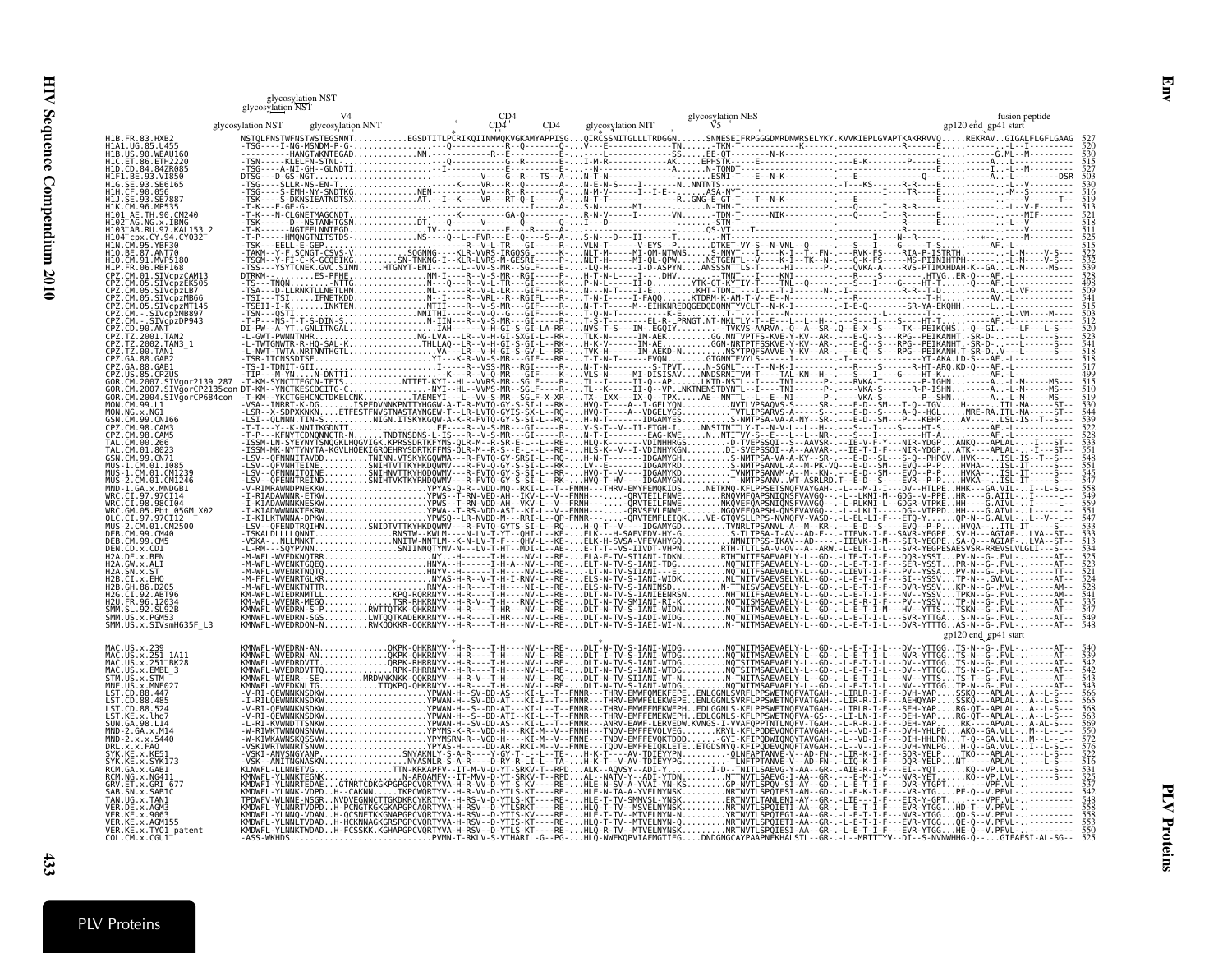|                                                                                                                                                                                                                                                                         |  | glycosylation NAS<br>immunodominant region glycosylation NKS | glycosylation NHT<br>glycosylation NYT                                               |
|-------------------------------------------------------------------------------------------------------------------------------------------------------------------------------------------------------------------------------------------------------------------------|--|--------------------------------------------------------------|--------------------------------------------------------------------------------------|
|                                                                                                                                                                                                                                                                         |  |                                                              |                                                                                      |
|                                                                                                                                                                                                                                                                         |  |                                                              |                                                                                      |
|                                                                                                                                                                                                                                                                         |  |                                                              |                                                                                      |
|                                                                                                                                                                                                                                                                         |  |                                                              |                                                                                      |
|                                                                                                                                                                                                                                                                         |  |                                                              |                                                                                      |
| MAC.US.x.239<br>MAC.US.x.251 1A11<br>MAC.US.x.251 BK28<br>MAC.US.x.EMBL 3<br>STM.US.x.CTM<br>MNE.US.x.MNE027<br>LST.CD.88.447<br>LST.CD.88.485<br>LST. CD. 88.524<br>LST.KE.x.lho7<br>SUN.GA.98.L14<br>MND-2.GA.x.M14<br>MND-2.x.x.5440<br>DRL.X.X.FAO<br>SYK.KE.X.KE51 |  |                                                              | 693<br>696<br>$696$<br>$697$<br>718<br>715<br>721<br>704<br>727<br>730<br>682<br>677 |
| SYK.KE.X.SYK173<br>RCM.GA.x.GAB1<br>RCM.NG.x.NG411<br>GRV.ET.x.GRI 677<br>SAB.SN.x.SABIC<br>TAN.UG.x.TAN1<br>VER.DE.x.AGM3<br>VER.KE.x.9063<br>VER.KE.x.AGM155<br>VER.KE.x.TY01_patent<br>COL.CM.x.CGU1                                                                 |  |                                                              | 684<br>678<br>690<br>695<br>$\frac{712}{712}$<br>706<br>704                          |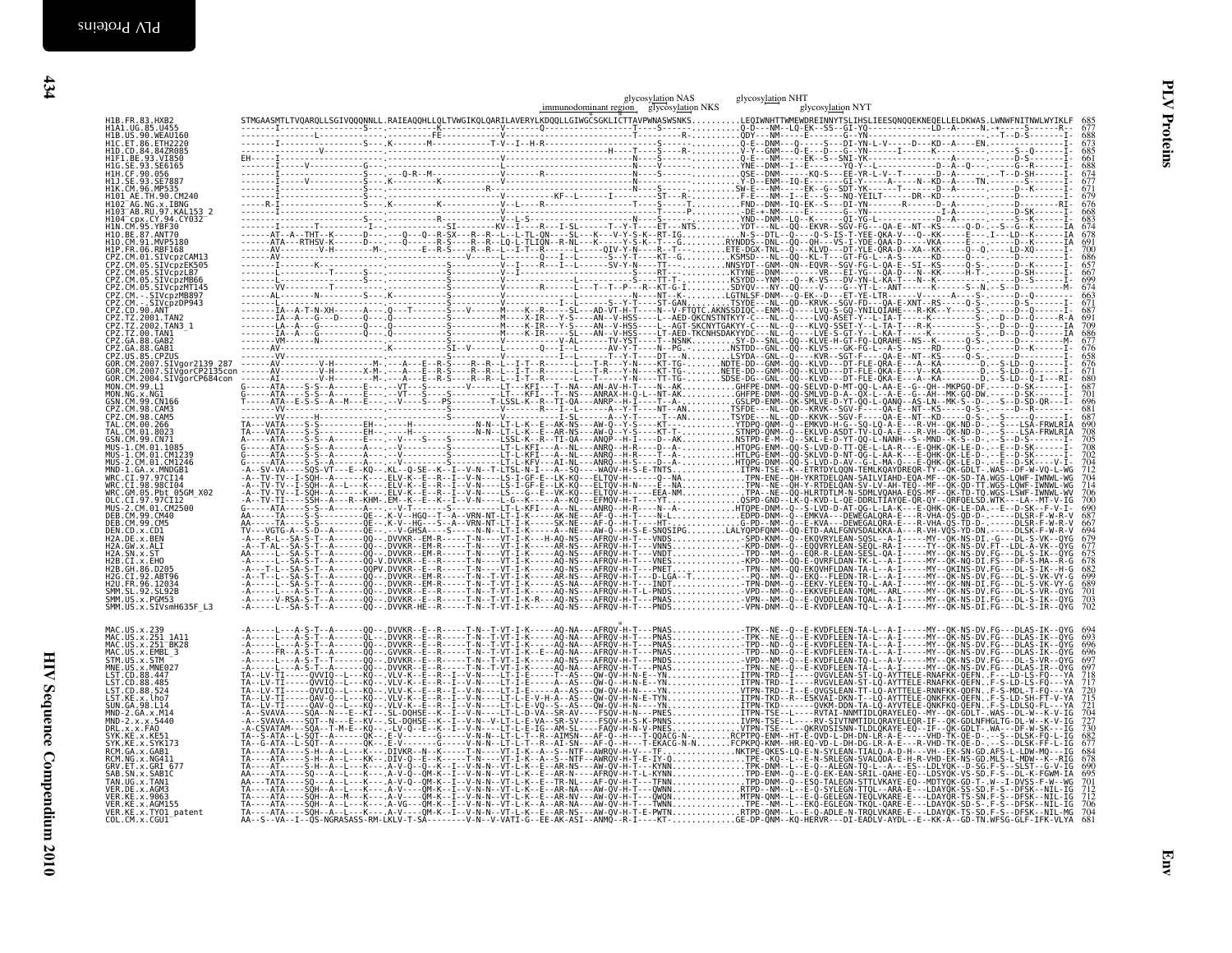|                                                           | glycosylation NGS                                                                                                                                                                                                                                                                                                                                                                                                                       | glycosylation NAT |
|-----------------------------------------------------------|-----------------------------------------------------------------------------------------------------------------------------------------------------------------------------------------------------------------------------------------------------------------------------------------------------------------------------------------------------------------------------------------------------------------------------------------|-------------------|
| H1B.FR.83.HXB2<br>H1A1.UG.85.U455                         |                                                                                                                                                                                                                                                                                                                                                                                                                                         |                   |
| H1D.CD.84.84ZR085                                         |                                                                                                                                                                                                                                                                                                                                                                                                                                         |                   |
| H1F1.BE.93.VI850                                          |                                                                                                                                                                                                                                                                                                                                                                                                                                         |                   |
|                                                           |                                                                                                                                                                                                                                                                                                                                                                                                                                         |                   |
| 102 <sup>-</sup> AG.NG.x.IBNG<br>1103 AR RIL 97 KAI 153 2 |                                                                                                                                                                                                                                                                                                                                                                                                                                         |                   |
| 104 <sup>–</sup> cpx.CY.94.CY032                          |                                                                                                                                                                                                                                                                                                                                                                                                                                         |                   |
|                                                           |                                                                                                                                                                                                                                                                                                                                                                                                                                         |                   |
|                                                           |                                                                                                                                                                                                                                                                                                                                                                                                                                         |                   |
| 27.CM.05.SIVcnzLB7<br>Z.CM.05.SIVcpzMB66                  |                                                                                                                                                                                                                                                                                                                                                                                                                                         |                   |
| Z.CM.-.SIVcpzMB897                                        |                                                                                                                                                                                                                                                                                                                                                                                                                                         |                   |
| 'Z.CD.90.ANT                                              |                                                                                                                                                                                                                                                                                                                                                                                                                                         |                   |
| 7 GA 88 GAR7                                              |                                                                                                                                                                                                                                                                                                                                                                                                                                         |                   |
| CM.2007.SIVgor2139 287                                    |                                                                                                                                                                                                                                                                                                                                                                                                                                         |                   |
|                                                           |                                                                                                                                                                                                                                                                                                                                                                                                                                         |                   |
|                                                           |                                                                                                                                                                                                                                                                                                                                                                                                                                         |                   |
|                                                           |                                                                                                                                                                                                                                                                                                                                                                                                                                         |                   |
|                                                           |                                                                                                                                                                                                                                                                                                                                                                                                                                         |                   |
|                                                           |                                                                                                                                                                                                                                                                                                                                                                                                                                         |                   |
|                                                           |                                                                                                                                                                                                                                                                                                                                                                                                                                         |                   |
| CI.98.98CI04<br>/RC.GM.05.Pht 05GM X02<br>CT 97 97CT12    |                                                                                                                                                                                                                                                                                                                                                                                                                                         |                   |
|                                                           |                                                                                                                                                                                                                                                                                                                                                                                                                                         |                   |
|                                                           |                                                                                                                                                                                                                                                                                                                                                                                                                                         |                   |
|                                                           |                                                                                                                                                                                                                                                                                                                                                                                                                                         |                   |
| CT.92.ABT96                                               |                                                                                                                                                                                                                                                                                                                                                                                                                                         |                   |
|                                                           |                                                                                                                                                                                                                                                                                                                                                                                                                                         |                   |
| SMM.US.x.PGM53<br>SMM.US.x.SIVsmH635F L3                  |                                                                                                                                                                                                                                                                                                                                                                                                                                         |                   |
|                                                           |                                                                                                                                                                                                                                                                                                                                                                                                                                         |                   |
| MAC.US.x.EMBL 3                                           |                                                                                                                                                                                                                                                                                                                                                                                                                                         |                   |
|                                                           |                                                                                                                                                                                                                                                                                                                                                                                                                                         |                   |
|                                                           |                                                                                                                                                                                                                                                                                                                                                                                                                                         |                   |
|                                                           |                                                                                                                                                                                                                                                                                                                                                                                                                                         |                   |
|                                                           |                                                                                                                                                                                                                                                                                                                                                                                                                                         |                   |
|                                                           |                                                                                                                                                                                                                                                                                                                                                                                                                                         |                   |
|                                                           |                                                                                                                                                                                                                                                                                                                                                                                                                                         |                   |
|                                                           |                                                                                                                                                                                                                                                                                                                                                                                                                                         |                   |
| /ER.KE.x.AGM155<br>VER.KE.x.TYO1 patent                   | $\begin{array}{cccccccccccccccc} \mathbf{V} & \mathbf{V} & \mathbf{V} & \mathbf{V} & \mathbf{V} & \mathbf{V} & \mathbf{V} & \mathbf{V} & \mathbf{V} & \mathbf{V} & \mathbf{V} & \mathbf{V} & \mathbf{V} & \mathbf{V} & \mathbf{V} & \mathbf{V} & \mathbf{V} & \mathbf{V} & \mathbf{V} & \mathbf{V} & \mathbf{V} & \mathbf{V} & \mathbf{V} & \mathbf{V} & \mathbf{V} & \mathbf{V} & \mathbf{V} & \mathbf{V} & \mathbf{V} & \mathbf{V} &$ |                   |
| COL.CM.x.CGU1                                             |                                                                                                                                                                                                                                                                                                                                                                                                                                         |                   |

Env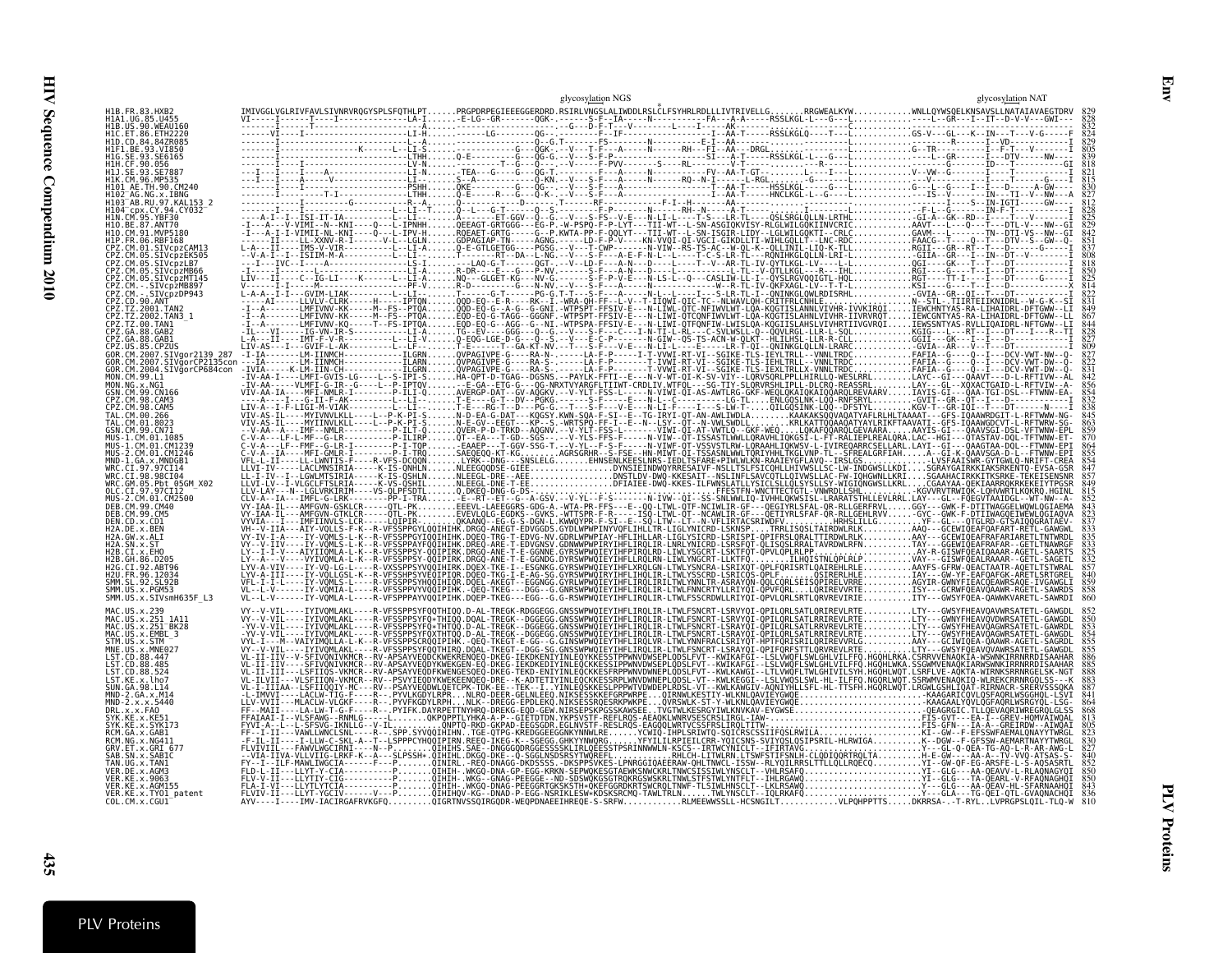|                                                                                                                                                                                                                                                      |                                                                                                                                                                                                                                | gp41 end<br>Env end |
|------------------------------------------------------------------------------------------------------------------------------------------------------------------------------------------------------------------------------------------------------|--------------------------------------------------------------------------------------------------------------------------------------------------------------------------------------------------------------------------------|---------------------|
| H1B.FR.83.HXB2<br>H1A1.UG.85.U455<br>H1B.US.90.WEAU160<br>H1C.ET.86.ETH2220                                                                                                                                                                          | IEVVQGACRAIRHIPRRIRQGLERILL*                                                                                                                                                                                                   |                     |
|                                                                                                                                                                                                                                                      |                                                                                                                                                                                                                                |                     |
| H1D.CD.84.84ZR085<br>HIF1.BE.93.VI850<br>H1G.SE.93.SE6165                                                                                                                                                                                            |                                                                                                                                                                                                                                |                     |
| H16.5E.99.056<br>H11.CF.99.056<br>H11.SE.93.SE7887<br>H1K.CM.96.MP535<br>H101_AE.TH.90.CM240<br>H102_AG.NG.x.IBNG<br>H103_AB.RU.97.KAL153_2<br>H103_AB.RU.97.KAL153_2                                                                                |                                                                                                                                                                                                                                |                     |
|                                                                                                                                                                                                                                                      |                                                                                                                                                                                                                                |                     |
|                                                                                                                                                                                                                                                      |                                                                                                                                                                                                                                |                     |
| H102 - Ab. NV.: ΣΣΙΜΝΟ<br>H103 - AB. NV.: ΣΣΙΜΝΟΣ<br>H104 - CP.: ΣΣΙΜΝΟΣ - ΣΤΑΙΣΤΟΣ<br>H104 - CP.: 2010 - PC.: 2010<br>H10- CP.: 30.: NVTP-108<br>H10- CP.: 30.: NVTP-108<br>H10- CP.: 30.: NVTP-108<br>CP2 - CM- 05 - STVCP2EK565<br>CP2 - CM- 05 - |                                                                                                                                                                                                                                |                     |
|                                                                                                                                                                                                                                                      |                                                                                                                                                                                                                                |                     |
|                                                                                                                                                                                                                                                      |                                                                                                                                                                                                                                |                     |
|                                                                                                                                                                                                                                                      |                                                                                                                                                                                                                                |                     |
|                                                                                                                                                                                                                                                      |                                                                                                                                                                                                                                |                     |
|                                                                                                                                                                                                                                                      |                                                                                                                                                                                                                                |                     |
|                                                                                                                                                                                                                                                      |                                                                                                                                                                                                                                |                     |
|                                                                                                                                                                                                                                                      |                                                                                                                                                                                                                                |                     |
|                                                                                                                                                                                                                                                      |                                                                                                                                                                                                                                |                     |
|                                                                                                                                                                                                                                                      |                                                                                                                                                                                                                                |                     |
|                                                                                                                                                                                                                                                      |                                                                                                                                                                                                                                |                     |
|                                                                                                                                                                                                                                                      |                                                                                                                                                                                                                                |                     |
| GSN.CM.99.CN166<br>CPZ.CM.98.CAM3<br>CPZ.CM.98.CAM5                                                                                                                                                                                                  |                                                                                                                                                                                                                                |                     |
| TAL.CM.00.266<br>TAL.CM.01.8023                                                                                                                                                                                                                      |                                                                                                                                                                                                                                |                     |
| TAL.CM.01.8023<br>GSN.CM.99.CM71<br>MUS-1.CM.01.1085<br>MUS-2.CM.01.CM1239<br>MND-1.CA.x.MNDGB1<br>MND-1.CA.x.MNDGB1<br>WRC.CT.97.97CT14                                                                                                             |                                                                                                                                                                                                                                |                     |
|                                                                                                                                                                                                                                                      |                                                                                                                                                                                                                                |                     |
|                                                                                                                                                                                                                                                      |                                                                                                                                                                                                                                |                     |
|                                                                                                                                                                                                                                                      |                                                                                                                                                                                                                                |                     |
|                                                                                                                                                                                                                                                      |                                                                                                                                                                                                                                |                     |
|                                                                                                                                                                                                                                                      |                                                                                                                                                                                                                                |                     |
|                                                                                                                                                                                                                                                      |                                                                                                                                                                                                                                |                     |
|                                                                                                                                                                                                                                                      |                                                                                                                                                                                                                                |                     |
| WRC.CI.97.97C114<br>WRC.CI.98.98C104<br>OLC.CI.97.97C1112<br>OLC.CI.97.97C112<br>MUS-2.CM.07.97C112<br>DEB.CM.99.CM40<br>DEB.CM.99.CM40<br>UPB.COR.2011<br>H2A.SN.x.GEI<br>H2A.SN.x.ST1<br>H2A.SN.x.ST1<br>H2A.SN.x.ST1<br>H2A.SN.x.ST1              |                                                                                                                                                                                                                                |                     |
| H2B.GH.86.D205<br>H2G.CI.92.ABT96                                                                                                                                                                                                                    |                                                                                                                                                                                                                                |                     |
| H2U.FR.96.12034<br>SMM.SL.92.SL92B<br>SMM.US.x.PGM53<br>SMM.US.x.SIVsmH635F_L3                                                                                                                                                                       |                                                                                                                                                                                                                                |                     |
|                                                                                                                                                                                                                                                      | W-TLGRVG-WVLA----------LA---------<br>W-TLGRVG-G-LA----V-----LT----------                                                                                                                                                      |                     |
|                                                                                                                                                                                                                                                      | Env end                                                                                                                                                                                                                        |                     |
| MAC.US.x.239<br>MAC.US.x.251 1A11<br>MAC.US.x.251 BK28<br>MAC.US.x.EMBL_3<br>STM.US.x.STM                                                                                                                                                            |                                                                                                                                                                                                                                |                     |
|                                                                                                                                                                                                                                                      |                                                                                                                                                                                                                                |                     |
| MNE.US.x.MNE027<br>LST.CD.88.447                                                                                                                                                                                                                     |                                                                                                                                                                                                                                |                     |
|                                                                                                                                                                                                                                                      |                                                                                                                                                                                                                                |                     |
| LST.CD.88.485<br>LST.CD.88.524<br>LST.KE.x.lho7<br>SUN.GA.98.L14                                                                                                                                                                                     |                                                                                                                                                                                                                                |                     |
| MND-2.GA.x.M14                                                                                                                                                                                                                                       |                                                                                                                                                                                                                                |                     |
| MND-2.x.x.5440<br>DRL.x.x.FAO                                                                                                                                                                                                                        |                                                                                                                                                                                                                                |                     |
| SYK.KE.x.KE51<br>SYK.KE.x.SYK173                                                                                                                                                                                                                     |                                                                                                                                                                                                                                |                     |
|                                                                                                                                                                                                                                                      |                                                                                                                                                                                                                                |                     |
| SYK.KE.x.SYKI73<br>RCM.GA.x.GAB1<br>GRV.ET.x.GR1<br>GRV.ET.x.GR1<br>GRV.ET.x.GR1<br>GRD.SN.x.SABIC<br>VER.KE.x.AOM<br>VER.KE.x.AOM155<br>VER.KE.x.AOM155<br>VER.KE.x.AOM155<br>VER.KE.x.AOM155<br>VER.KE.x.AOM155<br>VER.KE.x.AOM155                 | Emiral RRGG-William Ending and The Mathematical Control Control Control Control Control Control Control Control Control Control Control Control Control Control Control Control Control Control Control Control Control Contro |                     |
|                                                                                                                                                                                                                                                      |                                                                                                                                                                                                                                |                     |
|                                                                                                                                                                                                                                                      |                                                                                                                                                                                                                                |                     |
|                                                                                                                                                                                                                                                      |                                                                                                                                                                                                                                |                     |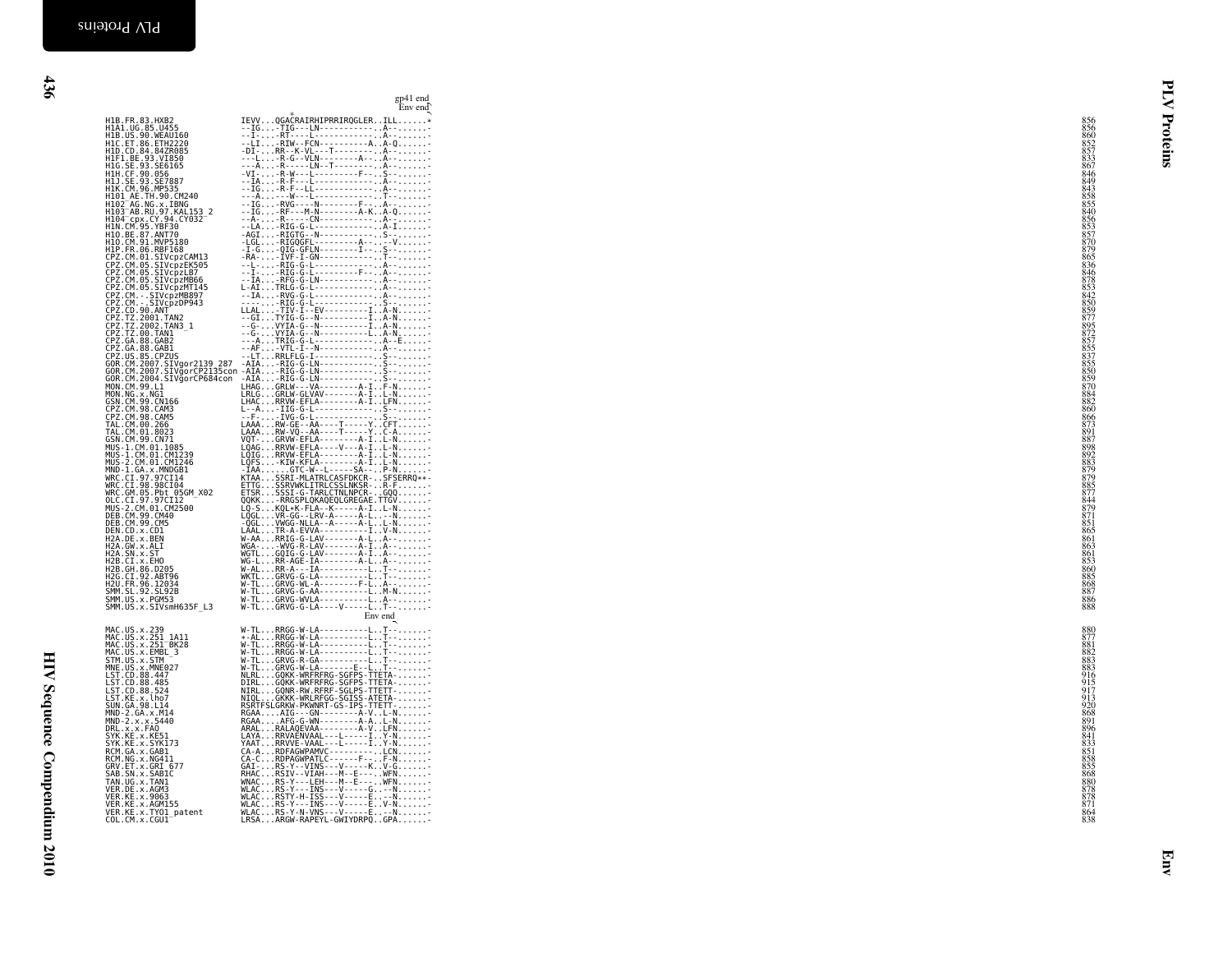<span id="page-36-0"></span>

|                                                     |                        | myristoylation<br>Nef start |  |  |                                                                                                                                                                                                                                                                                                                                                                                                                                  |                          | acidic cluster poly-P helix phos |  |  |  |
|-----------------------------------------------------|------------------------|-----------------------------|--|--|----------------------------------------------------------------------------------------------------------------------------------------------------------------------------------------------------------------------------------------------------------------------------------------------------------------------------------------------------------------------------------------------------------------------------------|--------------------------|----------------------------------|--|--|--|
|                                                     |                        |                             |  |  |                                                                                                                                                                                                                                                                                                                                                                                                                                  |                          |                                  |  |  |  |
|                                                     |                        |                             |  |  |                                                                                                                                                                                                                                                                                                                                                                                                                                  |                          |                                  |  |  |  |
|                                                     |                        |                             |  |  |                                                                                                                                                                                                                                                                                                                                                                                                                                  |                          |                                  |  |  |  |
|                                                     |                        |                             |  |  |                                                                                                                                                                                                                                                                                                                                                                                                                                  |                          |                                  |  |  |  |
|                                                     |                        |                             |  |  |                                                                                                                                                                                                                                                                                                                                                                                                                                  |                          |                                  |  |  |  |
|                                                     |                        |                             |  |  |                                                                                                                                                                                                                                                                                                                                                                                                                                  |                          |                                  |  |  |  |
|                                                     |                        |                             |  |  |                                                                                                                                                                                                                                                                                                                                                                                                                                  |                          |                                  |  |  |  |
|                                                     |                        |                             |  |  |                                                                                                                                                                                                                                                                                                                                                                                                                                  |                          |                                  |  |  |  |
|                                                     |                        |                             |  |  |                                                                                                                                                                                                                                                                                                                                                                                                                                  |                          |                                  |  |  |  |
|                                                     |                        |                             |  |  |                                                                                                                                                                                                                                                                                                                                                                                                                                  |                          |                                  |  |  |  |
|                                                     |                        |                             |  |  |                                                                                                                                                                                                                                                                                                                                                                                                                                  |                          |                                  |  |  |  |
|                                                     |                        |                             |  |  |                                                                                                                                                                                                                                                                                                                                                                                                                                  |                          |                                  |  |  |  |
|                                                     |                        |                             |  |  |                                                                                                                                                                                                                                                                                                                                                                                                                                  |                          |                                  |  |  |  |
|                                                     |                        |                             |  |  |                                                                                                                                                                                                                                                                                                                                                                                                                                  |                          |                                  |  |  |  |
|                                                     |                        |                             |  |  |                                                                                                                                                                                                                                                                                                                                                                                                                                  |                          |                                  |  |  |  |
|                                                     |                        |                             |  |  |                                                                                                                                                                                                                                                                                                                                                                                                                                  |                          |                                  |  |  |  |
|                                                     |                        |                             |  |  |                                                                                                                                                                                                                                                                                                                                                                                                                                  |                          |                                  |  |  |  |
|                                                     |                        |                             |  |  |                                                                                                                                                                                                                                                                                                                                                                                                                                  |                          |                                  |  |  |  |
|                                                     |                        |                             |  |  |                                                                                                                                                                                                                                                                                                                                                                                                                                  |                          |                                  |  |  |  |
|                                                     |                        |                             |  |  |                                                                                                                                                                                                                                                                                                                                                                                                                                  |                          |                                  |  |  |  |
|                                                     |                        |                             |  |  |                                                                                                                                                                                                                                                                                                                                                                                                                                  |                          |                                  |  |  |  |
|                                                     |                        | Nef start R17Y mutation     |  |  |                                                                                                                                                                                                                                                                                                                                                                                                                                  | premature stop in Mac239 |                                  |  |  |  |
| MAC.US.x.251 1A11<br>MAC.US.x.251 <sup>-</sup> BK28 |                        |                             |  |  |                                                                                                                                                                                                                                                                                                                                                                                                                                  |                          |                                  |  |  |  |
| MAC.US.x.EMBL 3<br>STM.US.x.STM<br>MNE.US.x.MNE027  |                        |                             |  |  |                                                                                                                                                                                                                                                                                                                                                                                                                                  |                          |                                  |  |  |  |
| SN.CM.99.CN166                                      |                        |                             |  |  |                                                                                                                                                                                                                                                                                                                                                                                                                                  |                          |                                  |  |  |  |
|                                                     |                        |                             |  |  |                                                                                                                                                                                                                                                                                                                                                                                                                                  |                          |                                  |  |  |  |
|                                                     | 2.CM.01.CM2500         |                             |  |  |                                                                                                                                                                                                                                                                                                                                                                                                                                  |                          |                                  |  |  |  |
| MND-2.CM.98.CM16<br>MND-2.GA.x.M14                  |                        |                             |  |  |                                                                                                                                                                                                                                                                                                                                                                                                                                  |                          |                                  |  |  |  |
|                                                     |                        |                             |  |  |                                                                                                                                                                                                                                                                                                                                                                                                                                  |                          |                                  |  |  |  |
| IND-1.GA.x.MNDGB1                                   |                        |                             |  |  |                                                                                                                                                                                                                                                                                                                                                                                                                                  |                          |                                  |  |  |  |
|                                                     |                        |                             |  |  |                                                                                                                                                                                                                                                                                                                                                                                                                                  |                          |                                  |  |  |  |
|                                                     |                        |                             |  |  |                                                                                                                                                                                                                                                                                                                                                                                                                                  |                          |                                  |  |  |  |
|                                                     |                        |                             |  |  |                                                                                                                                                                                                                                                                                                                                                                                                                                  |                          |                                  |  |  |  |
|                                                     |                        |                             |  |  |                                                                                                                                                                                                                                                                                                                                                                                                                                  |                          |                                  |  |  |  |
|                                                     |                        |                             |  |  |                                                                                                                                                                                                                                                                                                                                                                                                                                  |                          |                                  |  |  |  |
| VRC.CI.98.98CI04                                    | WRC.GM.05.Pbt 05GM X02 |                             |  |  | $\begin{bmatrix} \mathbf{1} & \mathbf{1} & \mathbf{1} & \mathbf{1} & \mathbf{1} & \mathbf{1} & \mathbf{1} & \mathbf{1} & \mathbf{1} & \mathbf{1} & \mathbf{1} & \mathbf{1} & \mathbf{1} & \mathbf{1} & \mathbf{1} & \mathbf{1} & \mathbf{1} & \mathbf{1} & \mathbf{1} & \mathbf{1} & \mathbf{1} & \mathbf{1} & \mathbf{1} & \mathbf{1} & \mathbf{1} & \mathbf{1} & \mathbf{1} & \mathbf{1} & \mathbf{1} & \mathbf{1} & \mathbf{$ |                          |                                  |  |  |  |
| )LC.CI.97.97CI12<br>COL.CM.x.CGU1                   |                        |                             |  |  |                                                                                                                                                                                                                                                                                                                                                                                                                                  |                          |                                  |  |  |  |